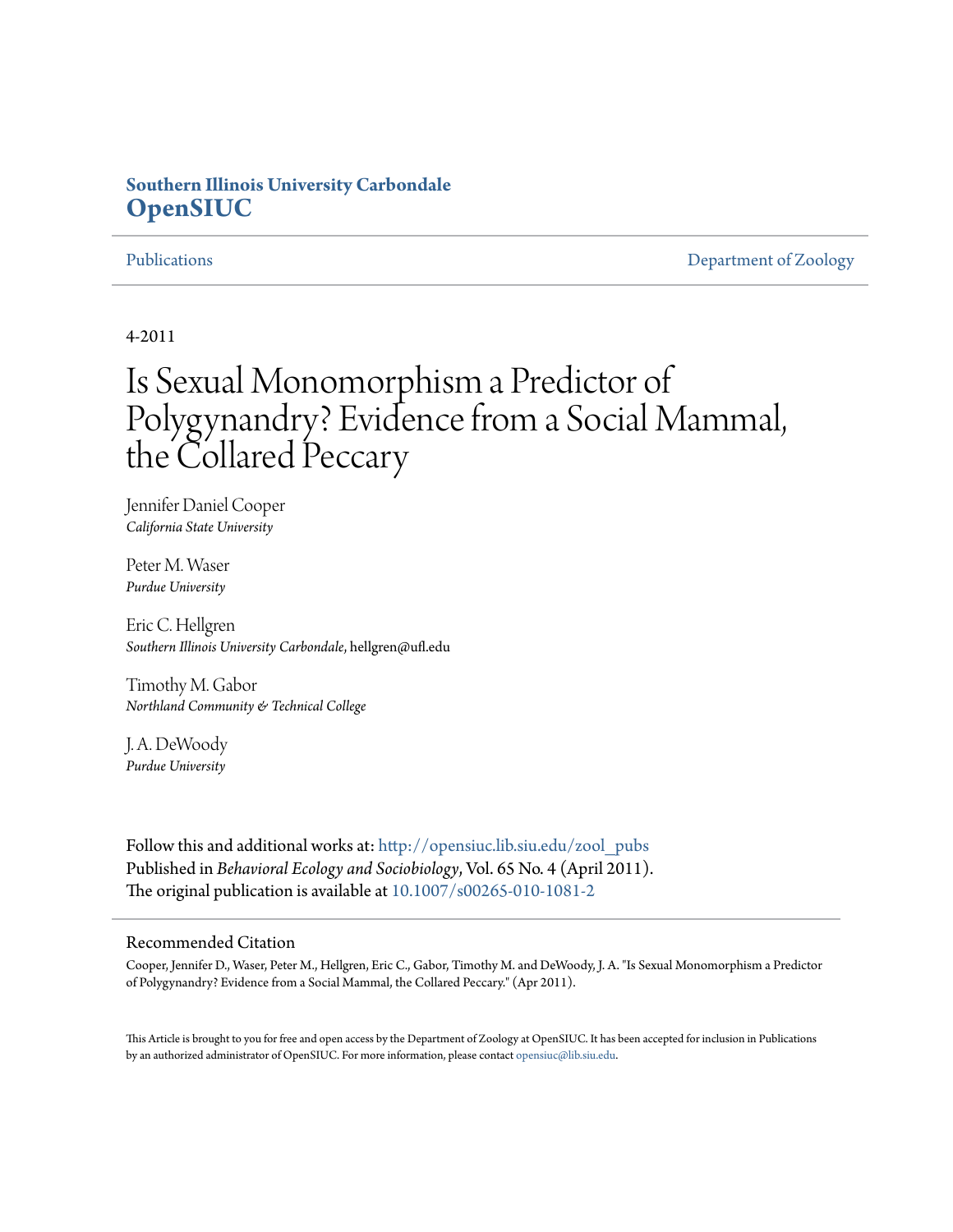**Behavioral Ecology and Sociobiology**



# IS SEXUAL MONOMORPHISM A PREDICTOR OF POLYGYNANDRY? EVIDENCE FROM A SOCIAL MAMMAL, THE COLLARED PECCARY

| Journal:                         | Behavioral Ecology and Sociobiology                                                                                                                                                                                                                                                                                                                                                                                  |  |  |  |  |
|----------------------------------|----------------------------------------------------------------------------------------------------------------------------------------------------------------------------------------------------------------------------------------------------------------------------------------------------------------------------------------------------------------------------------------------------------------------|--|--|--|--|
| Manuscript ID:                   | BES-10-0073.R1                                                                                                                                                                                                                                                                                                                                                                                                       |  |  |  |  |
| Manuscript Type:                 | Original Paper                                                                                                                                                                                                                                                                                                                                                                                                       |  |  |  |  |
| Date Submitted by the<br>Author: | 02-Aug-2010                                                                                                                                                                                                                                                                                                                                                                                                          |  |  |  |  |
| Complete List of Authors:        | Cooper, Jennifer; Purdue University, Biological Sciences<br>Waser, Peter; Purdue University, Biological Sciences<br>Hellgren, Eric; Southern Illinois University, Cooperative Wildlife<br>Research Laboratory, Department of Zoology<br>Gabor, Timothy; Northland Community & Technical College, Biology<br>DeWoody, J; Purdue University, Forestry and Natural Resources;<br>Purdue University, Biological Sciences |  |  |  |  |
| Keywords:                        | Artiodactyla, inbreeding, kinship, mate choice, multiple paternity,<br>sociality, population genetics                                                                                                                                                                                                                                                                                                                |  |  |  |  |
|                                  |                                                                                                                                                                                                                                                                                                                                                                                                                      |  |  |  |  |
|                                  | <b>SCHOLARONE™</b><br>Manuscripts                                                                                                                                                                                                                                                                                                                                                                                    |  |  |  |  |

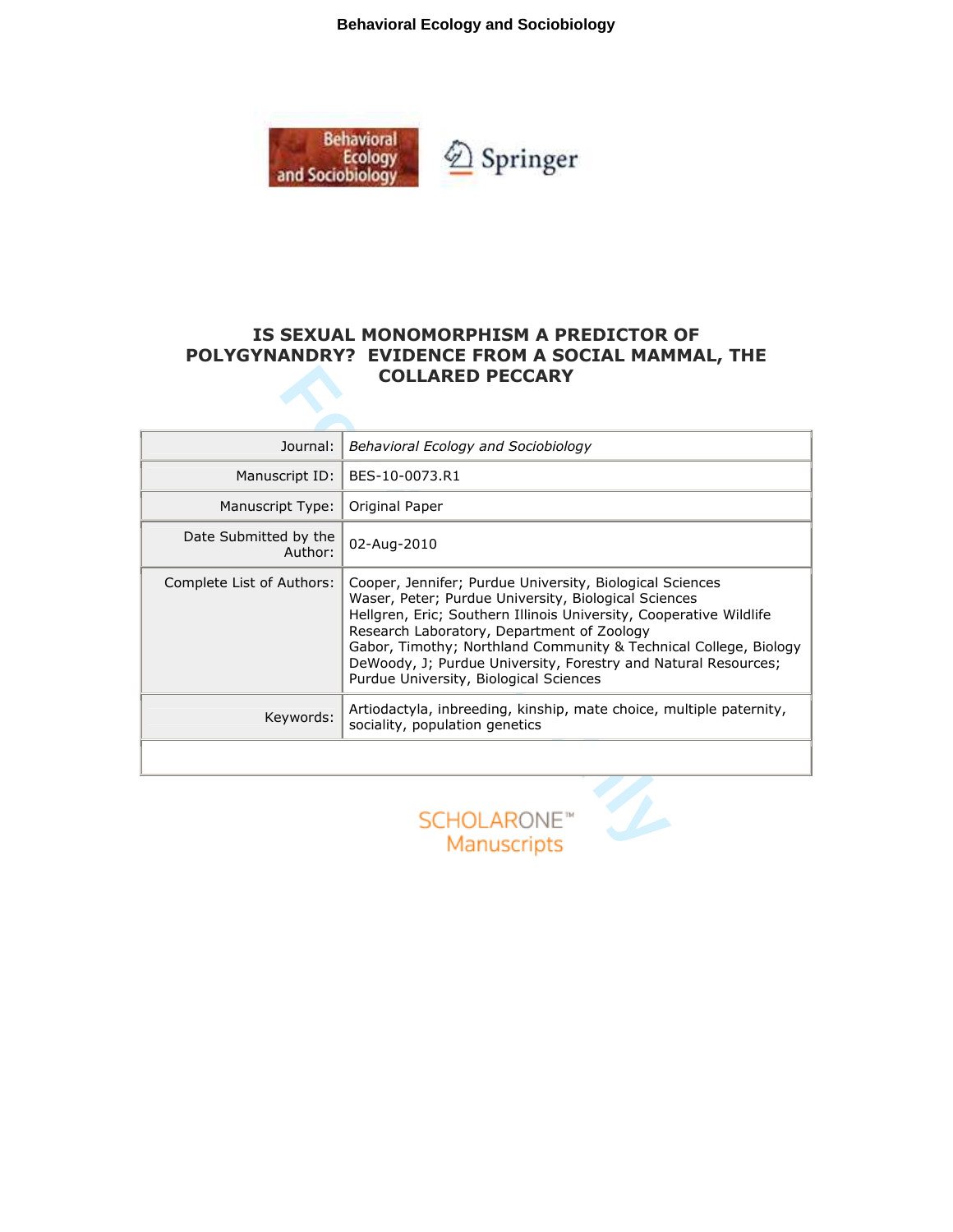# **IS SEXUAL MONOMORPHISM A PREDICTOR OF POLYGYNANDRY? EVIDENCE**

# **FROM A SOCIAL MAMMAL, THE COLLARED PECCARY**

- 3 J.D. Cooper<sup>1</sup>, P.M. Waser<sup>1</sup>, E.C. Hellgren<sup>2</sup>, T.M. Gabor<sup>3</sup>, J.A. DeWoody<sup>1,4</sup>
- 
- 5 <sup>1</sup>Biological Sciences, Purdue University, West Lafayette, IN, 47907, USA
- <sup>2</sup> Cooperative Wildlife Research Laboratory, Department of Zoology, Southern Illinois
- University, Carbondale, IL, 62901, USA
- For Research Laboratory, Department of Zoology, Schoology, Schoology, Schoology, Schoology, USA<br>
For Review Only 2015<br>
For Resources, Purdue University, West Lafayette, Internal Resources, Purdue University, West Lafayette <sup>3</sup> Biology, TRF # 265E, Northland Community & Technical College, 1101 Hwy One East,
- Thief River Falls, MN 56701
- 10 <sup>4</sup> Forestry and Natural Resources, Purdue University, West Lafayette, IN, 47907, USA

- Running head: Genetic structure and parentage in collared peccaries
- Corresponding author: J.D. Cooper
- jdcooper@purdue.edu
- cell: (530) 228-1125
- fax: (765) 494-9461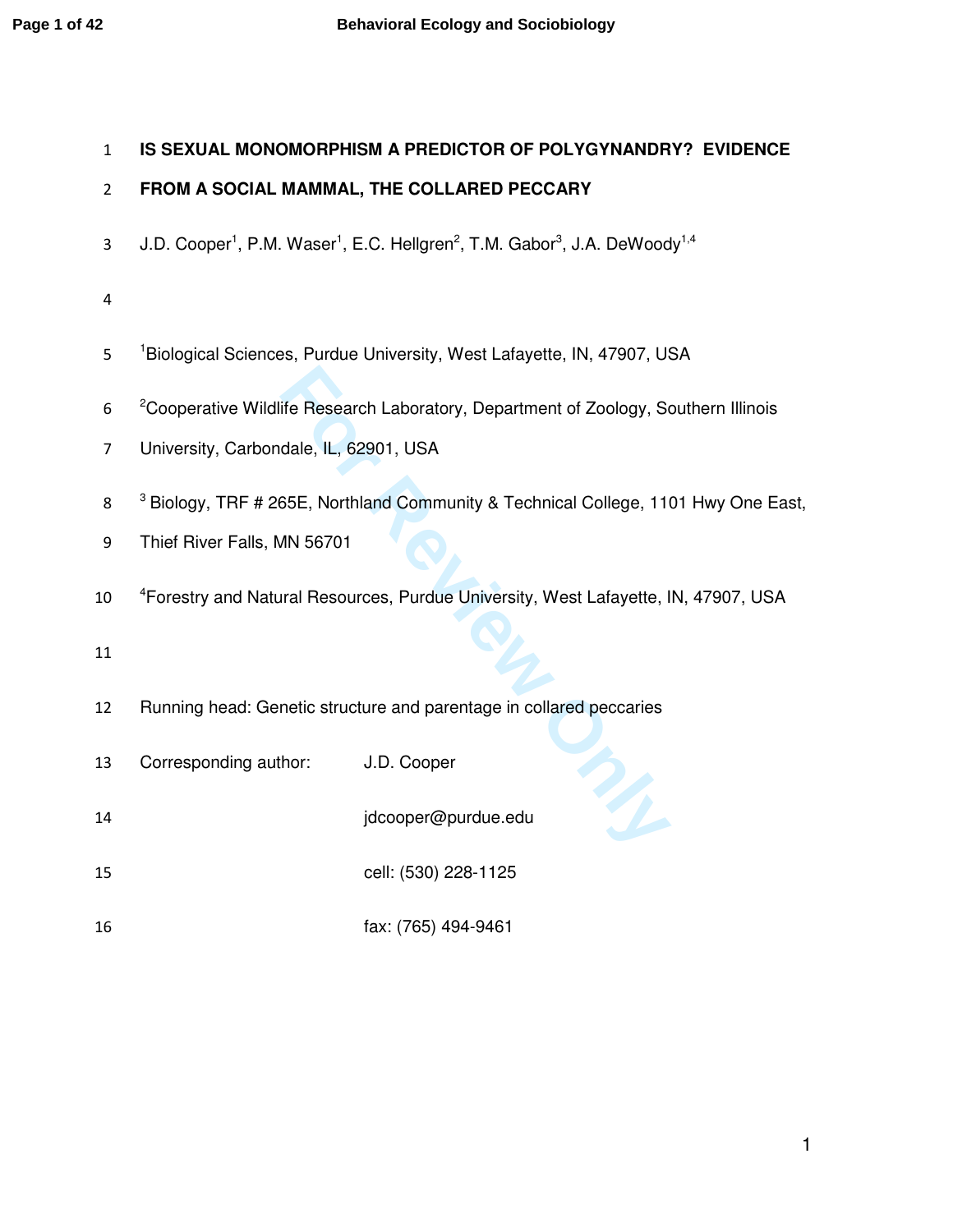#### **Abstract**

Formates. Anternatively, it might imply opportanties<br>theract male mate competition in a polygynandrous r<br>tion that sexual monorphism is associated with polyg<br>Pecari tajacu, Tayassuidae), a social ungulate closel<br>the geneti Sexual dimorphism is common in polygynous species, and there is clear evidence that both intra-sexual competition and female preferences can drive the evolution of large body size in males. In contrast, sexual monomorphism is often argued to reflect a relaxation of male mate competition or an intensification of resource competition among females. Alternatively, it might imply opportunities for females to circumvent or counteract male mate competition in a polygynandrous mating system. We test the prediction that sexual monorphism is associated with polygynandry in the 25 collared peccary (*Pecari tajacu*, Tayassuidae), a social ungulate closely related to the old-world suids. The genetic mating system in the Tayassuidae is unknown, but its sexual monomorphism presents a striking contrast to the strong size dimorphism found in most Suidae, so that a departure from the polygynous system common in Suidae would be noteworthy. We characterized genetic relationships among adults within herds in three geographically distinct populations, assigned parents to 75 offspring, and tested for skew in individual reproductive success. Parentage assignment data indicated that multiple males sire offspring within a herd, and in the population for which genetic data were most complete, 19% of parentage assignments were potentially sired by extra-herd males. Some litters have multiple sires, and neither males nor females monopolized reproduction, even in small herds. This result supports our prediction and suggests that sexual monomorphism may either select for or be an evolutionary consequence of a promiscuous mating system.

**Keywords:** Artiodactyla, inbreeding, kinship, mate choice, multiple paternity, sociality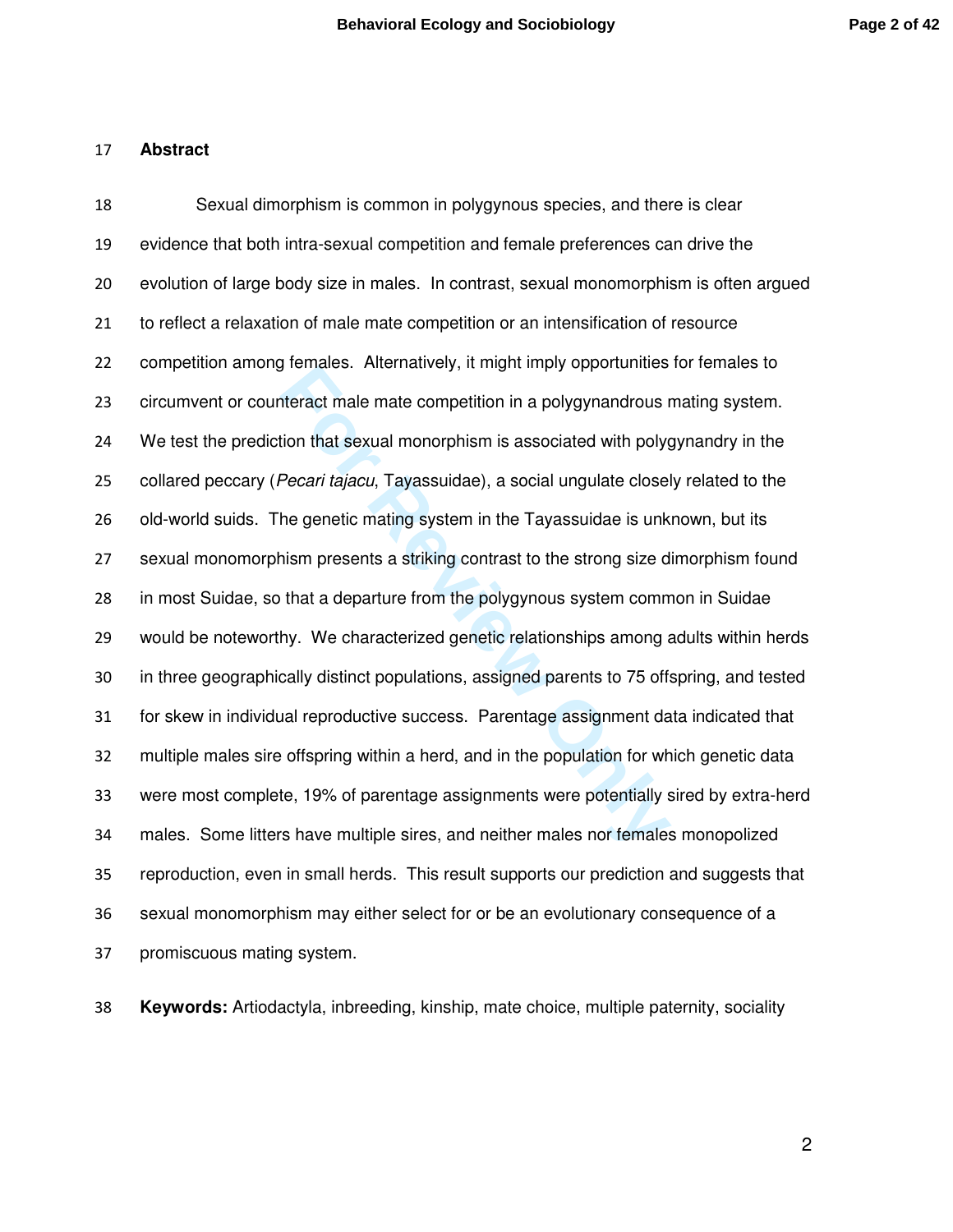#### **Introduction**

For all the system and the system sexual forespinity of the cound on the ability of an individual to exploit this rest any among diverse taxa has been explained within thext (Emlen and Oring 1977), as have the seconda<br>ch a Polygyny and polygynandry are both commonly observed among mammalian species (Greenwood 1980), including many species of ungulates (Jarman 1983). Classic mating system theory predicts that mate competition will drive the evolution of polygamy when access to the limiting sex is controllable (Emlen and Oring 1977), whereas the spatial dispersion and the cycle of sexual receptivity of the limiting sex will impose an upper bound on the ability of an individual to exploit this resource. The high incidence of polygamy among diverse taxa has been explained within this socioecological context (Emlen and Oring 1977), as have the secondary sexual characteristics (such as sexual dimorphism in body size) associated with intrasexual 49 competition among males (Clutton-Brock et al. 1977; Perez-Barberia 2002) or sexual selection by females. Examples of morphological sex differences are so common in nature as to be the rule. There is abundant evidence to support the argument that mate competition and mate choice can contribute to significant reproductive variance among individuals, in turn promoting the evolution of secondary sexual traits (Andersson 1994), particularly large body size and elaborated weaponry in males.

However, in cases where the typical pattern of sexual dimorphism is absent or reversed, the selective pressures are less obvious. It is increasingly recognized that natural or sexual selection could act on females to influence the evolution of body size dimorphism (Clutton-Brock 2007; Gowaty 2005). The implications for the evolution of polygynandrous mating systems are profound, as sex reversals in body size dimorphism could limit the ability of males to control sexual access to females, creating an environment where females could mate with multiple males (Clutton-Brock and Parker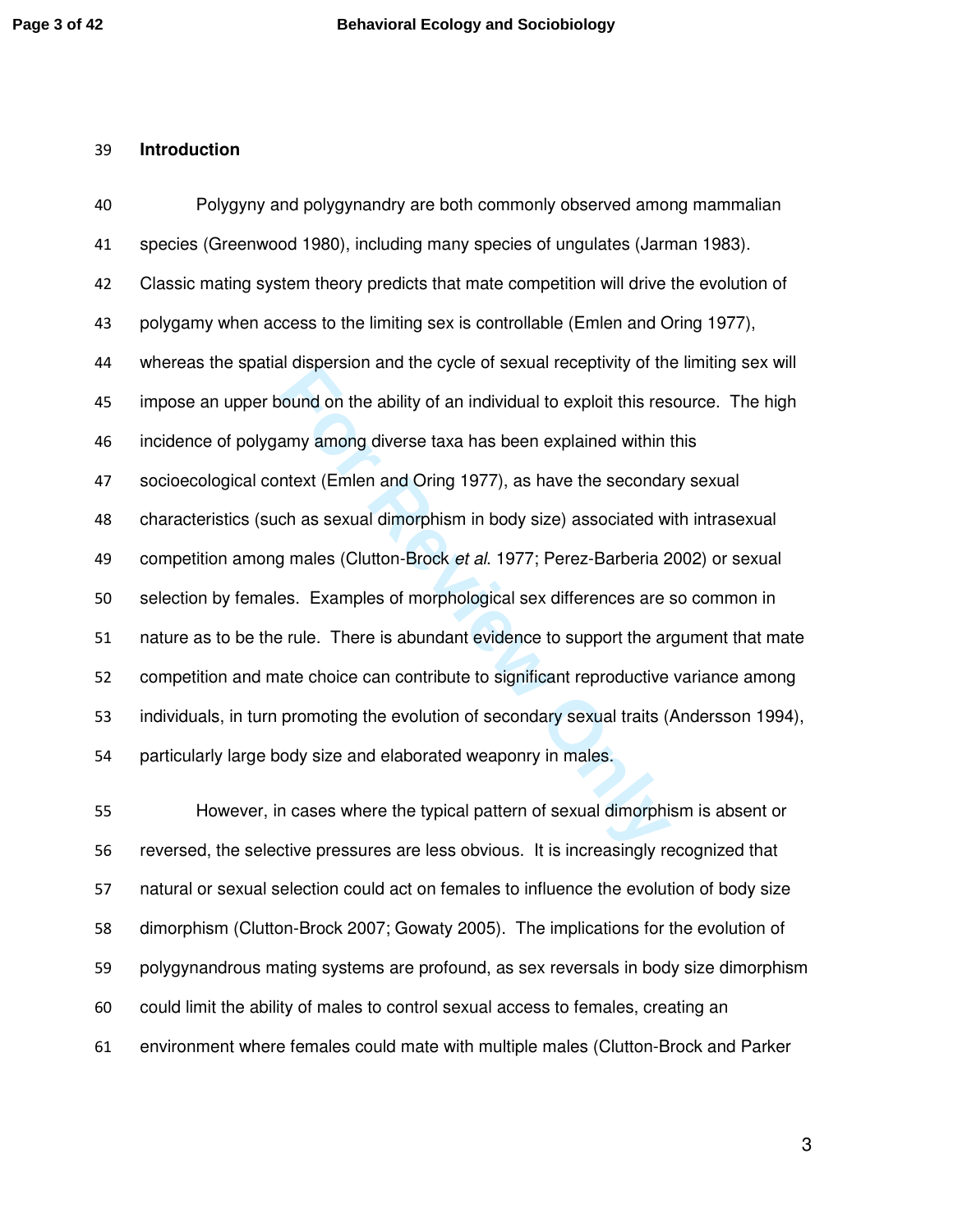1995; Smuts and Smuts 1993). Conversely, opportunities for promiscuity or female mate choice based on traits other than male body size could counter selection for larger body size in males, leading to sexual monomorphism. It has been shown in the yellow 65 pine chipmunk (Tamius amoenus) where sexual size dimorphism is biased toward females, that variation in reproductive success of both sexes is positively correlated with 67 the number of mates (Schulte-Hostedde *et al.* 2004). The authors suggested that female multiple mating may be a characteristic of all species exhibiting sexual monomorphism or reversed size dimorphism.

ting may be a characteristic of all species exhibiting<br>reversed size dimorphism.<br>So have examined individual reproductive success in<br>thism (but see Vanpe *et al.* 2008). We examine this<br>ry (*Pecari tajacu*, L), a species w Few studies have examined individual reproductive success in taxa with weak 71 sexual size dimorphism (but see Vanpe *et al.* 2008). We examine this question using 72 the collared peccary (*Pecari tajacu*,  $L$ ), a species whose genetic mating system is unknown but whose sexual monomorphism contrasts markedly with the strong size dimorphism of related species and (based on tooth morphology of extinct and extant peccary species, Herring 1972; Wright 1993) is a trait that is recently derived.

Collared peccaries have been studied extensively with respect to behavior, ecology and taxonomy, yet until recently little was known about their population genetics (Cooper 2009, Cooper et al 2010; Theimer and Keim 1994) or genetic mating system. The species has successfully expanded its range into the southwestern United States, and is commonly found in Texas, New Mexico and Arizona (Sowls 1978). Several studies over the last 30 years suggest that the collared peccary exhibits interesting differences in social behavior and mating system when compared to other artiodactyls (even-toed ungulates) in general, and to the Suidae in particular.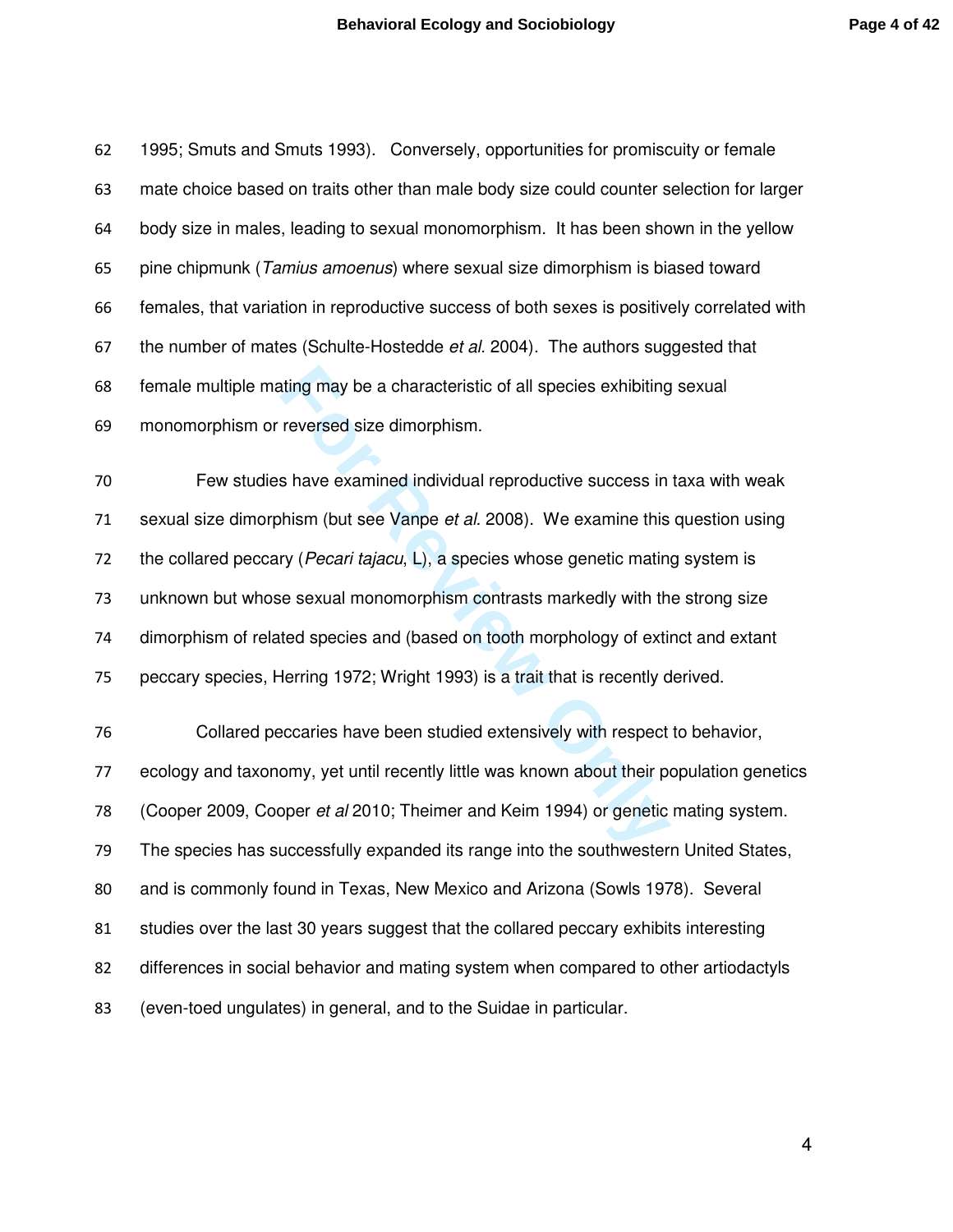pigs and forest hogs, Estes 1991). The mating systemed to be polygynous (Estes 1991) because aggreting opportunities is significant, and sexual dimorphiant. Conversely, all Tayassuidae (*Tayassu, Catagonicanta State Conver* Although the Artiodactyla exhibit a wide variety of social and mating systems, the 85 suids (Babyrousa, Potamochoerus, Porcula, Phacochoerus, Hylochoerus, and Sus) are organized around single females and their young (Estes 1991). These females may periodically form social groups, termed sounders. Adult males either wander solitarily or 88 in small bachelor groups (wild boar: Mauget et al. 1984; warthogs: Somers et al. 1995), or they lead and protect a single-male harem wherein other adult and juvenile males are not tolerated (bushpigs and forest hogs, Estes 1991). The mating system of the Suidae is generally considered to be polygynous (Estes 1991) because aggressive male competition for mating opportunities is significant, and sexual dimorphism in body size or 93 tusk size is marked. Conversely, all Tayassuidae (Tayassu, Catagonus and Pecari) are gregarious, living in stable, territorial herds with equal sex ratios that associate throughout the year (Bissonette 1982; Day 1985; Ellisor and Harwell 1979; Gabor and Hellgren 2000; Sowls 1997). There is little to no sexual dimorphism in body size (Lochmiller 1986, 1987), and both sexes are equally equipped with defensive weaponry in the form of long, sharp canine teeth. Behavioral evidence from studies on wild populations points to a more promiscuous mating system where male dominance or aggression may (Bissonette 1982) or may not (Byers and Bekoff 1981) confer a reproductive advantage. Studies of mating behavior in captive collared peccaries 102 indicate that dominant males form consortships with estrous females (Packard *et al.*) 1991), and tending of estrous females is common in nature (Bissonette 1982; Byers and Bekoff 1981). The role of female choice in mating behavior has not been directly addressed, although observational data indicate that females may either forcefully reject unsuitable males (Bissonette 1982; Byers and Bekoff 1981) or actively solicit matings (Byers and Bekoff 1981). It has been suggested that dominant males may enforce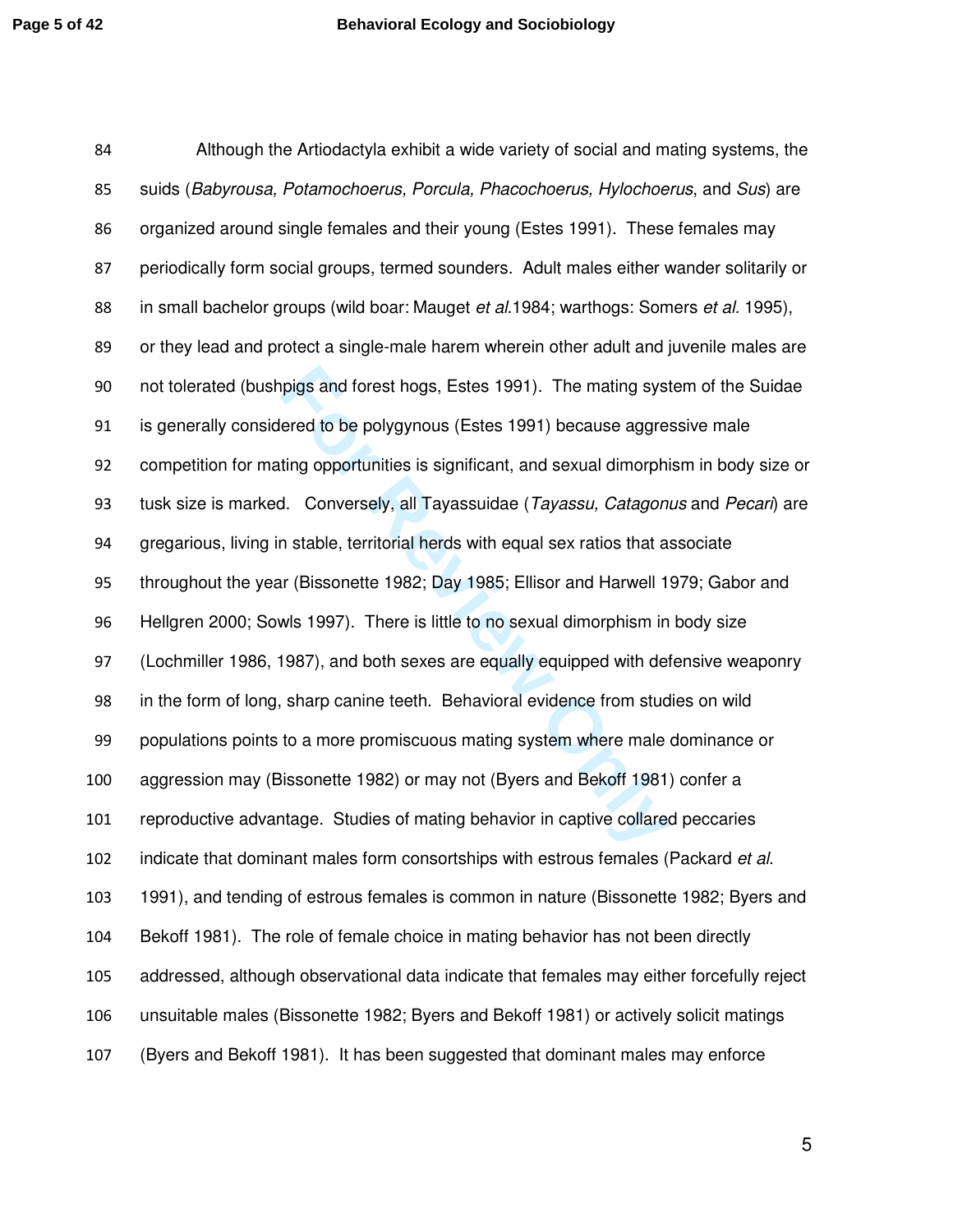polygyny in smaller herds, but that larger herd sizes would prevent dominant males from sequestering multiple estrous females resulting in a more promiscuous system (Packard *et al.* 1991).

Expected. We doe main locals included included to<br>terds sampled from three Texas populations. We use<br>metic relatedness and familial relationships within h<br>s, and test for a signal of reproductive skew for both<br>titerns are Here we test the hypothesis that sexual monomorphism in body size can predict a polygynandrous mating system in the collared peccary, where resource defense polygyny might be expected. We use multi-locus microsatellite data to genotype individuals within herds sampled from three Texas populations. We use these genotype data to describe genetic relatedness and familial relationships within herds, perform parentage analyses, and test for a signal of reproductive skew for both sexes, in order to assess whether patterns are consistent with a polygynous or a polygynandrous mating system in this sexually monomorphic species.

#### **Materials and Methods**

Sampling

We genetically sampled three populations of collared peccaries in Texas (Figure 1). During 1995-1998, blood samples were collected from live-trapped animals in the Chaparral Wildlife Management Area (CWMA) in south Texas (see Gabor and Hellgren 2000 for methods). During 2004-2006 we collected tissue samples from live-trapped animals in the Welder Wildlife Refuge (WWR) on the Gulf Coast and in Big Bend Ranch State Park (BB) in the Trans-Pecos Region. Each sample was collected from an individually marked, live-trapped individual, with associated data on age, sex, herd affiliation and territory location.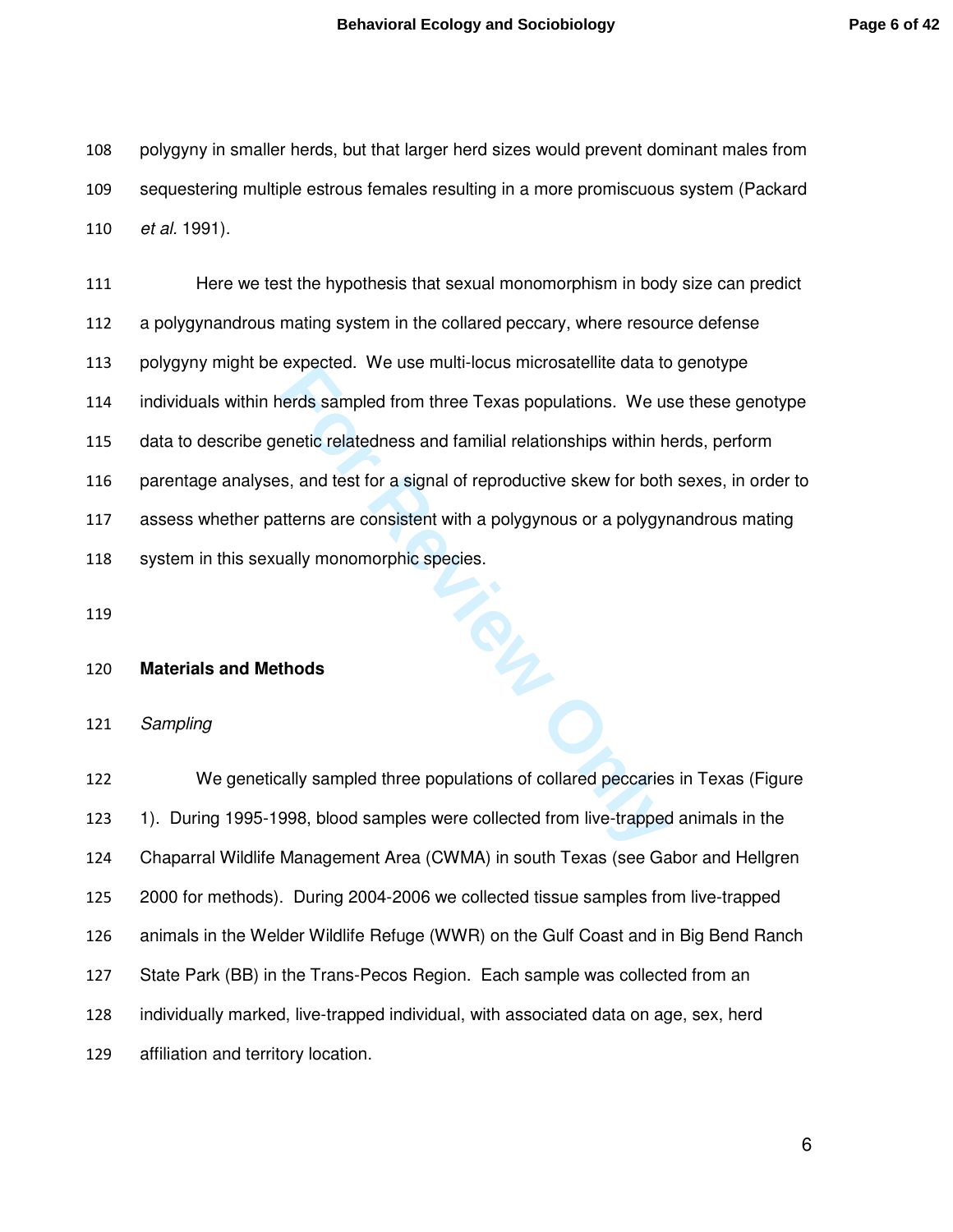To collect tissue samples at the Welder Wildlife Refuge and Big Bend Ranch 131 State Park we trapped collared peccary herds in corrals (5  $m^2$ ) constructed from 10 x 10 cm wire mesh panels. The entrance to the corral also served as the handling chute, and was constructed out of wire mesh welded to a steel frame. This chute was open at the top for handling access, with a swinging gate at the front and rear. We constructed traps in areas of high peccary usage (evaluated from feeding sign, fresh feces, bedding sites and remote camera data) and baited them with dried feed corn. Prior to trapping we allowed for a period of habituation to maximize the probability of trapping entire herds. Remote infra-red wildlife cameras (Stealth Cam, Grand Prairie, TX) were placed near traps to collect information on herd numbers and age classes. Traps were set when camera data indicated that all herd members were consistently entering the enclosures; usually two or three trapping sessions sufficed to sample all known individuals.

a data) and baited them with dried feed corn. Prior in dividuation to maximize the probability of trappivile vil<br>
bilifie cameras (Stealth Cam, Grand Prairie, TX) we<br>
primation on herd numbers and age classes. Traps v<br>
ate Summer trapping sessions were conducted at night to minimize heat stress. Once a trapping session was initiated by a hidden observer pulling the cord attached to the manual trigger, we quickly covered the wire mesh corral "walls" with plastic tarps. Once the tarps were in place, individuals became calm enough to respond to workers directing them one at a time into the handling chute. When an individual entered the chute, we closed and fastened the rear door, separating the focal animal from herd members in the corral. We determined the sex of the individual, and estimated by eye the age based on behavior, morphological traits and weight class. Individuals with an estimated weight of <6 kg and exhibiting immature characteristics such as ginger pelage, undescended testicles and adult-oriented following behavior were classed as infants. Individuals with an estimated weight of 6-11 kg were classed as juveniles. Infants and juveniles are collectively referred to as immatures. Animals with an estimated weight of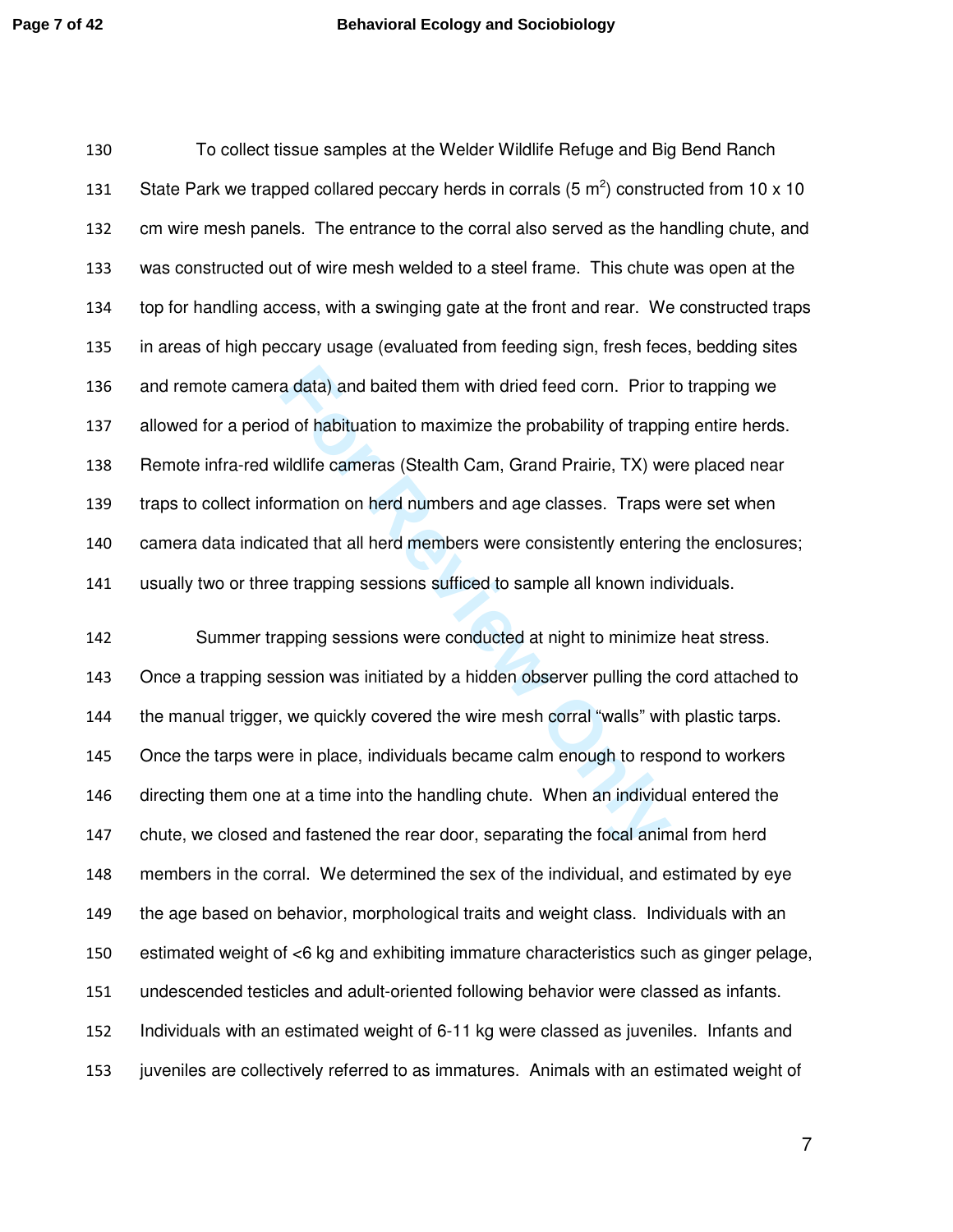154 >11 kg were classed as adults, based on genetic estimates of dispersal age (Cooper et 155 al. 2010). We then used the swinging front gate, coupled with a heavy plywood board, 156 to restrain the subject against the wall of the box. We collected a 2 mm<sup>2</sup> tissue sample 157 using a pig ear punch, and inserted a uniquely numbered button ear tag (colors 158 corresponded with herds). Tissue samples were stored in lysis buffer (100mM Tris-Cl 159 pH 8, 10mM EDTA, 1% SDS, ddH2O) until DNA was extracted for long-term storage at 160 4C.

161 Genetic analysis

**For Review Only** 162 We isolated P. tajacu genomic DNA from blood and tissue following methods 163 outlined in Cooper et al. (2010). Using previously described cloning methods (Glenn 164 and Schable 2005; Hamilton et al. 1999; Williams and DeWoody 2004) we characterized 165 six novel microsatellite sequences from a genomic library (Cooper 2009). We ultimately 166 amplified P. tajacu genomic DNA with a combined suite of 11 microsatellite markers, 167 using domestic pig primers (Alexander et al. 1996; Archibald et al. 1995; Ellegren et al. 168 1994; Rohrer et al. 1994; for other cross-amplification efforts see Gongora et al. 2002; 169 Lowden et al. 2002) and P. tajacu primers. We also utilized 7 mtDNA haplotypes based 170 on d-loop sequence variation (Cooper et al. 2010) for parentage analysis.

171 Genetic structure within herds

172 We used the program ML Relate (Kalinowski *et al.* 2006) to calculate pairwise estimates of genetic relatedness and assign pedigree relationships within herds. We used the Monte Carlo randomization method within ML Relate to test for departures from HWE, and then specified which loci departed from equilibrium. ML Relate calculates  $m$ aximum likelihood estimates of relatedness ( $r$ ) from multi-locus microsatellite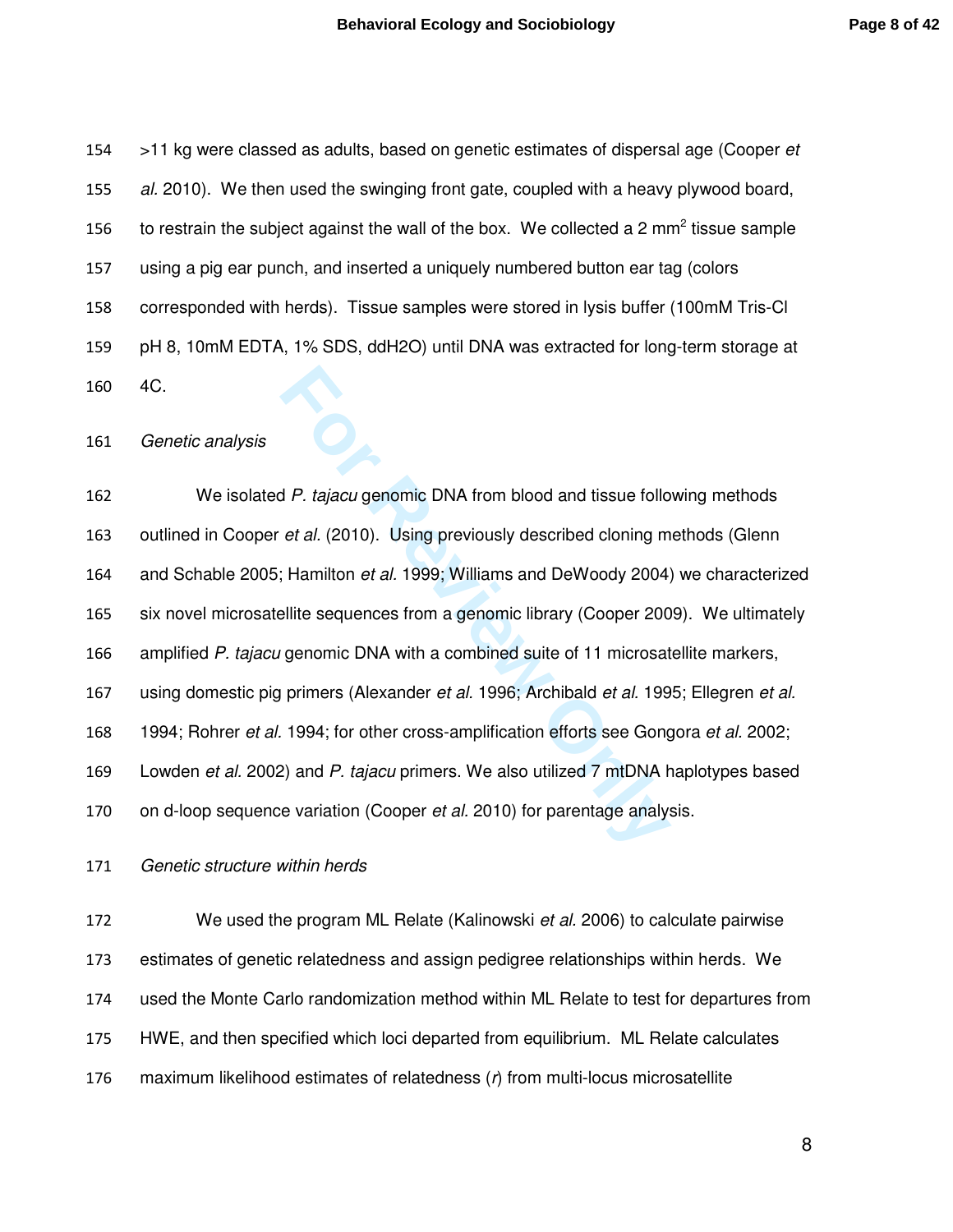ip was unrelated (U), the alternative was half-sib. If<br>the tests, then we accepted the closer familial relations<br>likelihood ratio test for FS vs. HS yielded a significa<br>ficant for HS vs. U, then we accepted full siblings a genotypes, and calculates the likelihoods that two members of a pair are unrelated, half-siblings, full siblings or parent-offspring pairs. All relationships were subjected to a likelihood ratio hypothesis test (over 10,000 simulations at 95% confidence), against the likelihood of an alternative relationship. When the putative relationship was parent-offspring (PO), the alternative hypothesized relationship was full-sib (FS); when the putative relationship was full-sib, then the alternative was half-sib (HS); and when the putative relationship was unrelated (U), the alternative was half-sib. If significance was reached in multiple tests, then we accepted the closer familial relationship as most likely. For example, if the likelihood ratio test for FS vs. HS yielded a significant result, and the 186 test was also significant for HS vs. U, then we accepted full siblings as the most likely relationship. If the first test (FS vs. HS) was not significant, but the second test (HS vs. U) was, then we accepted half siblings as the most likely relationship. Misassignment of close kin using Queller and Goodnight's (1989) estimator of relatedness (as used in ML Relate) can be substantial, resulting in an inferred pedigree which exaggerates 191 consanguinity (Van Horn et al. 2008). We therefore assessed the discriminatory power of this estimator for this marker set by calculating the proportion of tests that distinguished relationship categories (e.g. PO vs. FS) at a significance level of 0.05.

Parentage

Parentage analyses were performed for 99 immatures (and one individual of 196 indeterminate age class) using CERVUS 3.0.3 (Kalinowski *et al.* 2007). We tested for departures from HWE and removed loci with null allele frequencies greater than 0.10. We performed sequential CERVUS analyses for each population, assigning trios at 95% confidence when possible, and accepting single parental assignments at 95%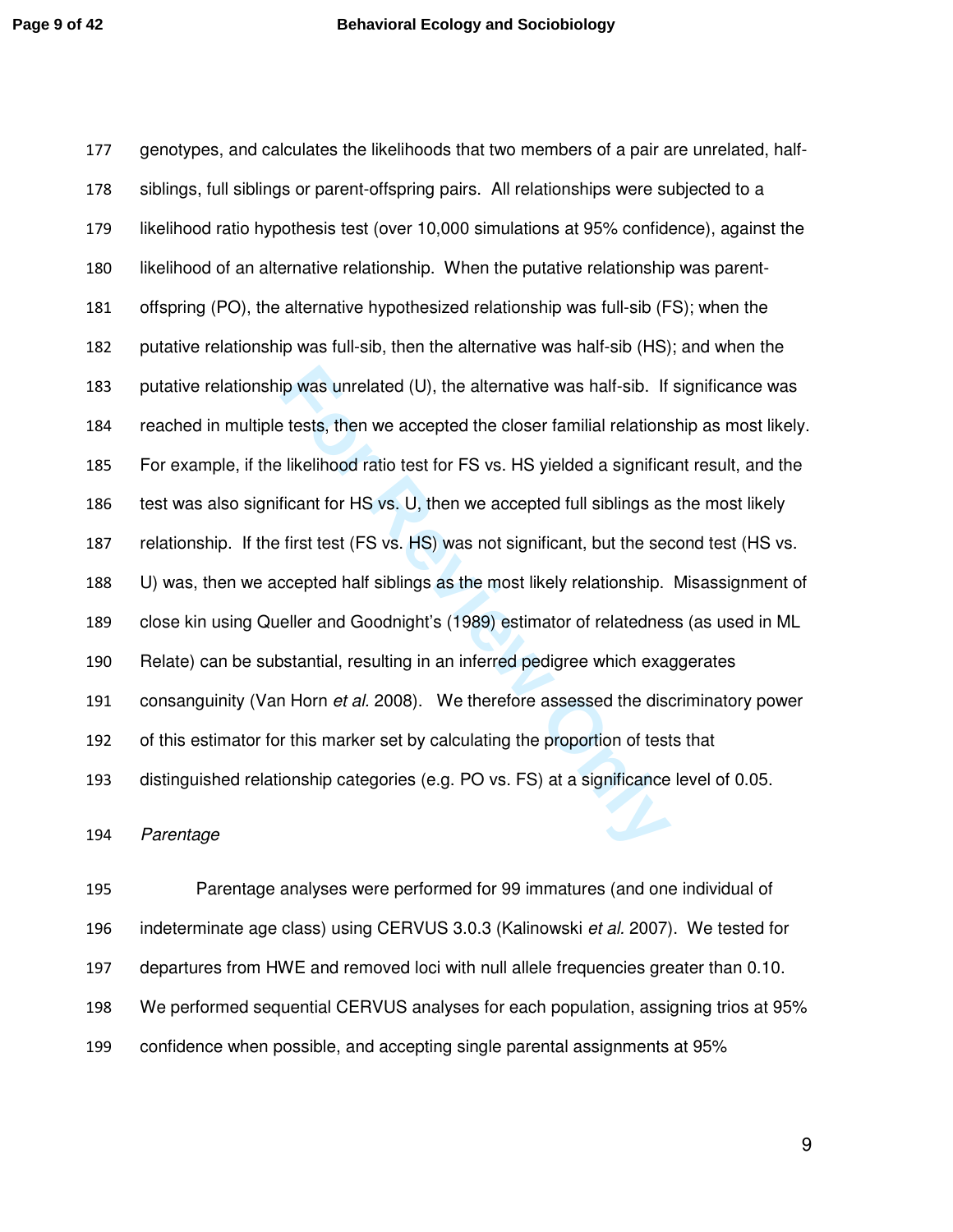It find a trio at 95% confidence, we searched for a m<br>
When we could not find a parent within the herd, we<br>
as candidate sires adult males in herds within 5 km<br>
under consideration. Extra-herd males were accepte<br>
95% confi confidence when both parents could not be assigned. A single allelic mismatch was allowed between parents and offspring or within a trio. We compared mtDNA d-loop 202 haplotype assignments (Cooper *et al.* 2010) between offspring and all putative mothers, and restricted the set of candidate mothers to adult females that shared a haplotype with the offspring being considered. We began with the most parsimonious expectation for parentage: we only considered adults within the herd to be candidate mothers or sires. When we could not find a trio at 95% confidence, we searched for a mother or a father at 95% confidence. When we could not find a parent within the herd, we broadened our 208 search to consider as candidate sires adult males in herds within 5 km (Bowman et al. 2002) of the herd under consideration. Extra-herd males were accepted as sires only when they met the 95% confidence criterion (and no resident male had a high enough LOD score to meet the criterion). When presented with a case where both a candidate mother (within the herd) and father (within the herd or extra-herd) were assigned singly at 95% confidence, but failed to be assigned as a trio at 95% confidence, then we accepted the maternal assignment only. In the single case where we were searching for the parentage of an individual of indeterminate age class (who could have already dispersed), we expanded the search to include females in herds within 5 km.

To assess the incidence of consanguineous mating between the Cervus-defined parents, we used ML Relate to calculate the log-likelihood ratios of four possible relationships (U, HS, FS, PO). We then performed three sequential likelihood ratio 220 hypothesis tests ( $\alpha$  = 0.05) for each pair of parents, with the putative relationship specified as the relationship with the highest log-likelihood value, and the alternative relationship specified as any of the 3 remaining possible relationships.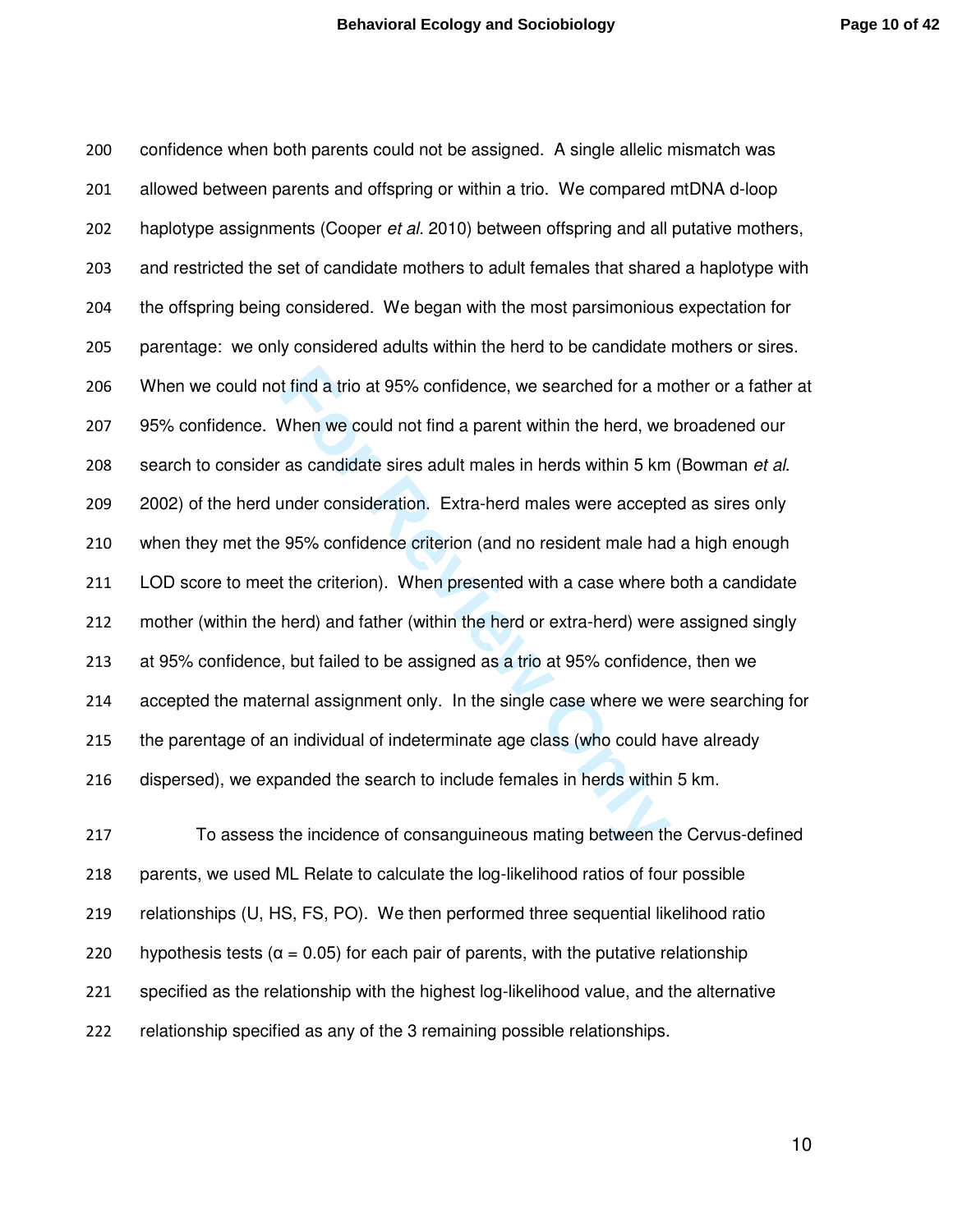#### Reproductive skew

For Form and Sylvan and Cylvan Probability of galaxies and equal probability of galaxies of the property of the property of the expected, a positive value when skew is greated by when reproduction is randomly distributed. We tested for the presence of reproductive skew in adult males and in adult females using the program Skew Calculator 2003 1.2 (Nonacs 2000). This program calculates the binomial skew index (B), which is the observed minus the expected variance in reproductive skew, under a normalized null expectation that all individuals within a group (weighted for group size) have an equal probability of gaining benefits (in this case, producing offspring). B takes a negative value when reproduction is more evenly distributed than expected, a positive value when skew is greater than expected, and a value of zero when reproduction is randomly distributed. We calculated B separately for both male and female adult individuals within herds. Benefits included all offspring attributed to each individual, whether the offspring was within that herd or resident in another herd. Time in the group was held constant for all individuals. Significance was assessed over 10,000 simulations and confidence intervals were 236 calculated with  $\alpha = 0.05$ . If the confidence intervals calculated using Skew Calculator include zero, then random sharing of benefits cannot be excluded as an explanation for the observed B value. If the lower confidence interval includes the equal sharing value (the minimum B value possible if benefits are equally shared among all group members), then an equal distribution of benefits cannot be excluded. If the upper confidence interval includes the monopoly value (the maximum B value possible if all benefits accrue to a single group member), then total monopoly by one individual cannot be excluded. The power to detect reproductive skew was assessed via simulation of B values, over 5000 simulated herds ranging in size from one to 100. This approach calculates the probability that the mean B value of a group of any particular size will exceed zero,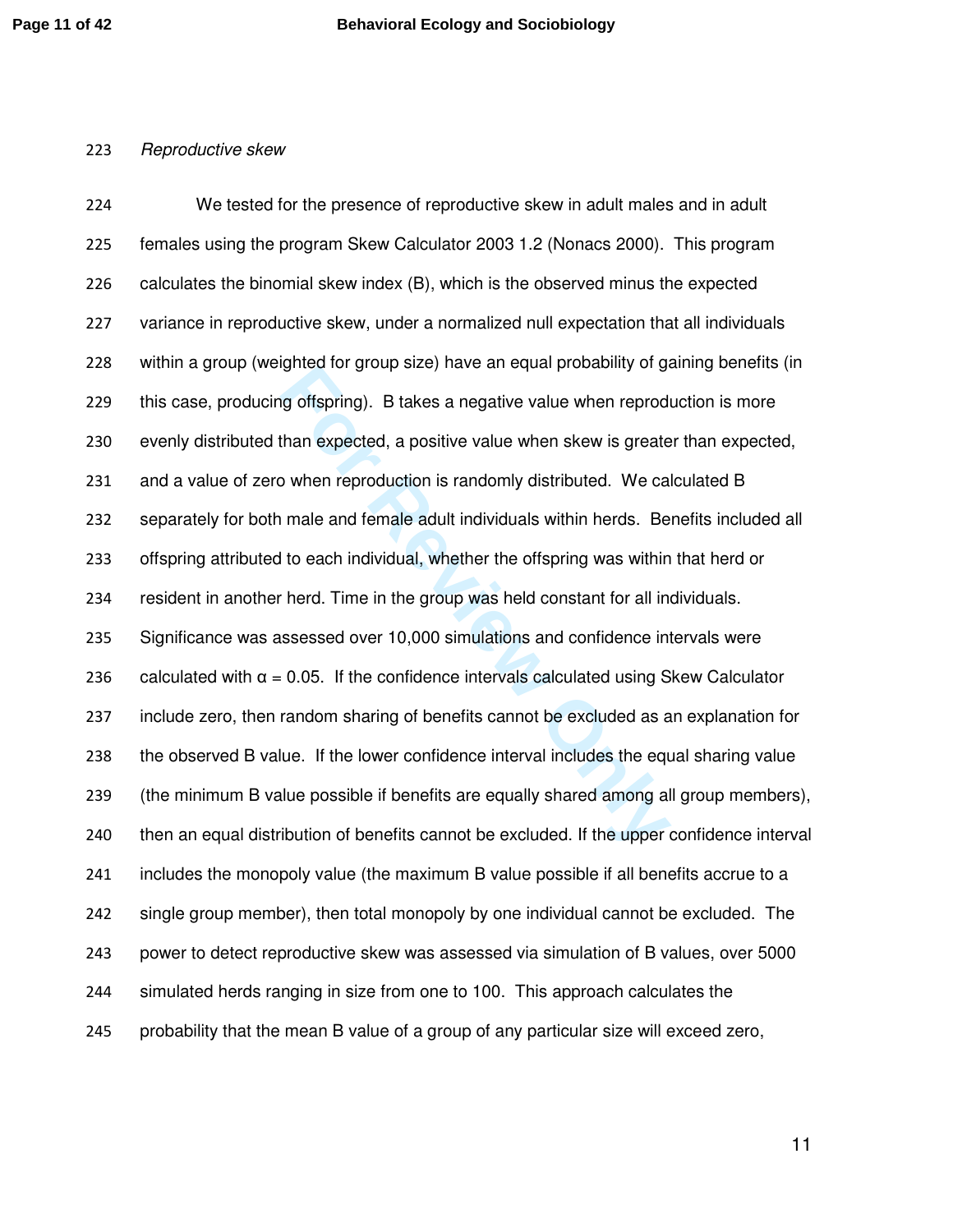where P is the probability that the observed degree of skew exceeds random with a one-

247 tailed test given the observed herd sizes and offspring assignments.

#### **Results**

some individuals were trapped multiple times). Ger<br>
ome of the subjects, resulting in genotypes for 102 i<br>
rds. Ten of these 16 herds contained immatures. *F*<br>
yed for the BB population (92.5% of individuals obse<br>
erds and We captured 203 individuals from 20 herds within the CWMA population over a three-year period (some individuals were trapped multiple times). Genetic samples were collected for only some of the subjects, resulting in genotypes for 102 individuals (50%) derived from 16 herds. Ten of these 16 herds contained immatures. A more complete sample was achieved for the BB population (92.5% of individuals observed), with 135 captures from 13 herds and all captured individuals genotyped. We captured 31 individuals from four herds in the WWR population, and genotyped all individuals. Herds ranged in size from two to 18 animals, and mean herd size over all three populations 258 was 8.9 animals (for a demographic summary, see Cooper et al. 2010).

Individuals were genotyped at 11 polymorphic microsatellite loci. Although we were not able to obtain complete genotypes for every single individual at every locus because of unsuccessful amplification, the number of individuals typed (the mean proportion over all loci) was substantial (Table 1). When tested for departures from HWE, two loci exhibited null alleles (JCIFG1 in BB, S0113 in CWMA) and were removed from the Cervus parentage analyses. Allelic diversity among the remaining loci was moderate (Table 1), with means ranging from 5.6 to 6.2 alleles per locus.

Genetic structure within herds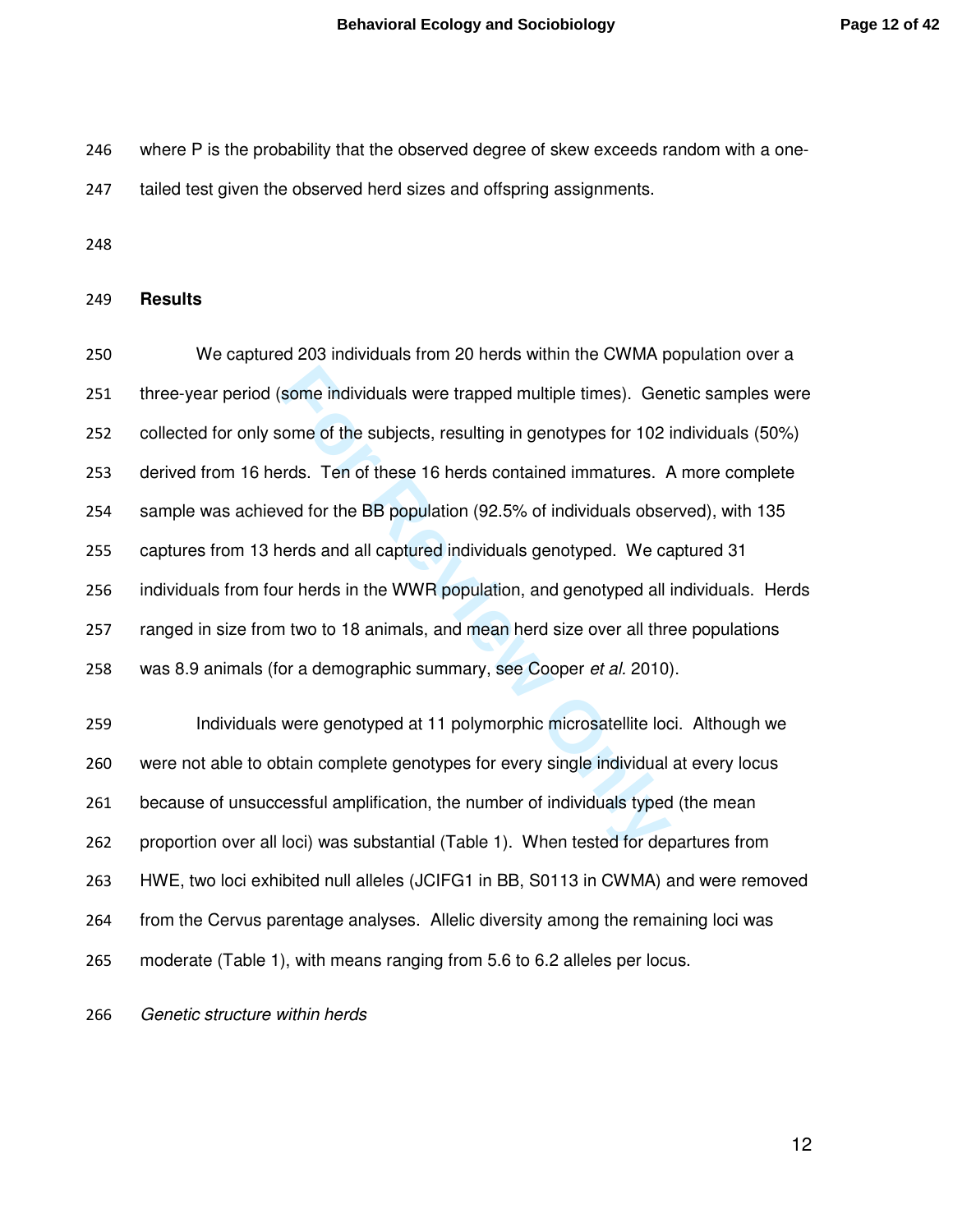| 267 | The mean relatedness among adult females within a herd was high (Table 2),                           |
|-----|------------------------------------------------------------------------------------------------------|
| 268 | approximating that expected among half sibs (i.e. 0.25). Surprisingly, the mean                      |
| 269 | relatedness among adult males within a herd was also high. In the BB and CWMA                        |
| 270 | populations combined (WWR was excluded because of small sample size), there was no                   |
| 271 | significant difference ( $t = 0.86$ , df = 148, $p = 0.39$ ) between mean relatedness within         |
| 272 | herds in males (0.22 $\pm$ 0.02) and females (0.24 $\pm$ 0.02). When separated by population,        |
| 273 | mean relatedness among females ( $BB = 0.26 \pm 0.03$ , CWMA = $0.22 \pm 0.02$ ) and males           |
| 274 | $(BB = 0.25 \pm 0.02$ , CWMA = 0.18 $\pm$ 0.02) did not differ significantly (BB: t = 0.15, df = 80, |
| 275 | $p = 0.88$ ; CWMA: t = 1.37, df = 66, p = 0.17).                                                     |
| 276 | To examine within-herd relatedness in more detail, we investigated the                               |
|     |                                                                                                      |

among females  $(BB = 0.26 \pm 0.03$ , CWMA =  $0.22 \pm$ <br>CWMA =  $0.18 \pm 0.02$ ) did not differ significantly (BB<br>=  $1.37$ , df =  $66$ ,  $p = 0.17$ ).<br>Posithin-herd relatedness in more detail, we investige<br>cific close kin relationships frequencies of specific close kin relationships among adult males, among adult females and between sexes. An estimate of the discriminatory power of our marker set is provided by the proportion of tests that distinguished parent/offspring from full-sib (18/47  $=$  38%), full-sib from half-sib (18/34 = 53%) and half-sib from unrelated (16/70 = 23%) at  $\alpha$  = 0.05. Results suggest that in the BB population, 42% of the 45 adult males had an apparent father or adult son among herd members, 36% had one or more full brothers in their herd, and 67% had at least one half-brother. However, 38% of adult males had to contend with one or more unrelated resident adult males. Stated another way, the average adult male had 0.9 fathers or adult sons in his herd; Table 2 also summarizes the number of brothers and unrelated male herdmates for the average adult male.

Of the 37 adult females within the BB population, 32% lived with an adult female which was likely their mother or daughter. Adult females had on average 1.7 mothers or adult daughters in their herd Adult females exhibited a pattern that was almost identical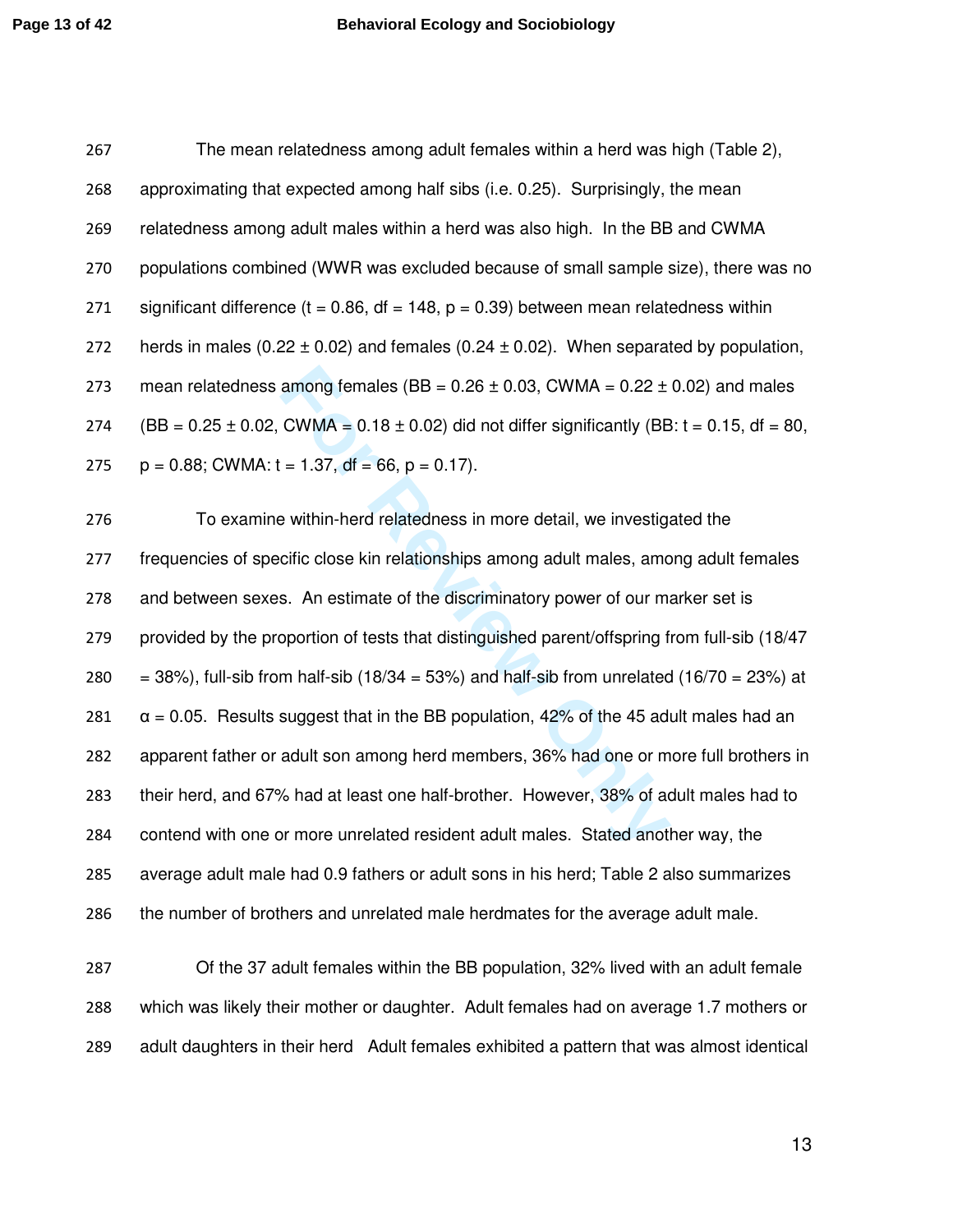to males when same-sex full siblings were considered, with 35% sharing herd membership with an adult full sister. However, herds also contained a non-trivial number of apparently unrelated adult females (Table 2).

Mean relatedness between females and males within herds was substantial (BB 294  $= 0.21 \pm 0.02$ , CWMA  $= 0.19 \pm 0.02$ ), and there was no significant difference between 295 population means (t = 1.04, df = 69, p = 0.30). Most breeding-age females (BB, 68%; 296 CWMA, 59%) had at least one male within their herd with whom they shared an  $r$  of  $>$ 297 0.10. Some males exhibited pairwise r values of zero with every adult female within their 298 herd, with the exception of one or two females with whom they shared a pairwise  $r$  of 0.50 ( $\pm$ 0.01).

 $F(t = 1.54, 6t = 0.5, p = 0.55)$ . Most breeding age ferm<br>at least one male within their herd with whom they s<br>exhibited pairwise r values of zero with every adult<br>pption of one or two females with whom they shared<br>related mal While most related male herd-mates were probably still in their natal herds, there were three cases of apparent post-dispersal male relatives (two likely father/son pairs and one pair of likely full brothers) living in the same herd. This phenomenon was evidenced by a very low mean relatedness between these post-dispersal males and female residents (0.02), compared to a substantial mean r between putative natal resident males and female natal residents (0.33).

Parentage

Across all three populations, our maternal assignment rate was 55%, our paternal assignment rate was 52%, and 30% of immature animals were assigned both a mother and a father (Table 1). Parentage assignment rates were highest for the BB population because of the more complete sampling, with 42% of offspring assigned only one parent and 54% of offspring assigned both parents. Within the CWMA population,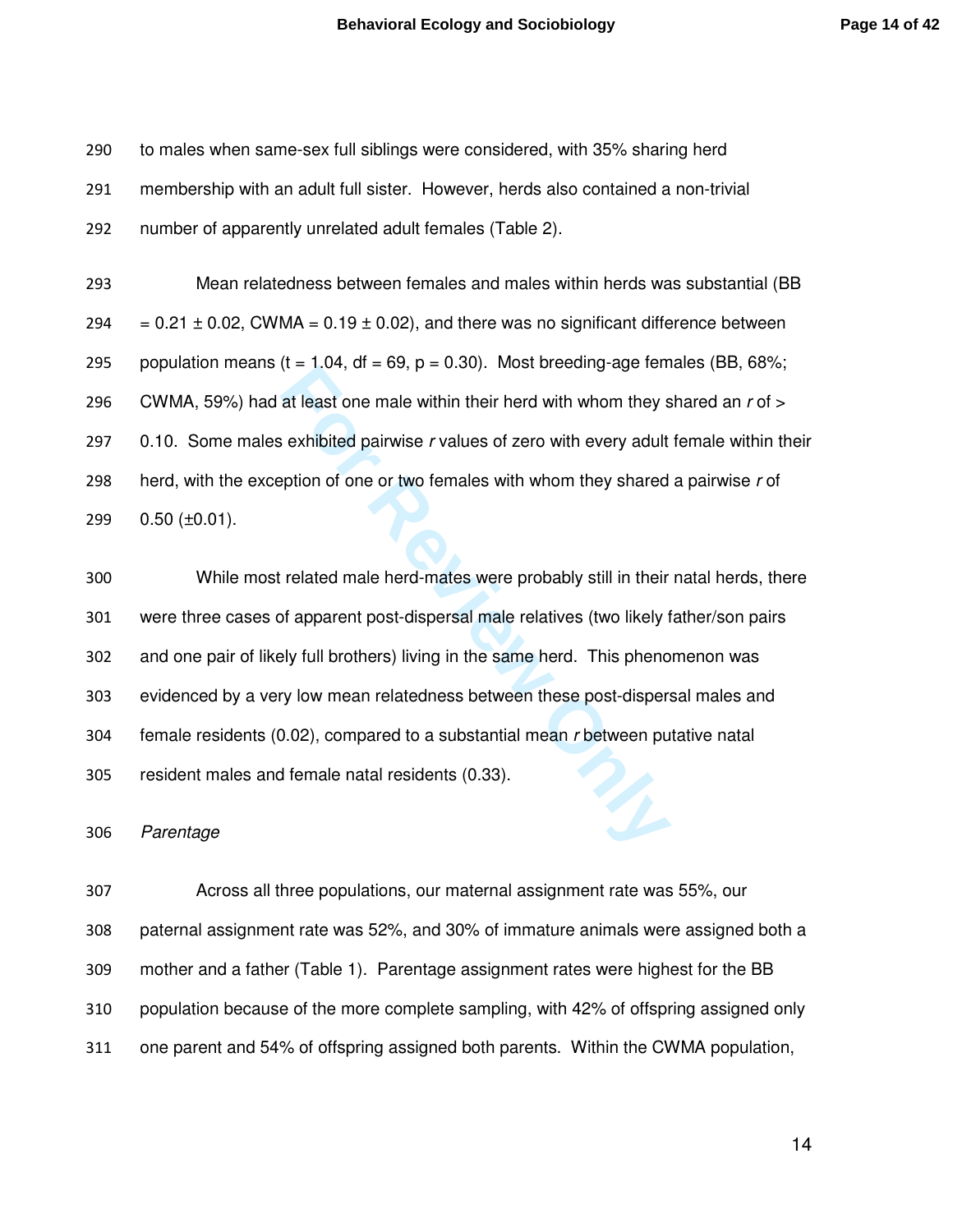where 50% of the herd members were genetically sampled, 55% of offspring were assigned one parent and 9% were assigned both. Parental assignment rates were the lowest in the WWR population, where many parental and offspring genotypes were incomplete. Only one mother and one father could be assigned with 95% certainty.

Of the 31 herds sampled across three populations, 23 contained >1 adult male, and paternity was assigned to more than a single adult male within 10 herds (43%). This is surely an underestimate, as many paternity assignments in the WWR and CWMA populations could not be made because the sire was not genetically sampled. In the most completely sampled population (BB), paternity was assigned to more than one male in 5 out of 6 multi-male herds (83%).

assigned to more than a single adult male within 10<br>**Exampled population** (BB), paternity was assigned to n<br>multi-male herds (83%).<br>**Suppled population** (BB), paternity was assigned to n<br>multi-male herds (83%).<br>**Supples to** Our results suggest that males sire offspring in herds with which they are not currently associated. For example, 7/37 progeny (19%) in BB were apparently sired by males in another herd. Of these extra-herd assignments, five were attributed to two males in herds sharing a territorial boundary with the offspring's natal herd (Arroyo/Monte, Liebre/La Posta). One of these males mated twice with the same female, producing three offspring, and the other male mated with two females in the adjacent herd, producing a single offspring with each. Similarly, 5/13 (38%) of progeny in CWMA were apparently sired by extragroup males, although these assignments are less certain because not all group males were genotyped in this population.

In BB, we estimated an error rate associated with extra-herd paternity assignments by searching for extra-herd mothers (within 5km) for the 11 offspring that were not assigned mothers. Our assumption was that immature individuals should still be living in the same herd as their true mother; if an offspring was therefore assigned an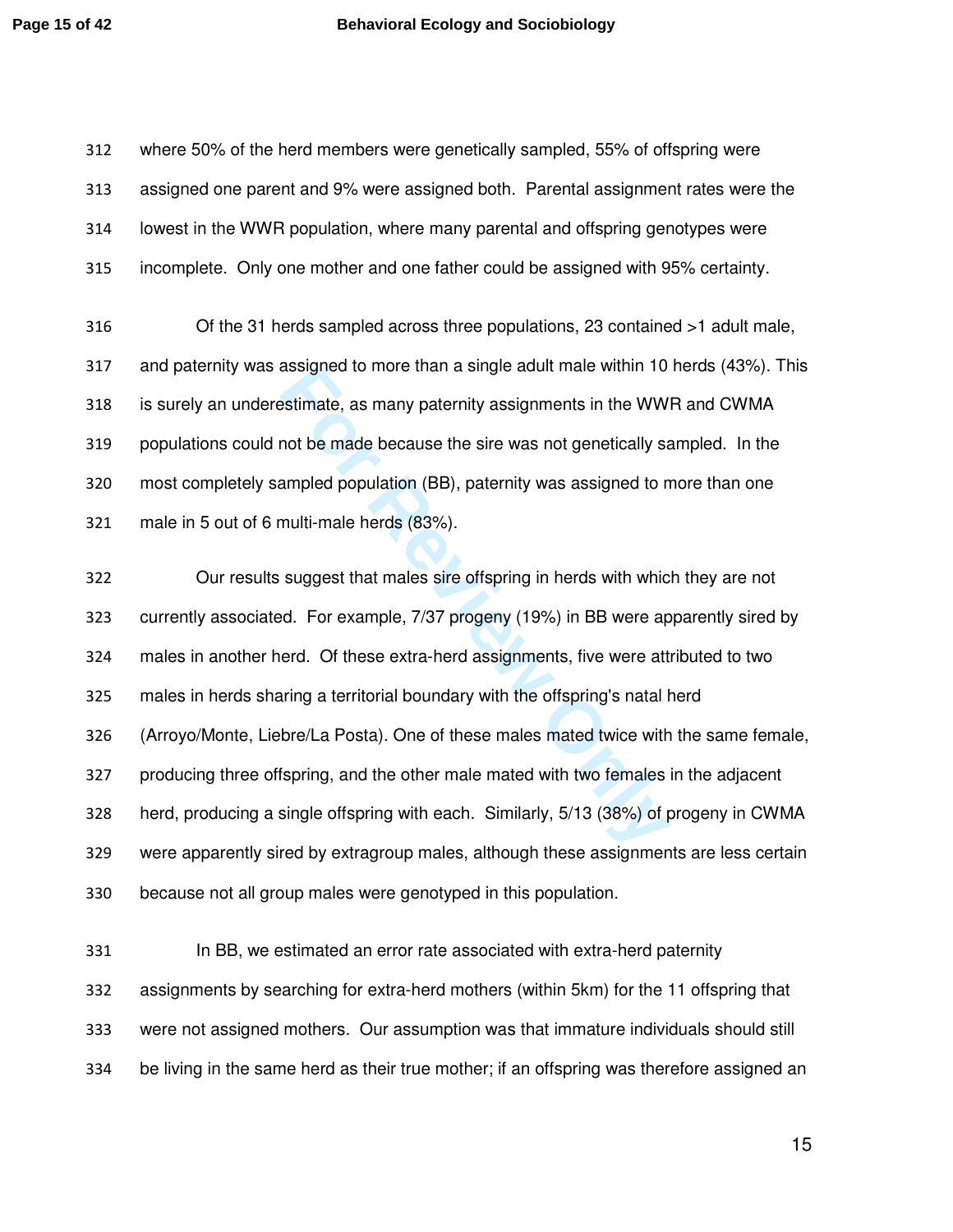extra-herd mother at 95% confidence, we considered this an error. We found an apparent extra-herd "mother" for only 1/11 (9%) of these immatures.

Likelihood ratio tests indicated that three of the 25 offspring assigned both parents in the BB population resulted from matings between probable half-siblings (Table 3), one mating occurred between two full siblings, and two matings occurred between an assigned parent and offspring (PO). The PO matings occurred between the same pair of individuals (resulting in a singleton and a set of two littermates), and the male was not currently associated with the herd.

For Bracht and onspiring (FO). The FO manngs occurred placint and onspiring (FO). The FO manngs occurred<br>duals (resulting in a singleton and a set of two littern<br>or littermates among immatures (the only age class<br>stimate b We looked for littermates among immatures (the only age class for which we could confidently estimate birth season) in the BB and CWMA populations by determining those infants assigned to the same mother. We identified six litters (five sibling pairs and one sibling trio); within two litters the siblings were assigned to different sires, and within the litter of three, two offspring were full siblings and the third sibling was assigned a different sire.

Reproductive skew

We estimated reproductive skew for adult males in the six herds in the BB population for which >1 offspring were assigned sires (Table 4). Across all six herds, there was no clear evidence for reproductive skew (mean B = 0.06, range: -0.06 to 0.33, p = 0.14). However, in only 5 cases (3 tests for females, 2 tests for males) were the herd sizes large enough to detect a signal of reproductive skew if it were present (p<0.05). Of these cases, two tests for females (Arroyo and La Posta herds) and one test for males (Liebre herd) yielded positive B values, but the confidence intervals included the equal sharing values, zero, and the monopoly values, indicating that all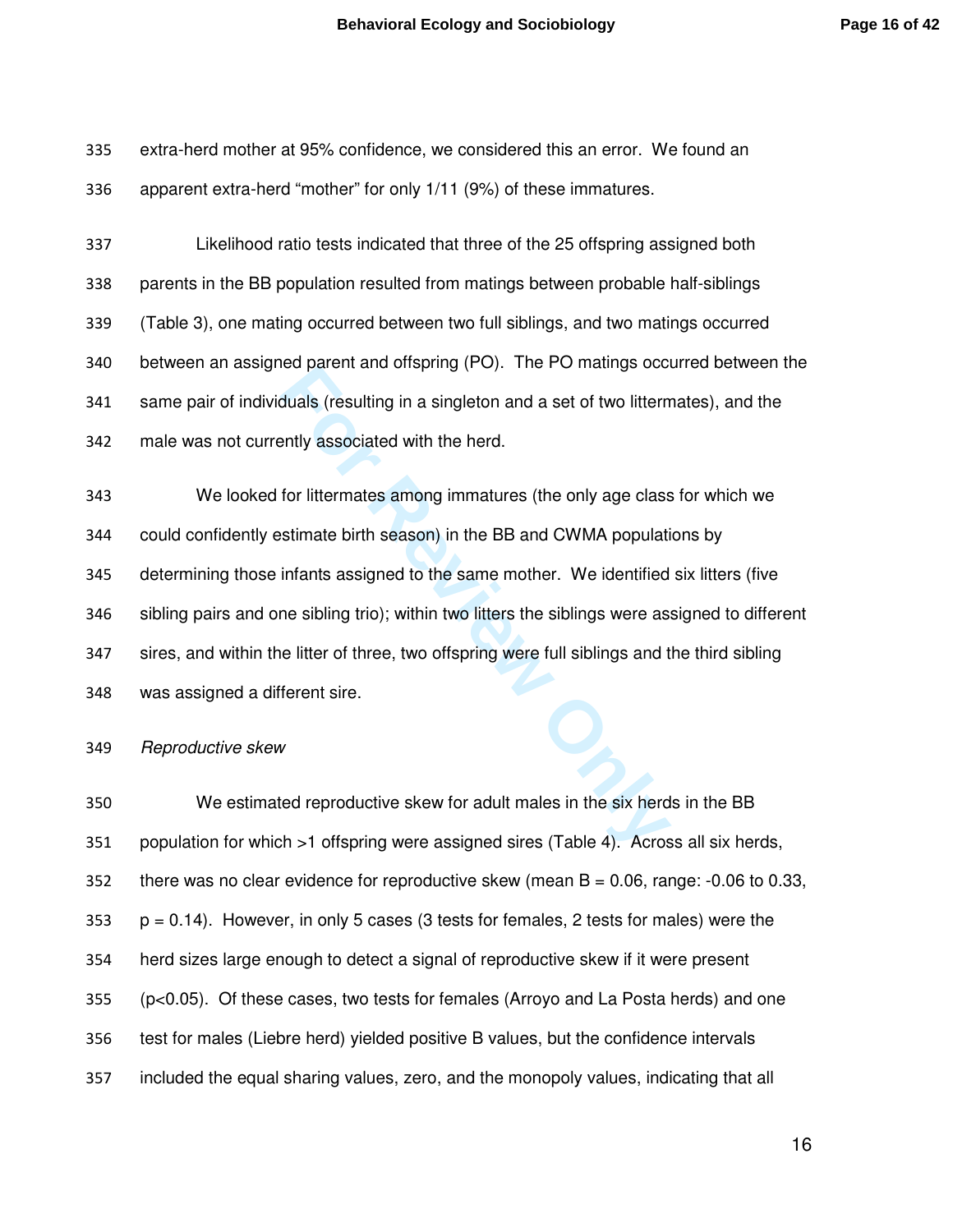**FIRE** available explanations for reproductive benefits (equal sharing, random, or monopoly) were possible. One test for females (Monte herd) yielded a negative B value (-0.22) and the 95% CI did not include the monopoly value, which suggested that reproduction was either equally shared among female herd members, or randomly shared. One test for 362 males (Arroyo herd) resulted in a positive B value ( $B = 0.14$ ) and the confidence interval did not include the monopoly value, suggesting that reproduction may be positively skewed in this herd (four of the seven offspring were attributed to a single sire), However, the confidence interval included zero, indicating that this herd did not exhibit a significant difference from random sharing of reproduction.

#### **Discussion**

#### Genetic structure within herds

These microsatellite-based analyses of within-herd relatedness indicate that collared peccary herds comprise a mixture of female and male adult relatives and non-relatives. Given that collared peccaries live for approximately 10 years, conceive at 17 373 months (Hellgren et al. 1995) and exhibit an inter-birth interval of approximately one year (Sowls 1978), it is probable that herds comprise both male and female lineages spanning multiple generations. We found that within-herd relatedness among males did not differ from that among females, a result that is congruent with isolation-by-distance estimates (Cooper 2009). Our results point to a moderate level of female dispersal, 378 which clarifies our understanding of mtDNA haplotype admixture (Cooper et al. 2010). Pairwise comparisons of relatedness among herd residents indicate that some adult males found with likely male relatives are post-dispersers, suggesting that these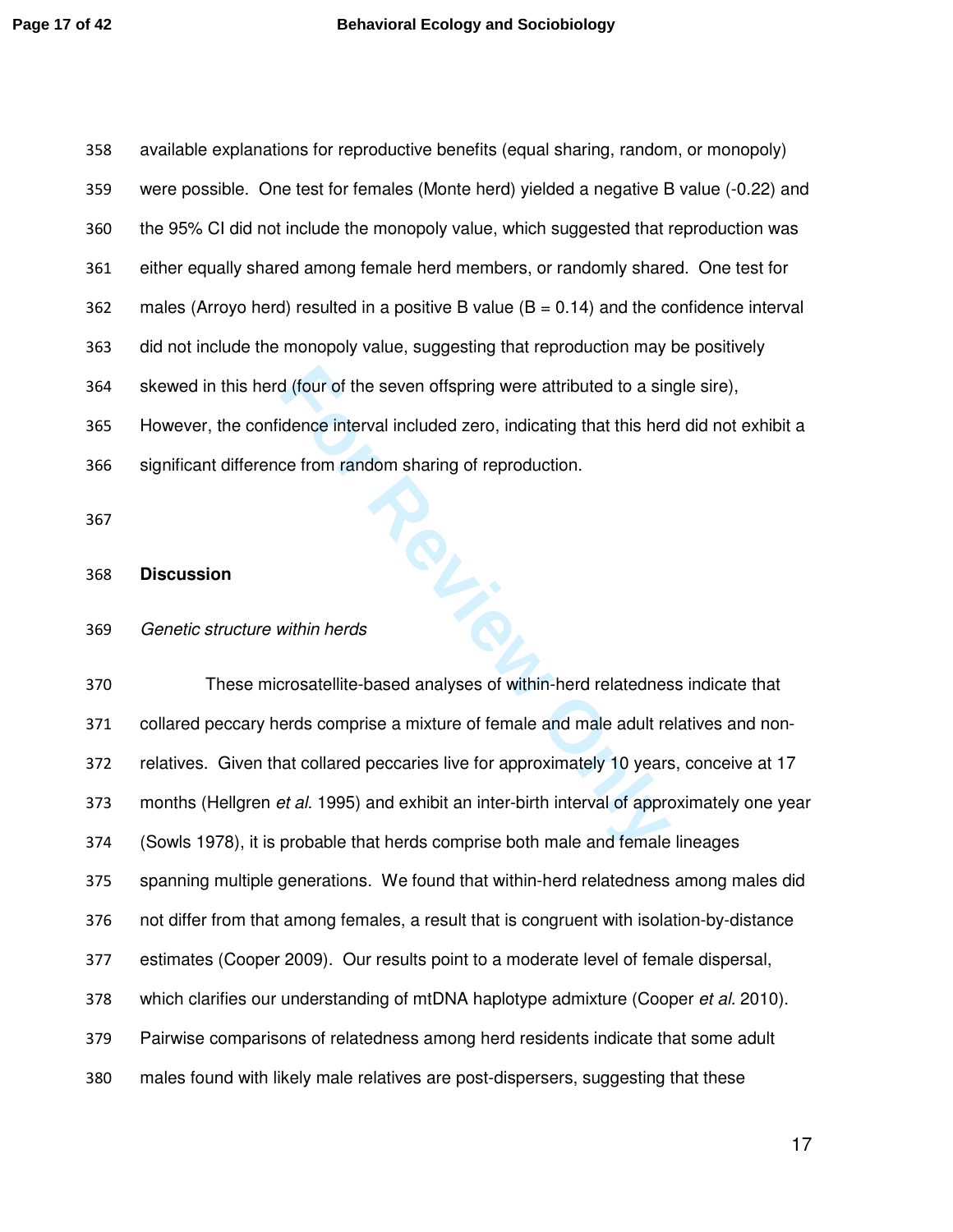individuals either disperse together or preferentially disperse into herds with familiar males. Our data suggest that some individuals remain as adults in their natal herds. Natal philopatry may be selectively favored by cooperation with herd members, and 384 these benefits would be amplified indirectly via cooperation with relatives (Dobson et al. 1998; Hamilton 1964; Silk 2002; Trivers 1971). Collared peccaries exhibit high rates of affiliative behaviors (Bissonette 1982; Byers and Bekoff 1981; Sowls 1974) and "altruistic" behaviors such as allo-nursing (a female nursing another's offspring), food sharing and cooperative defense (Babbitt and Packard 1990; Byers and Bekoff 1981). The evidence presented here suggests that the potential exists for adults of both sexes to engage in support behaviors with same-sex relatives in competitive interactions (Olson and Blumstein 2009).

#### Parentage and mating system

For Such as allo-nursing (a female nursing another's counter-<br>
For Fortive defense (Babbitt and Packard 1990; Byers and<br>
Fortical exists for add<br>
pother Bordon and the potential exists for add<br>
pother Bordon and the potent This species exhibits a more promiscuous mating system than behavioral data 394 suggest (Bissonette 1982; Packard et al. 1991), as commonly happens in molecular 395 studies of parentage (Griffith *et al.* 2002; Tregenza and Wedell 2000), including that of 396 wild Sus scrofa (Poteaux et al. 2009). Three lines of evidence indicate that the mating 397 system in P. tajacu is polygynandrous. First, most herds within the BB and CWMA populations contained immature individuals sired by different resident males. Second, there was evidence for multiple paternity within litters. Third, there was no evidence for male or female reproductive skew in the BB population, irrespective of herd size. Our 401 power of detecting reproductive skew is limited by small herd sizes (Dugdale *et al.*) 2008), but in those cases where statistical power was high results are consistent with the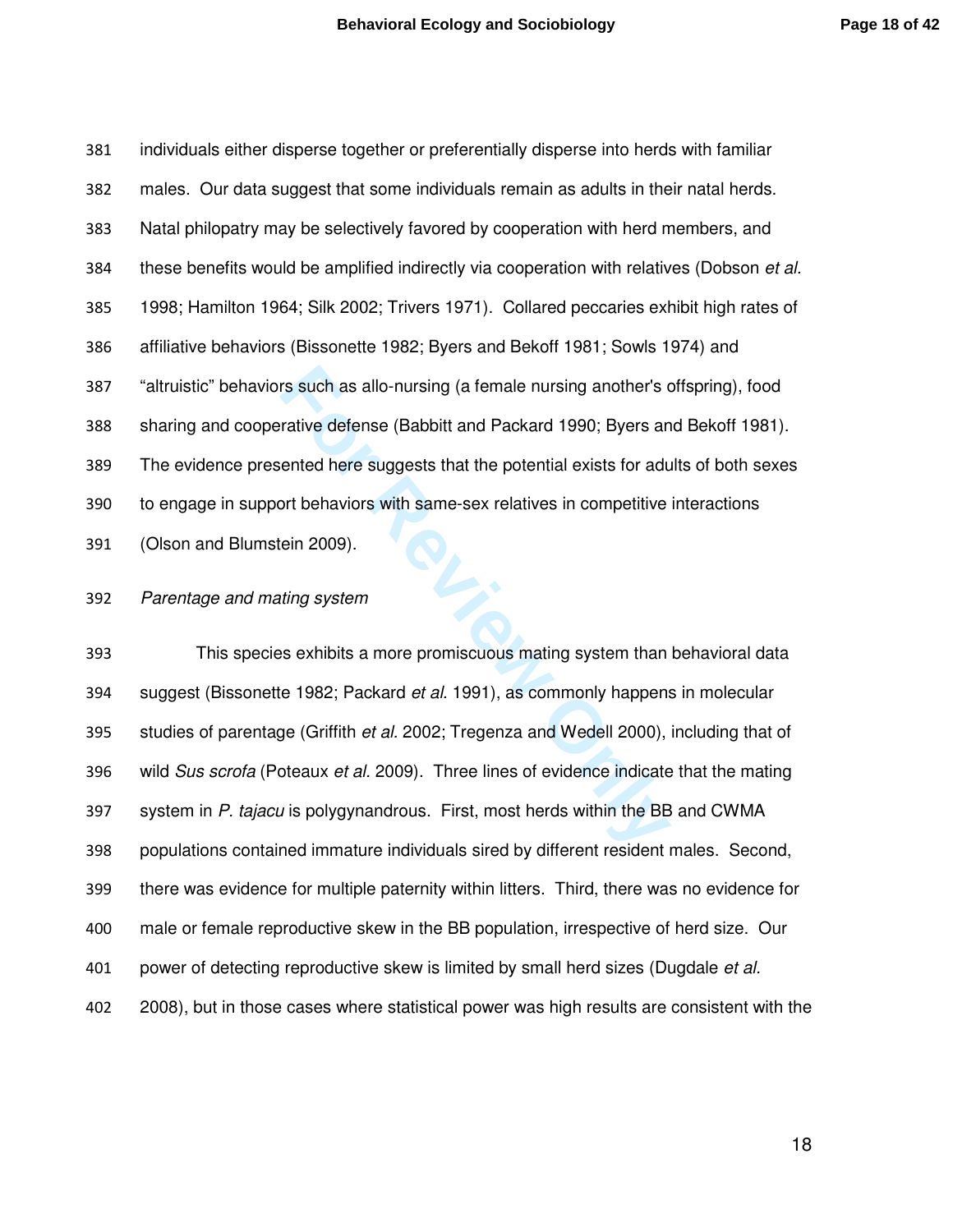possibility that reproduction is distributed either randomly among breeding individuals, or more equally than expected under the null (binomial) distribution.

Finles to mate with mates from another field. Post-fit<br>bserved in this species (Hellgren 1989; Packard *et a*<br>latory plugs are negatively associated with degree *c*<br>males' sexual receptivity length, indicating that pass<br>gs These data, suggest that either dominant males are unable to sequester or monopolize estrous females, or that female choice (overt or cryptic) plays a role in mating behavior. Untended estrous females ranging along territorial boundaries might encounter opportunities to mate with males from another herd. Post-mating copulatory 409 plugs have been observed in this species (Hellgren 1989; Packard *et al.* 1991). There is evidence that copulatory plugs are negatively associated with degree of sexual dimorphism and females' sexual receptivity length, indicating that passive mate guarding with copulatory plugs can be a successful alternative strategy to active guarding and agonistic competition (Dunham and Rudolf 2009). The sexual receptive period in female 414 collared peccaries is short (from two to four days; Lochmiller *et al.* 1984; Mauget *et al.* 1997) suggesting that males could have evolved a response to female promiscuity.

Promiscuous mating within a single breeding season can lead to multiple paternity within a single litter. We found evidence for multiple paternity within 3 out of 6 litters (50%). Wolff and Macdonald (2004) proposed several explanations for multiple 419 mating in mammals, and several are relevant for P. tajacu. It is possible that promiscuous mating has evolved as an anti-infanticide strategy, or as a bet-hedging strategy against male infertility or genetic incompatibility. It has been demonstrated that promiscuous species have lower rates of early reproductive failure than monogamous and polygynous species (Stockley 2003). Multiple mating can also serve to increase genetic diversity (Wolff and Macdonald 2004), which would be advantageous in a 425 stochastic environment or, as in the case of P. tajacu, the species is rapidly expanding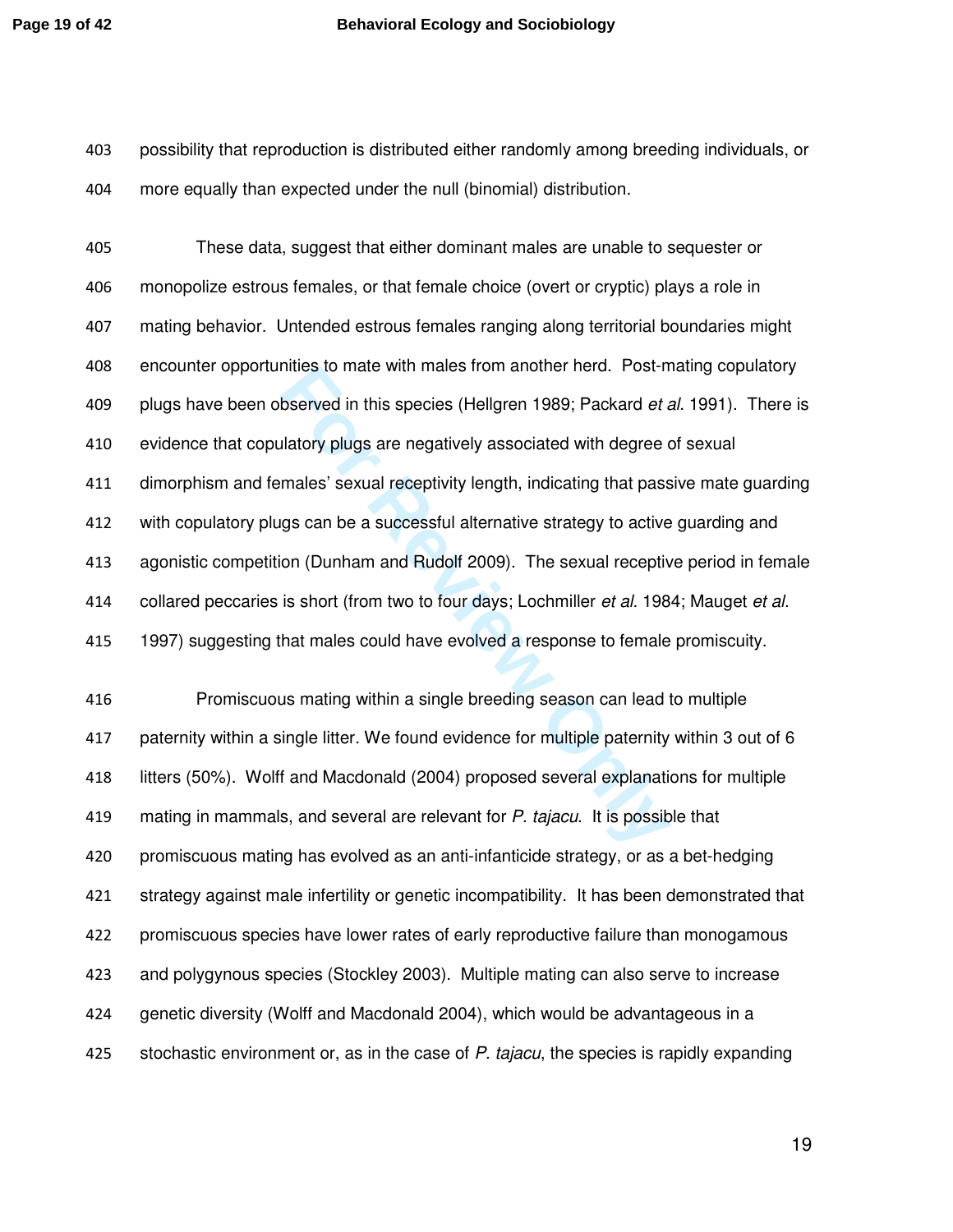its distribution into novel environments. It has also been suggested that multiple mating allows postcopulation sexual selection through sperm competition to occur (Wolff and Macdonald 2004). Females may exercise cryptic mate choice through differential sequestration and expenditure of sperm, or selection may be favoring males whose sperm is most competitive; this second explanation is persuasive given that copulatory plugs have been observed in collared peccaries

that occasionally females mated with and produced or e out of the 25 trio parentage assignments made for e result of breeding with a relative. Of the three fem vithin a single litter, two had engaged in both a cons<br>g. Howe We found that occasionally females mated with and produced offspring with likely 433 male relatives. Five out of the 25 trio parentage assignments made for the BB population were the result of breeding with a relative. Of the three females exhibiting multiple paternity within a single litter, two had engaged in both a consanguineous and 436 an unrelated mating. However, pairwise comparisons of mean r among breeding-age adults within herds clearly indicate that most females have access to an unrelated male for mating opportunities. It is not clear what rules females may use with regard to mate choice and inbreeding avoidance, and published data point to a lack of olfactory-based kin recognition in the suids (Puppe 1998, Stookey and Gonyou 1998). It does not appear that females are avoiding copulations with males they matured with, because all of the putative inbred matings (except two parent-offspring/full sibling unions) were with resident males who had not dispersed.

444 Several explanations for the evolution of sexual monomorphism in P. tajacu are viable. Selection for large body size irrespective of sex may result from the herd 446 defensive behaviors exhibited by P. tajacu toward conspecifics (during territorial encounters) and toward predators. Observations of wild populations (Bissonette 1982; Byers and Bekoff 1981) include significant aggression displayed toward other herds at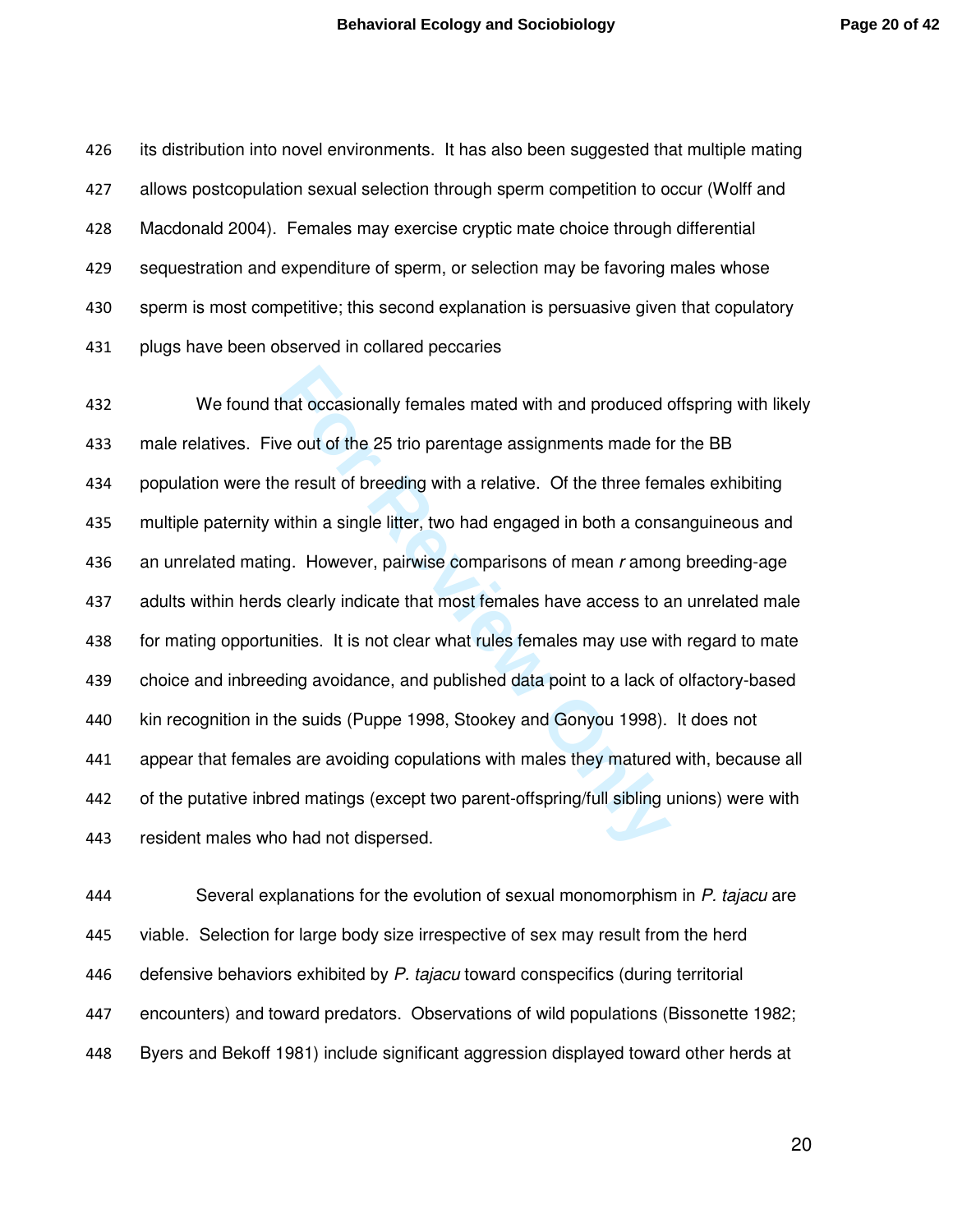territorial boundaries, as well as coordinated responses toward predators. No sex-specific difference in behavior has been reported. It is possible that there exists equal selective pressure on both sexes for defensive armament such as large canines and heavy shoulders to maintain these traits in the absence of sexual selection.

453 A second explanation for the evolution of sexual monomorphism in P. tajacu is increased selective pressure on females for large body size to aid in aggressive dominance interactions over food. There is evidence that body condition, including body 456 mass, is positively correlated with fecundity (Hellgren et al. 1995). However, food competition among female collared peccaries is not aggressive, and female dominance status and body size do not heavily influence the outcome of such interactions (Bissonette 1982).

For Pressure on lemates for large body size to ald in a<br>tions over food. There is evidence that body conditi<br>correlated with fecundity (Hellgren *et al.* 1995). Hoy<br>female collared peccaries is not aggressive, and fe<br>ze do Lastly, selective pressure on males for large body size which is associated with aggressive intra-sexual mate competition may be relaxed, because the trait does not translate into increased reproductive success. Dominance interactions among male collared peccaries may play a significant role in mating, but body size may not strongly influence dominance status, although it has been demonstrated that body size and 465 social rank can be associated with serum testosterone levels (Hellgren et al. 1989). However, rank may be of such a short duration as to have little effect on reproductive skew across breeding seasons. Conversely, female mate choice may be based on traits other than body size, reducing any selective advantage to larger males and increasing 469 the likelihood that smaller males reproduce. In wild Sus scrofa, some variation exists among populations with respect to the degree of polygyny and multiple paternity 471 observed (Delgado et al. 2008; Hampton et al. 2004; Poteaux et al. 2009; Spencer et al.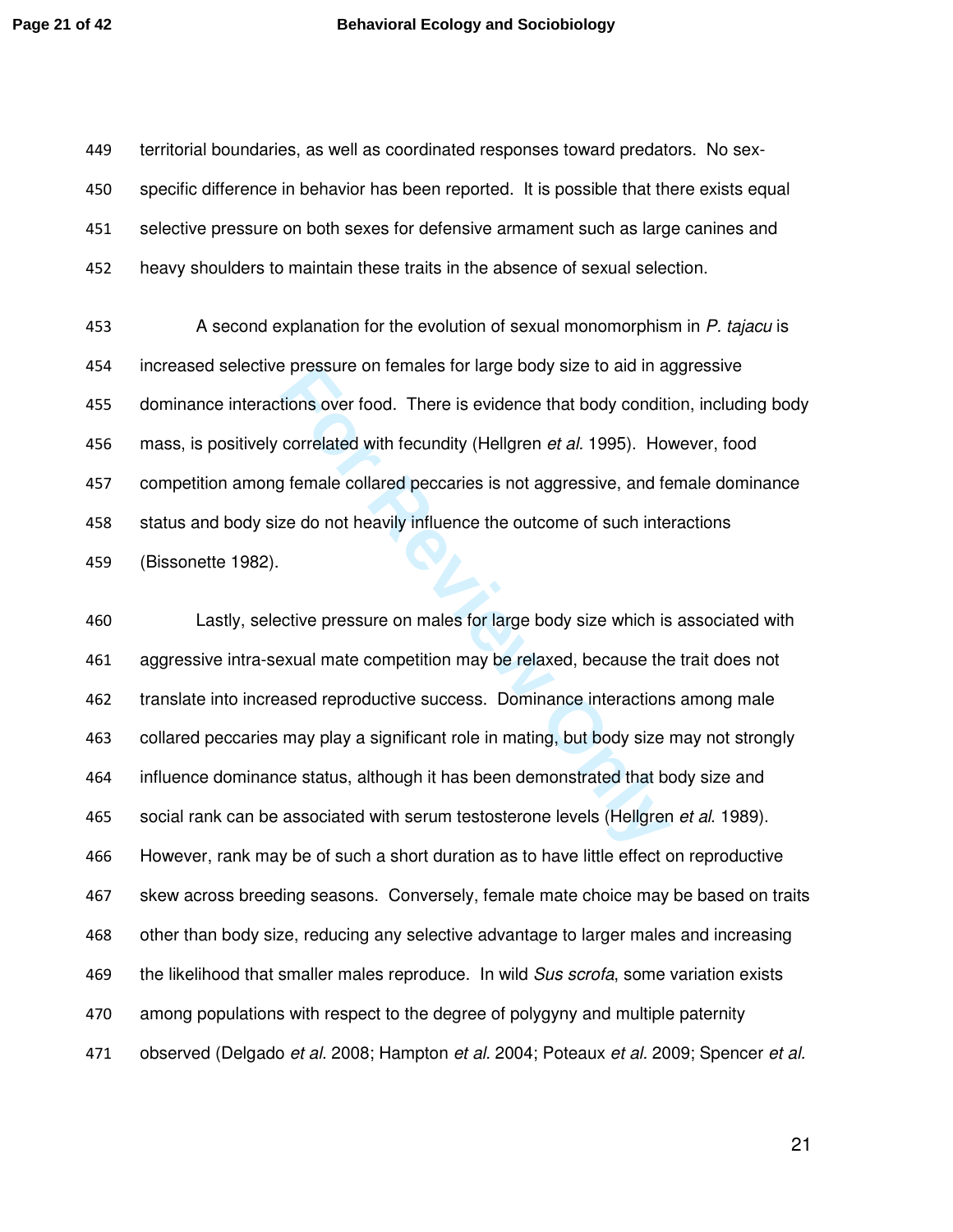472 2005). Although large S. scrofa males gain most paternity in well-studied populations 473 (Delgado et al. 2008; Hampton et al. 2004) this is not always the case (Spencer et al. 2005) and it remains to be tested whether sexual size dimorphism is less pronounced in populations where promiscuity and multiple paternity are observed.

We have demonstrated that sexual monomorphism in the collared peccary is coupled with polygynandry. The potential implications of these results for the co-evolution of body size, mating system and social behavior are intriguing. More data are needed on mate choice and parentage in this species to clarify how body size of both sexes may influence individual reproductive success. What we find most interesting 481 about P. tajacu (and perhaps the peccaries in general) is the suite of morphological, grouping and behavioral traits departing from a single-male mating system based on resource defense polygyny (Emlen and Oring 1977), a departure for which we have now found genetic evidence.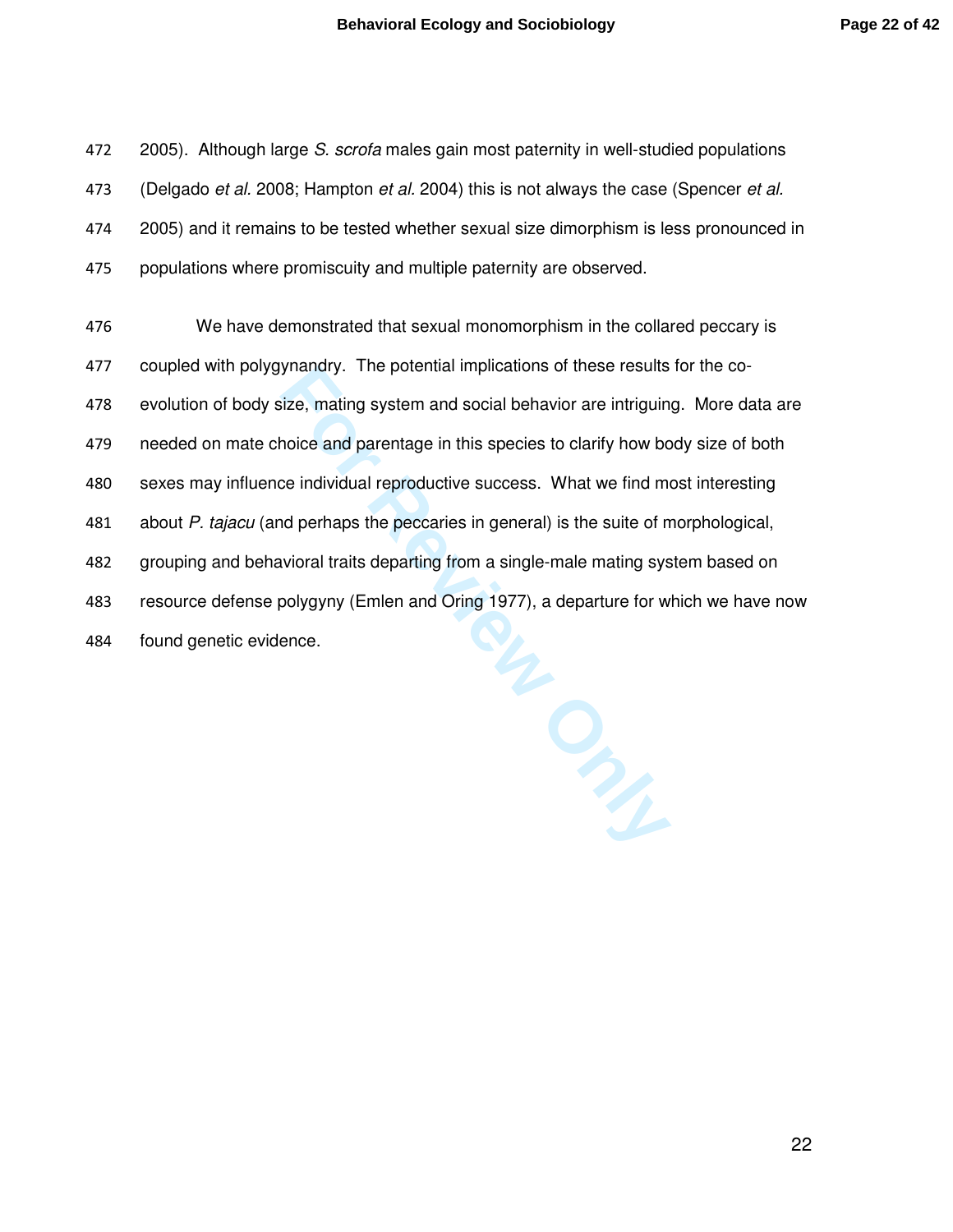**Funding** 

| 487 | This work was supported by the American Society of Mammalogists (Grant in Aid of          |
|-----|-------------------------------------------------------------------------------------------|
| 488 | Research to J.D. C.), by the Welder Wildlife Refuge (Graduate Fellowship to J.D.C) and    |
| 489 | by Purdue University (funding to J.A.D.). J.D. Cooper is a Welder Wildlife Refuge Fellow, |
| 490 | and she sincerely thanks the wonderful faculty and staff at the Welder for their          |
| 491 | encouragement and support. Much appreciation goes to Jim Cathey and to Texas Parks        |
| 492 | and Wildlife Department personnel at Big Bend Ranch State Park and Chaparral Wildlife     |
| 493 | Management Area for their advice and assistance during field data collection. We offer    |
| 494 | special thanks to volunteers Edmund Harriss, Rachel Bonner and Raul Martinez for their    |
| 495 | dedication and hard work in trapping. The work described here complies with the laws      |
| 496 | of the USA.                                                                               |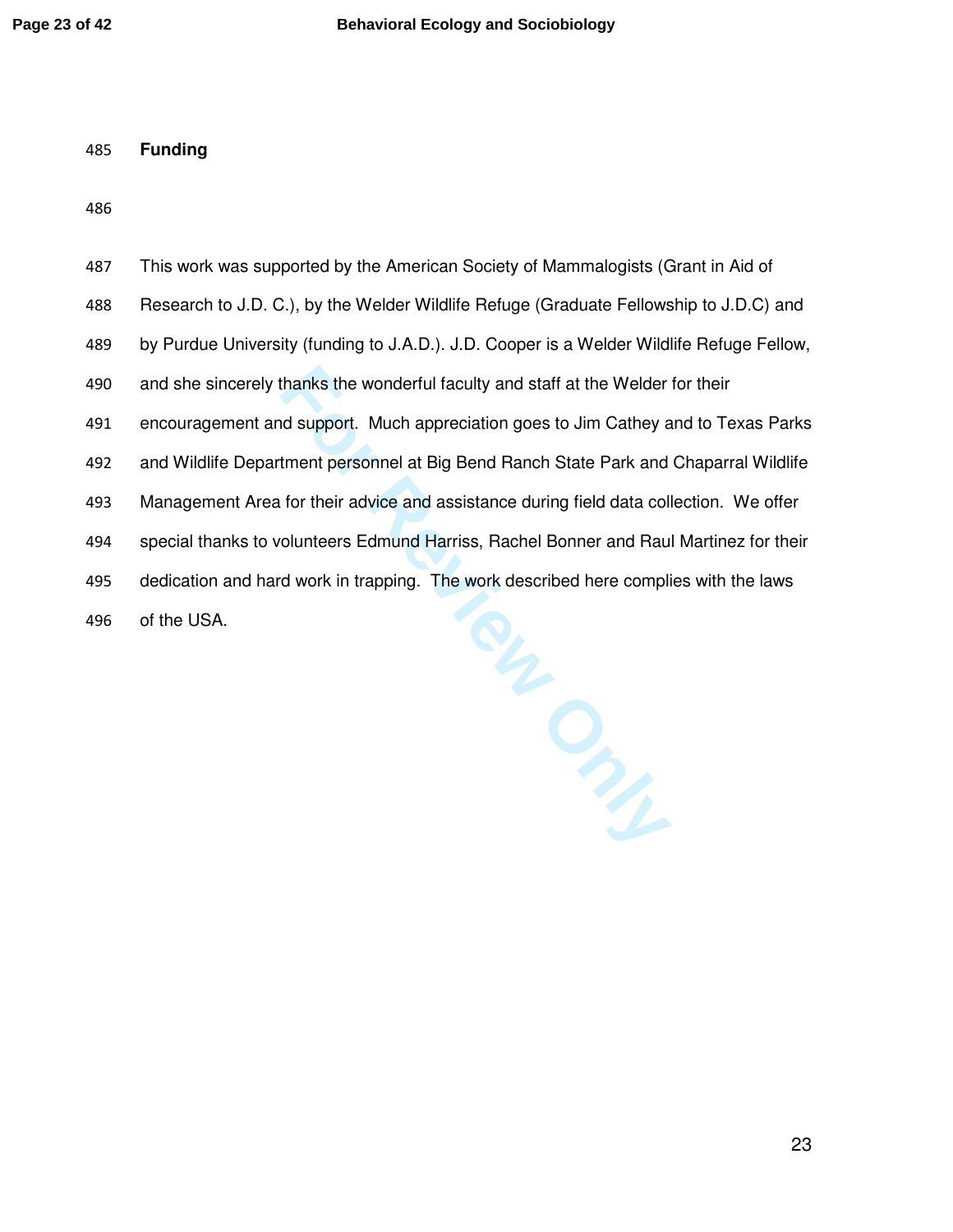### **References**

- Alexander LJ, Rohrer GA, Beattie CW (1996) Cloning and characterization of 414
- polymorphic porcine microsatellites. Anim Genetics 27:137-148.
- 
- 4) Sexual Selection. In: Krebs JR, Clutton-Brock TH<br>havior and Ecology. Princeton University, Press Princeton<br>Julies S. McQueen HA, Nich<br>in de Weghe A, Stratil A, Winterø AK, *et al.* (1995) The<br>map of the pig (*Sus scrofa* Andersson M (1994) Sexual Selection. In: Krebs JR, Clutton-Brock TH, (eds)
- Monographs in Behavior and Ecology. Princeton University, Press Princeton.

- Archibald AL, Haley CS, Brown JF, Couperwhite S, McQueen HA, Nicholson D,
- Coppieters W, Van de Weghe A, Stratil A, Winterø AK, et al. (1995) The PiGMaP
- 507 consortium linkage map of the pig (Sus scrofa). Mamm Genome 6:157-75.

- 509 Babbitt KJ, Packard JM (1990) Suckling behavior of the collared peccary (Tayassu
- *tajacu*). Ethology 86:102-115.
- 
- Bissonette JA (1982) Social behavior and ecology of the collared peccary in Big Bend
- National Park. National Park Service Science Monograph Number 16, pp 85.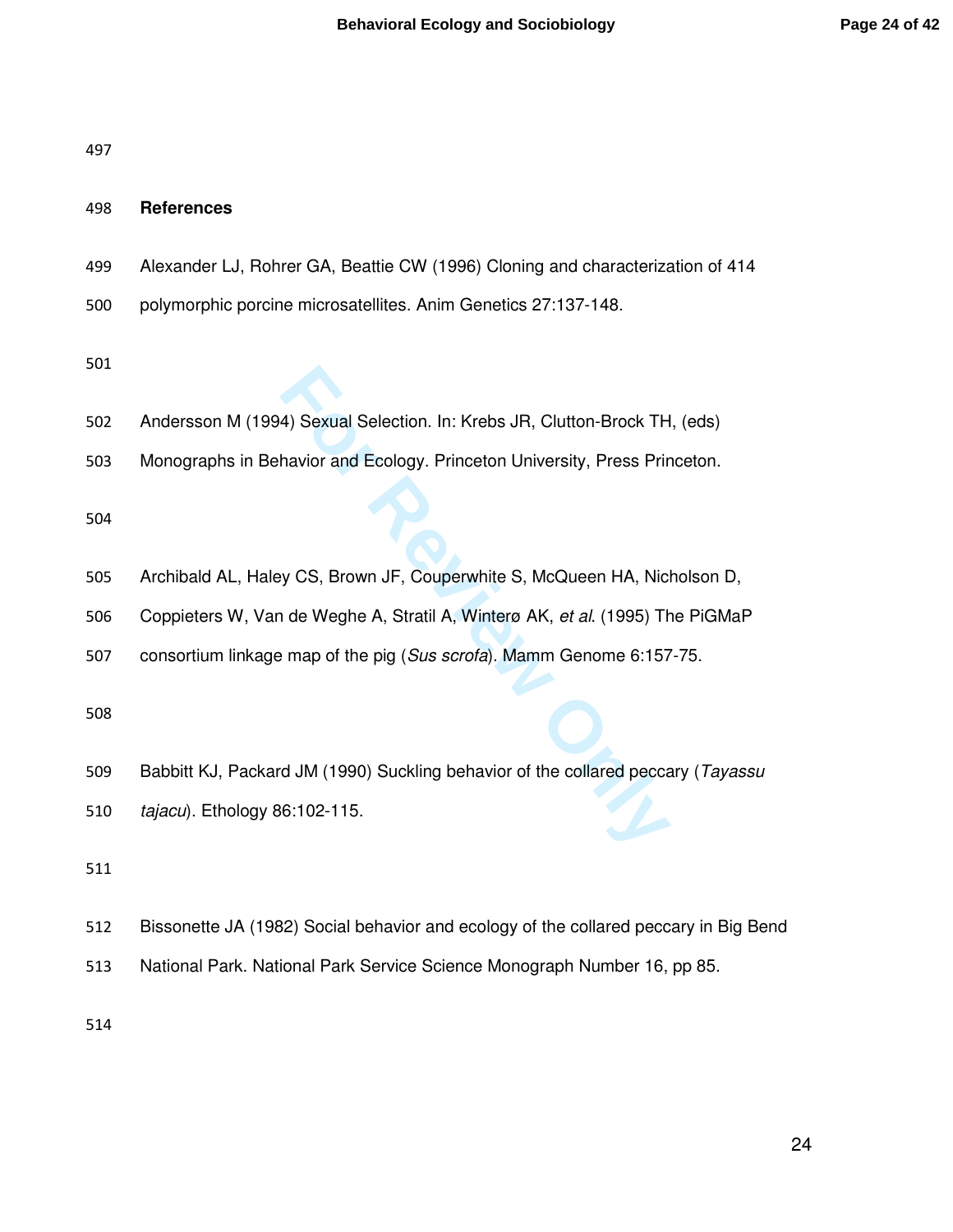- Bowman J, Jaeger JAG, Fahrig L (2002) Dispersal distance of mammals is proportional
- to home range size. Ecology 83:2049-2055.

- Byers JA, Bekoff M (1981) Social, spacing, and cooperative behavior of the collared
- peccary. J Mammal 62:767-785.

**Formal Selection in males and females. Scientify the Harvey PH, Rudder B (1977) Sexual dimorphism, so<br>For Array PH, Rudder B (1977) Sexual dimorphism, so<br>the in Primates. Nature 269:797–800.<br>Parker GA (1995) Sexual coerci** Clutton-Brock TH (2007) Sexual selection in males and females. Science 21:1882–1885.

- Clutton-Brock TH, Harvey PH, Rudder B (1977) Sexual dimorphism, socionomic sex
- ratio and body weight in Primates. Nature 269:797–800.

- Clutton-Brock TH, Parker GA (1995) Sexual coercion in animal societies. Anim Behav
- 49: 1345–1365.

- Cooper JD, Vitalis R, Waser PM, Gopurenko D, Hellgren EC, Gabor TM, DeWoody JA
- (2010) Quantifying male-biased dispersal among social groups in the collared peccary
- (Pecari tajacu) using analyses based on mtDNA variation. Heredity 104:79–87.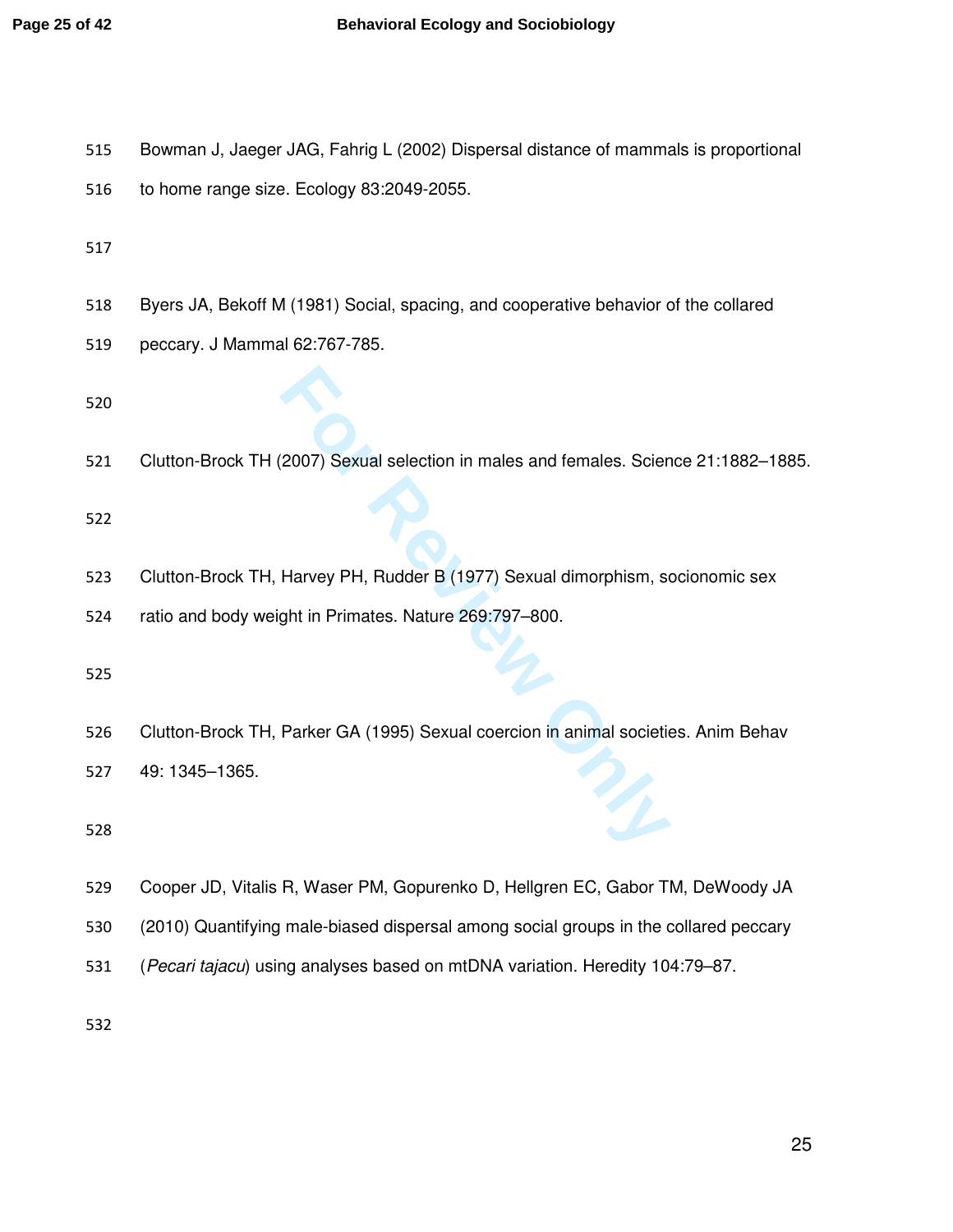- Cooper JD (2009) Using genetic data to characterize dispersal patterns, relatedness and
- 534 parentage in the collared peccary (Pecari tajacu). Dissertation, Purdue University.

Day GI (1985) Javelina research and management in Arizona. Phoenix, Arizona Game

and Fish Department.

Macker Llario P, Azevedo M, Beja-Pereira A, Santos P<br>
Franging wild boar (*Sus scrofa*) - Are littermates full<br>
AT, Wang XG (1998) Social and ecological influence<br>
plateau pika (*Ochotona curzoniae*). Behav Ecol 9<br>
Ponald Delgado R, Fernandez-Llario P, Azevedo M, Beja-Pereira A, Santos P (2008) Paternity 540 assessment in free-ranging wild boar (Sus scrofa) - Are littermates full-sibs? Mamm Biol

73: 169-176.

- Dobson FS, Smith AT, Wang XG (1998) Social and ecological influences on dispersal
- 544 and philopatry in the plateau pika (Ochotona curzoniae). Behav Ecol 9: 622-635.

Dugdale HL, MacDonald DW, Pope LC, Johnson PJ, Burke T (2008) Reproductive skew 547 and relatedness in social groups of European badgers, Meles meles. Mol Ecol 17:1815-1827.

Dunham AE, Rudolf VHW (2009) Evolution of sexual size monomorphism: the influence of passive mate guarding. J Evol Biol 22:1376-1386.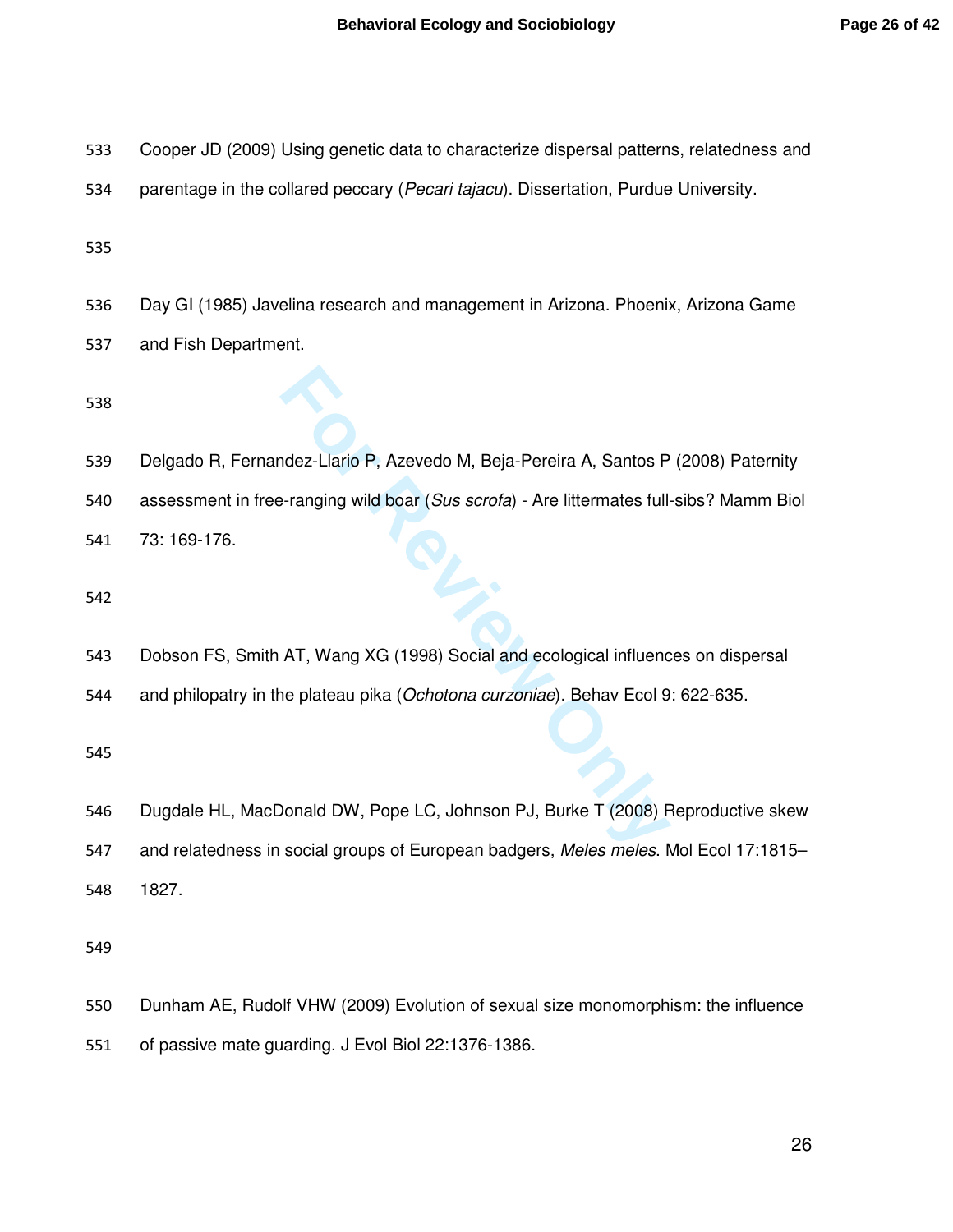- Ellegren H, Chowdhary BP, Johansson M, Marklund L, Fredholm M, Gustavsson I,
- Andersson L (1994) A primary linkage map of the porcine genome reveals a low rate of
- genetic recombination. Genetics 137:1089-1100.

- Ellisor JE, Harwell WF (1969) Mobility and home range of collared peccary in southern
- Texas. J Wildlife Manage 33:425-427.

- WF (1969) Mobility and home range of collared pec<br>
Ianage 33:425-427.<br>
W (1977) Ecology, sexual selection and the evolutic<br>
197:215-223.<br>
The Behavior Guide to African Mammals: Including Figures. University of California P Emlen ST, Oring LW (1977) Ecology, sexual selection and the evolution of mating
- systems. Science 197:215-223.

Estes RD (1991) The Behavior Guide to African Mammals: Including Hoofed Mammals,

Carnivores, Primates. University of California Press, Berkeley, pp 211-221.

- Gabor TM, Hellgren EC (2000) Variation in peccary populations: landscape composition
- or competition by an invader? Ecology 81:2509-2525.

- Glenn TC, Schable NA (2005) Isolating microsatellite DNA loci. Method Enzymol
- 395:202-222.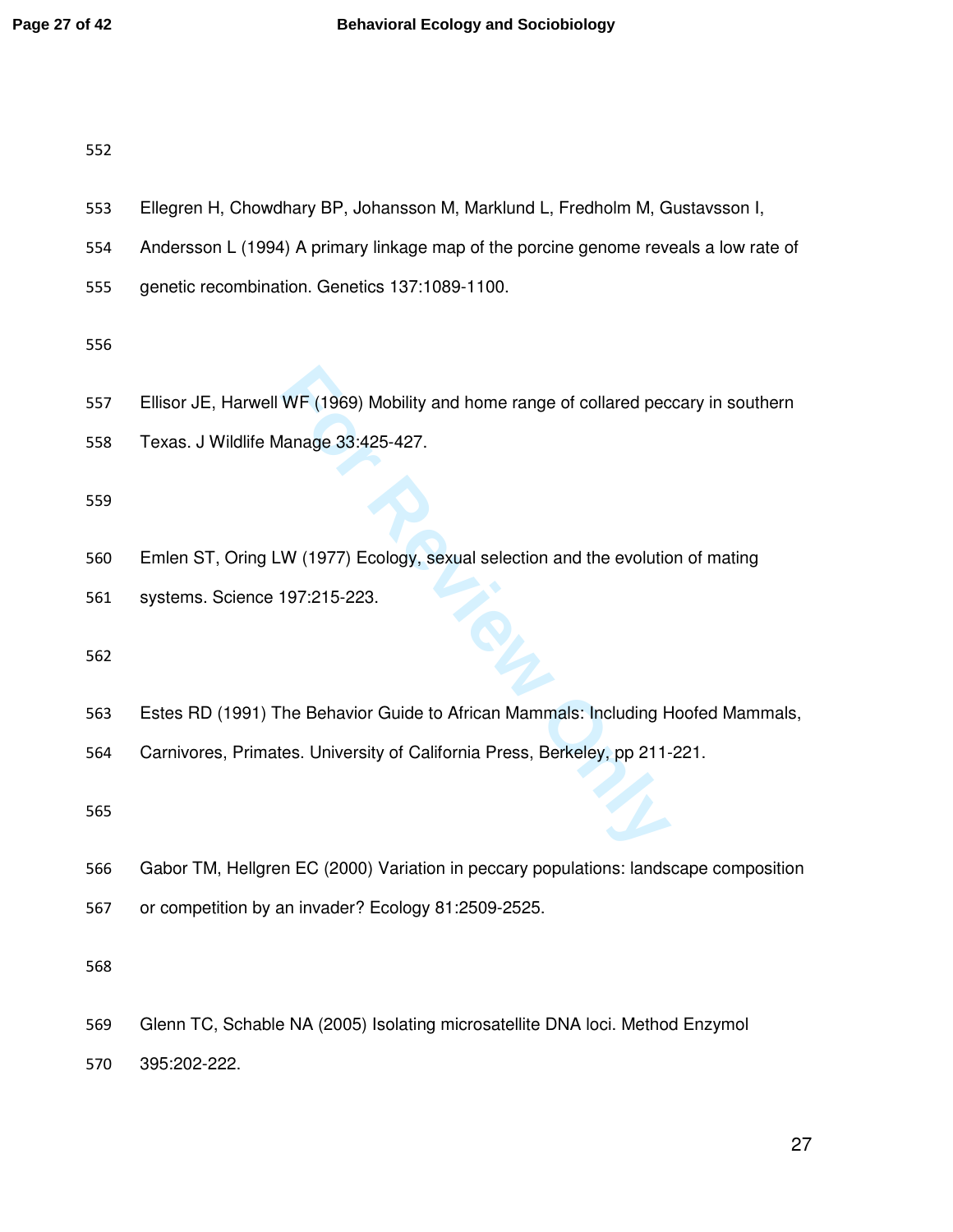- Gongora J, Chen Y, Bernal JE, Nicholas FW, Moran C (2002) Interspecific amplification
- of peccary microsatellite markers using porcine primers. Anim Genetics 33:312-314.

- Gowaty PA, Hubbell SP (2005) Chance, time allocation, and the evolution of adaptively
- flexible sex role behavior. Integr Comp Biol 45:931-944.

Greenwood PJ (1980) Mating systems, philopatry and dispersal in birds and mammals.

Anim Behav 28:1140-1162.

- Griffith SC, Owens IPF, Thuman KA (2002) Extra-pair paternity in birds: a review of
- interspecific variation and adaptive function. Mol Ecol 11:2195–2212.

For Revised Coose, United States, the anotation, and the evolution.<br> **For Revised Alternative States Alternative States Alternative States Alternative States Alternative States Alternative Incrementation<br>
<b>For Revised Alte** Hamilton WD (1964) The genetical evolution of social behavior, I & II. J Theor Biol 7:1- 52.

- Hamilton MB, Pincus EL, Di Fiore A, Flesher RC (1999) A universal linker and ligation
- procedures for construction of genomic DNA libraries enriched for microsatellites.
- Biotechniques 27:500-507.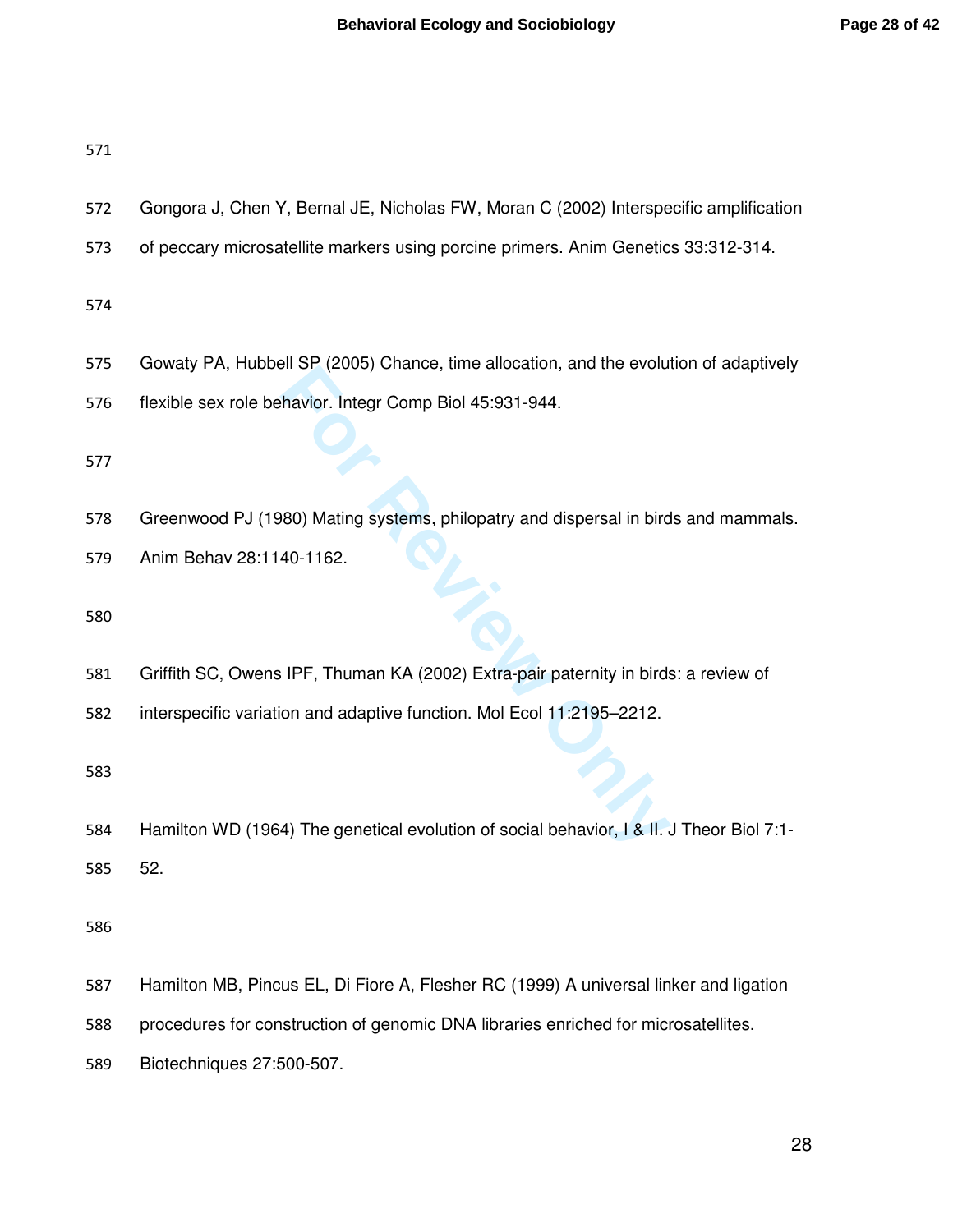- Hampton J, Pluske JR, Spencer PBS (2004) A preliminary genetic study of the social
- biology of feral pigs in south-western Australia and the implications for management.
- Wildlife Res 31: 375-381.

- Hellgren EC, Synatszke DR, Oldenburg PW, Guthery FS (1995) Demography of a
- collared peccary population in south Texas. J Wildlife Manage 59:153-163.

- Hellgren EC, Lochmiller RL, Amoss MS, Seager SWJ, Magyar SJ, Coscarelli KP. Grant
- WE (1989) Seasonal variation in serum testosterone, testicular measurements, and
- semen characteristics in the collared peccary (Tayassu tajacu). J Reprod Fertil 85:677-

686.

tszke DR, Oldenburg PW, Guthery FS (1995) Demo<br>
opulation in south Texas. J Wildlife Manage 59:153<br>
miller RL, Amoss MS, Seager SWJ, Magyar SJ, Cos<br>
nal variation in serum testosterone, testicular measu<br>
tics in the collar Herring SW (1972) The role of canine morphology in the evolutionary divergence of pigs and peccaries. J Mammal 53:500-512.

- Jarman PJ (1983) Mating system and sexual dimorphism in large, terrestrial, mammalian
- herbivores. Biol Rev 58:485–520.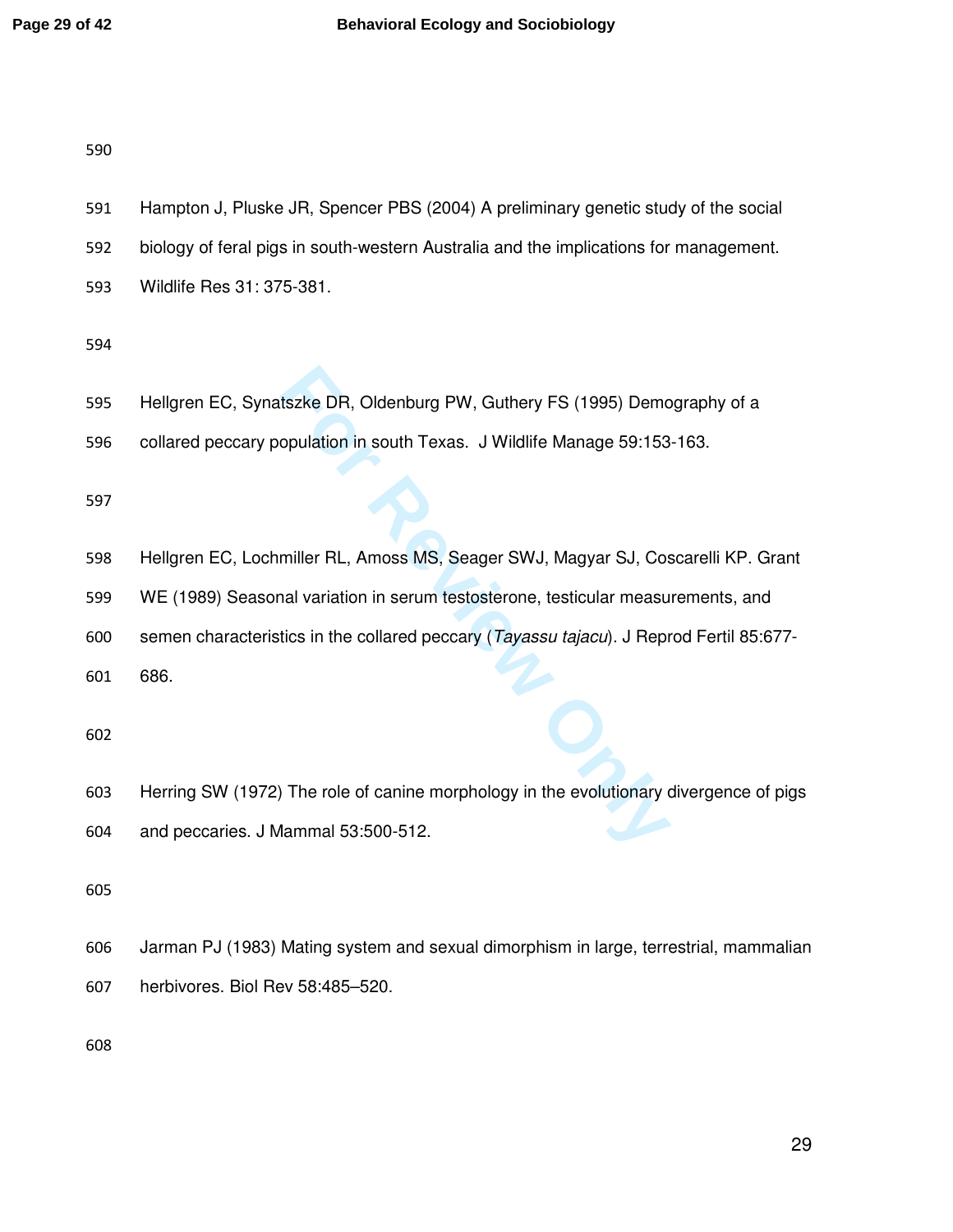- Kalinowski ST, Wagner AP, Taper ML (2006) ML-Relate: a computer program for
- maximum likelihood estimation of relatedness and relationship. Mol Ecol Notes 6:576-
- 579.

- Kalinowski ST, Taper ML, Marshall TC (2007) Revising how the computer program
- CERVUS accommodates genotyping error increases success in paternity assignment.
- Mol Ecol 16:1099-1106.

- odates genotyping error increases success in pater<br>
1106.<br>
Igren EC, Grant WE (1984) Selected aspects of coll<br>
Ferroductive biology. Zoo Biol 3:145–149.<br>
Igren EC, Grant WE (1986) Absolute and allometric<br>
Igren EC, Grant W Lochmiller RL, Hellgren EC, Grant WE (1984) Selected aspects of collared peccary
- (Dicotyles tajacu) reproductive biology. Zoo Biol 3:145–149.

- Lochmiller RL, Hellgren EC, Grant WE (1986) Absolute and allometric relationships
- 621 between internal morphology and body mass in the adult collared peccary, Tayassu
- tajacu (Tayassuidae). Growth 50:296 -316.

- Lochmiller RL, Hellgren EC, Grant WE (1987) Physical characteristics of neonate,
- 625 juvenile, and adult collared peccaries (Tayassu tajacu angulatus) from South Texas. J
- Mammal 68:188-194.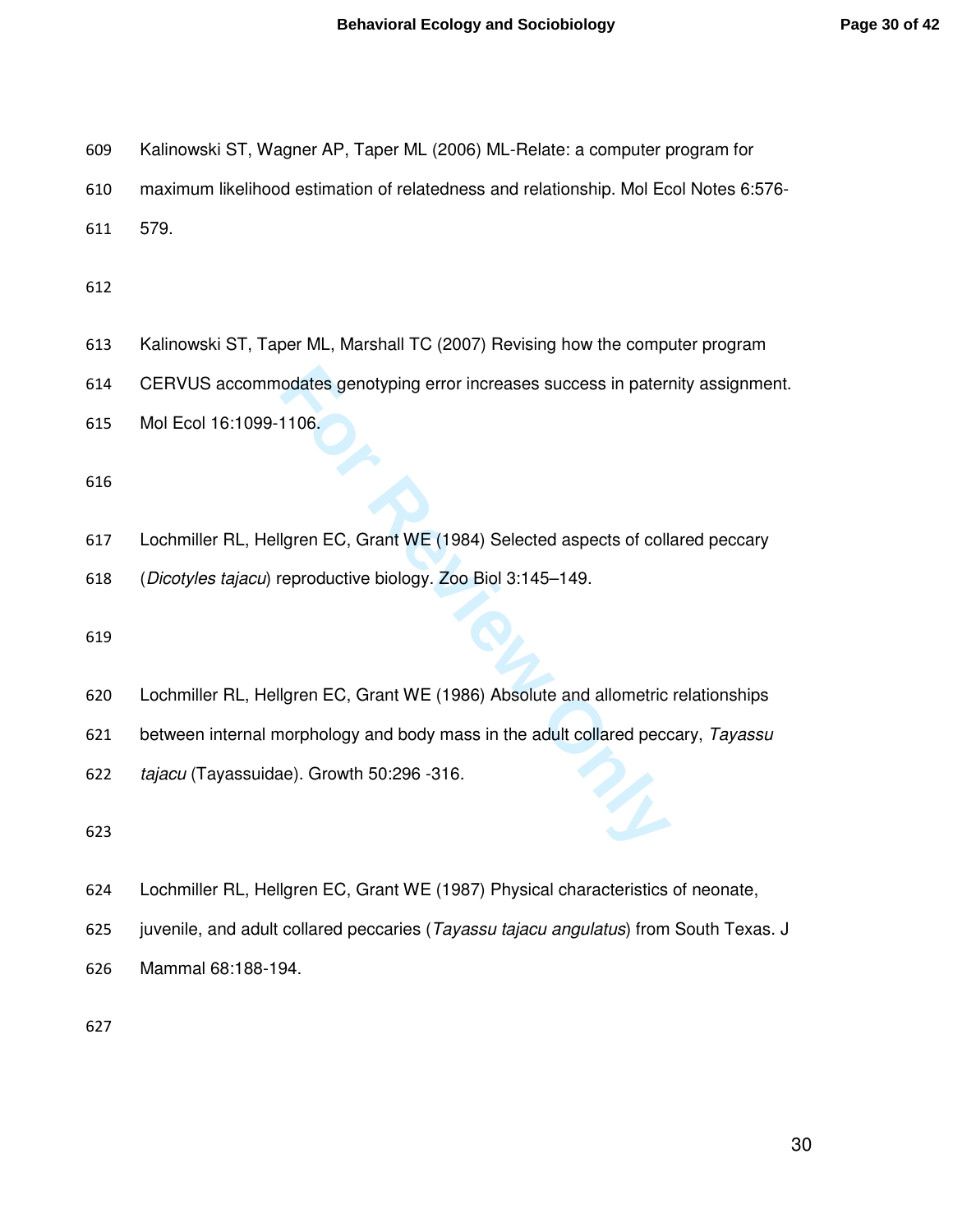| 628 | Lowden S, Finlayson HA, Macdonald AA, Downing AC, Goodman SJ, Leus K, Kaspe L,          |
|-----|-----------------------------------------------------------------------------------------|
| 629 | Wahyuni E, Archibald AL (2002) Application of Sus scrofa microsatellite markers to wild |
| 630 | suiformes. Conserv Genet 3:347-350.                                                     |
| 631 |                                                                                         |
| 632 | Mauget R, Feer F, Henry O, Dubost, G (1997) Hormonal and behavioural monitoring of      |
| 633 | ovarian cycles in peccaries. Proceedings of the First International Symposium on        |
| 634 | Physiology and Ethology of Wild and Zoo Animals Suppl. II, Berlin, 145-149.             |
| 635 |                                                                                         |
| 636 | Mauget R, Campan R, Spitz F, Dardaillon M, Goneau G, Pepin D (1984) Synthe'se des       |
| 637 | connaissances actuelles sur la biologie du sanglier, perspectives de recherche.         |
| 638 | Symp. Int. sur le sanglier, Colloque INRA 22, 15-50.                                    |
| 639 |                                                                                         |
| 640 | Nonacs P (2000) Measuring and using skew in the study of social behavior and            |
| 641 | evolution. Am Nat 156:577-589.                                                          |
| 642 |                                                                                         |
| 643 | Olson LE, Blumstein DT (2009) A trait-based approach to understand the evolution of     |
| 644 | complex coalitions in male mammals. Behav Ecol 20:624-632.                              |
| 645 |                                                                                         |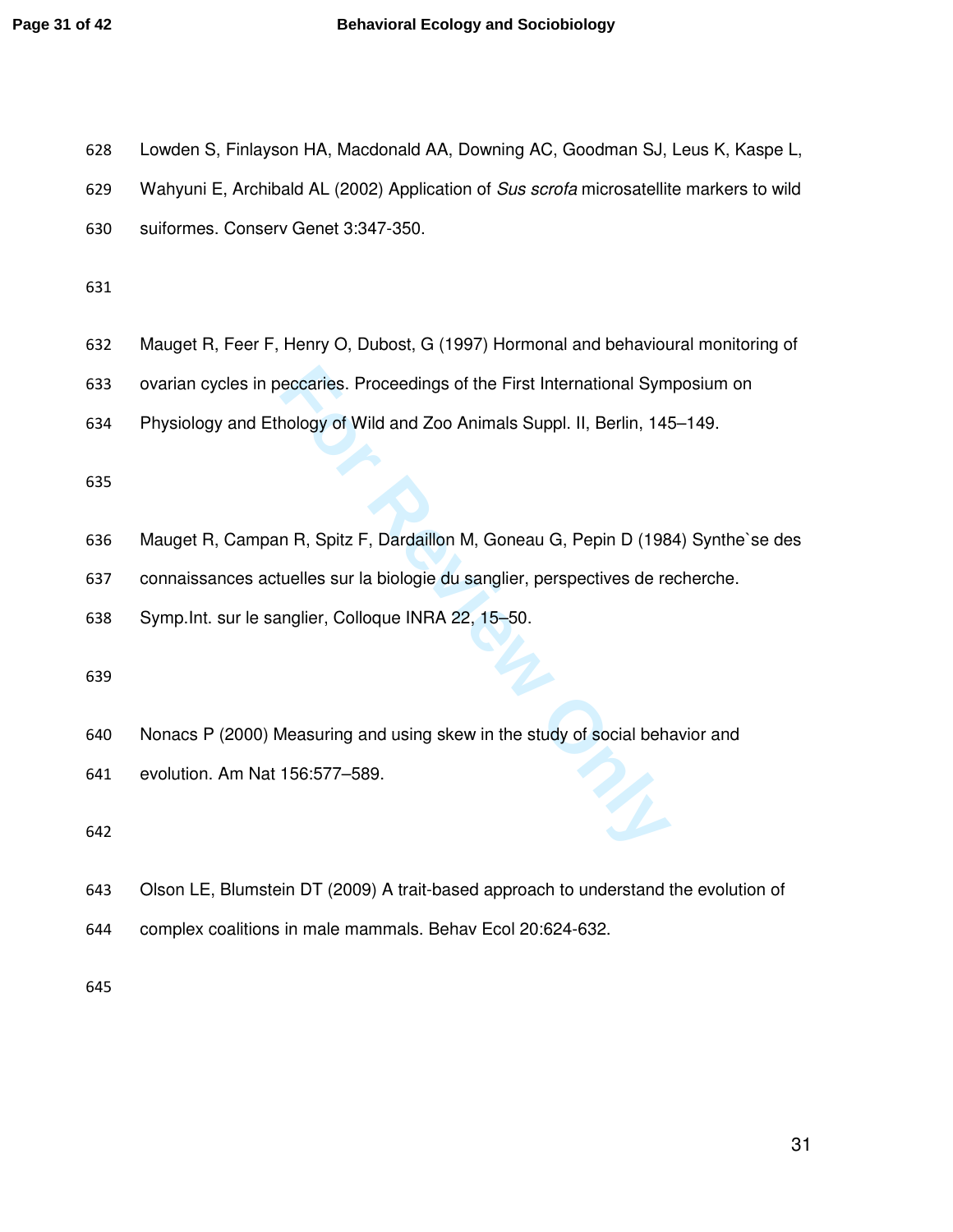- Packard JM, Babbitt KJ, Franchek KM, Pierce PM (1991) Sexual competition in captive
- collared peccaries (Tayassu tajacu). Appl Anim Behav Science 29:319-326.

- Perez-Barberia FJ, Gordon IJ, Page Ml (2002) The origins of sexual dimorphism in body
- size in ungulates. Evolution 56:1276–1285.

- **F.** Kaminski G, Brandt S, Dobson FS, Baudoin C (and mating system of a wild boar population. J Zool 2<br>
fects of familiarity and relatedness on agonistic pair<br>
stic pigs. Appl Anim Behav Science 58:233-239.<br>
<br>
Anight KF (1 Poteaux C, Baubet E, Kaminski G, Brandt S, Dobson FS, Baudoin C (2009) Socio-
- genetic structure and mating system of a wild boar population. J Zool 278:116-125.

- Puppe B (1998) Effects of familiarity and relatedness on agonistic pair relationships in
- newly mixed domestic pigs. Appl Anim Behav Science 58:233-239.

- Queller DC, Goodnight KF (1989) Estimating relatedness using genetic-markers.
- Evolution 43:258-275.

- Rohrer GA., Alexander LJ, Keele JW, Smith TP, Beattie CW (1994) A microsatellite
- linkage map of the porcine genome. Genetics 36:231-45.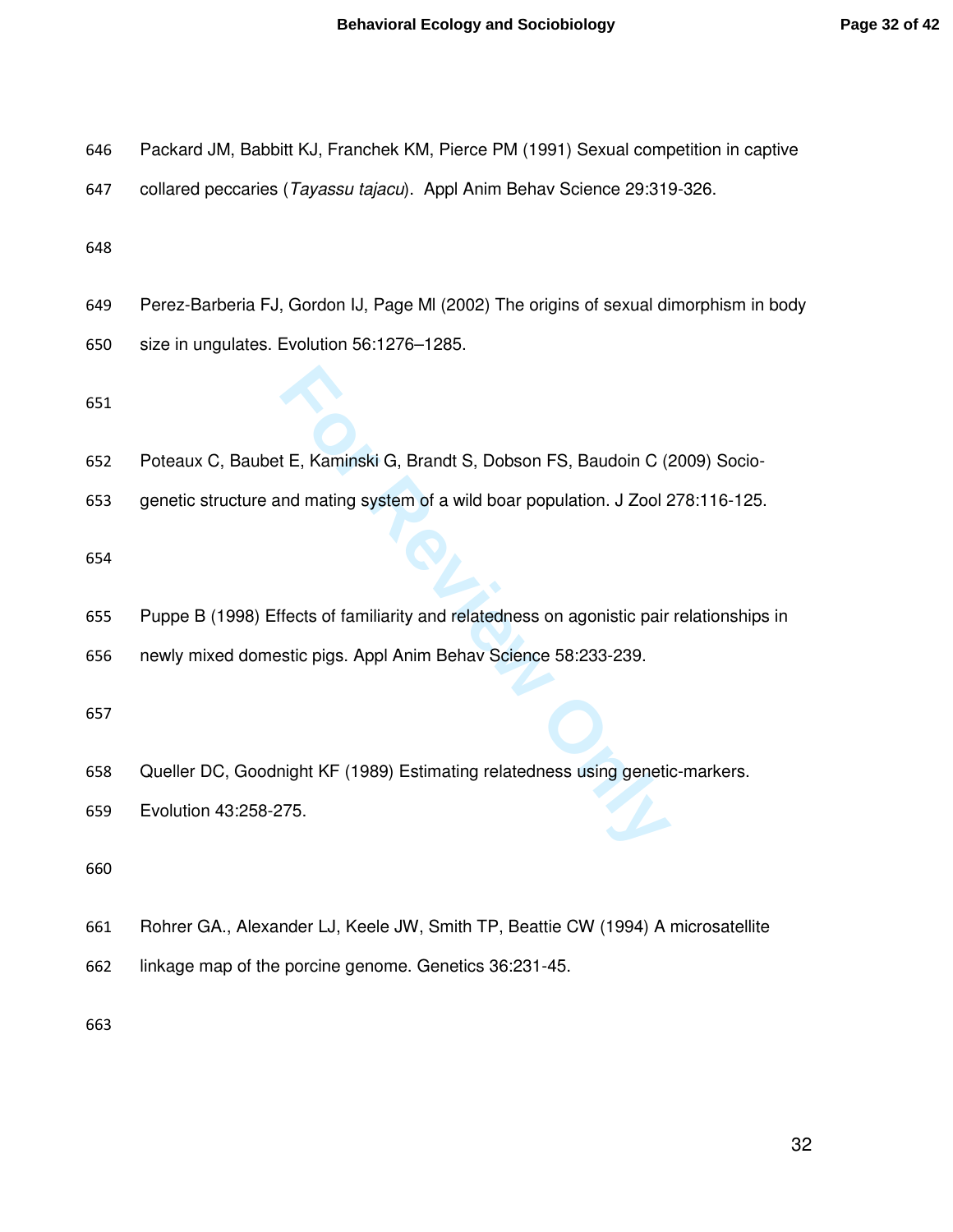| 664 | Schulte-Hostedde AI, Millar JS, Gibbs HL (2004) Sexual selection and mating patterns in           |
|-----|---------------------------------------------------------------------------------------------------|
| 665 | a mammal with female-biased sexual size dimorphism. Behav Ecol 15: 351-356.                       |
| 666 |                                                                                                   |
| 667 | Silk J (2002) Kin selection in primate groups. Int J Primatol 23:849-875.                         |
| 668 |                                                                                                   |
| 669 | Spencer P, Lapidge S, Hampton J and Pluske J (2005) The socio-genetic structure of a              |
| 670 | controlled feral pig population. Wildlife Res 32:297-304.                                         |
| 671 |                                                                                                   |
| 672 | Smuts BB and Smuts RW (1993) Male aggression and sexual coercion of females in                    |
| 673 | nonhuman primates and other mammals: evidence and theoretical implications. Adv                   |
| 674 | Stud Behav 22: 1-63.                                                                              |
| 675 |                                                                                                   |
| 676 | Somers MJ, Rasa OAE, Penzhorn BL (1995) Group-structure and social-behavior of                    |
| 677 | warthogs Phacochoerus aethiopicus. Acta Theriol 40:257-281.                                       |
| 678 |                                                                                                   |
| 679 | Sowls LK (1974) Social behavior of the collared peccary <i>Dicotyles tajacu</i> . In: Geist V and |
| 680 | Walther F (eds) The behavior of ungulates and its relation to management. Morges,                 |
| 681 | Switzerland, International Union for the Conservation of Nature, pp 144-165.                      |
|     |                                                                                                   |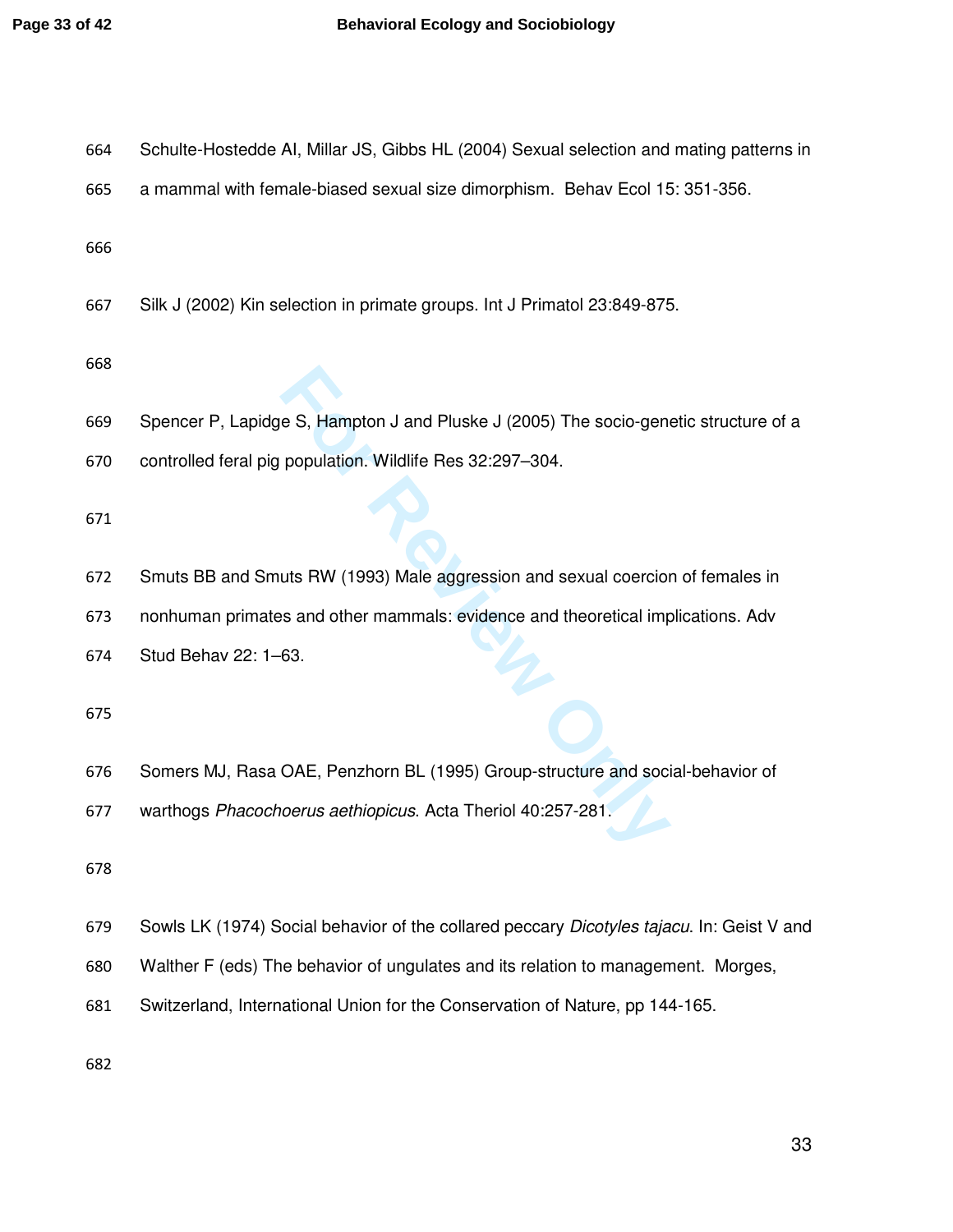- Sowls LK (1978) Collared peccary. In: Schmidt JL and Gilbert DL (eds) Big game of
- North America. Stackpole Books, Harrisburg, Pennsylvania, pp 191-205.

Sowls LK (1997) The Peccaries. Texas A&M Press, College Station.

#### 

- Female multiple mating behaviour, early reproductive<br>
ammals. Proc R Soc B 270: 271-278.<br>
ou HW (1998) Recognition in swine: recognition throw<br>
s? Appl Anim Behav Science 55:291-305.<br>
P (1994) Geographic patterns of mitoch Stockley P (2003) Female multiple mating behaviour, early reproductive failure and litter
- size variation in mammals. Proc R Soc B 270: 271-278.

- Stookey JM, Gonyou HW (1998) Recognition in swine: recognition through familiarity or
- genetic relatedness? Appl Anim Behav Science 55:291-305.

- Theimer TC, Keim P (1994) Geographic patterns of mitochondrial-DNA variation in
- collared peccaries. J Mammal 75:121-128.

Tregenza T, Wedell N (2000) Genetic compatibility, mate choice and patterns of

parentage: invited review. Mol Ecol 9:1013–1027.

Trivers RL (1971) The evolution of reciprocal altruism. Q Rev Biol 46:35-57.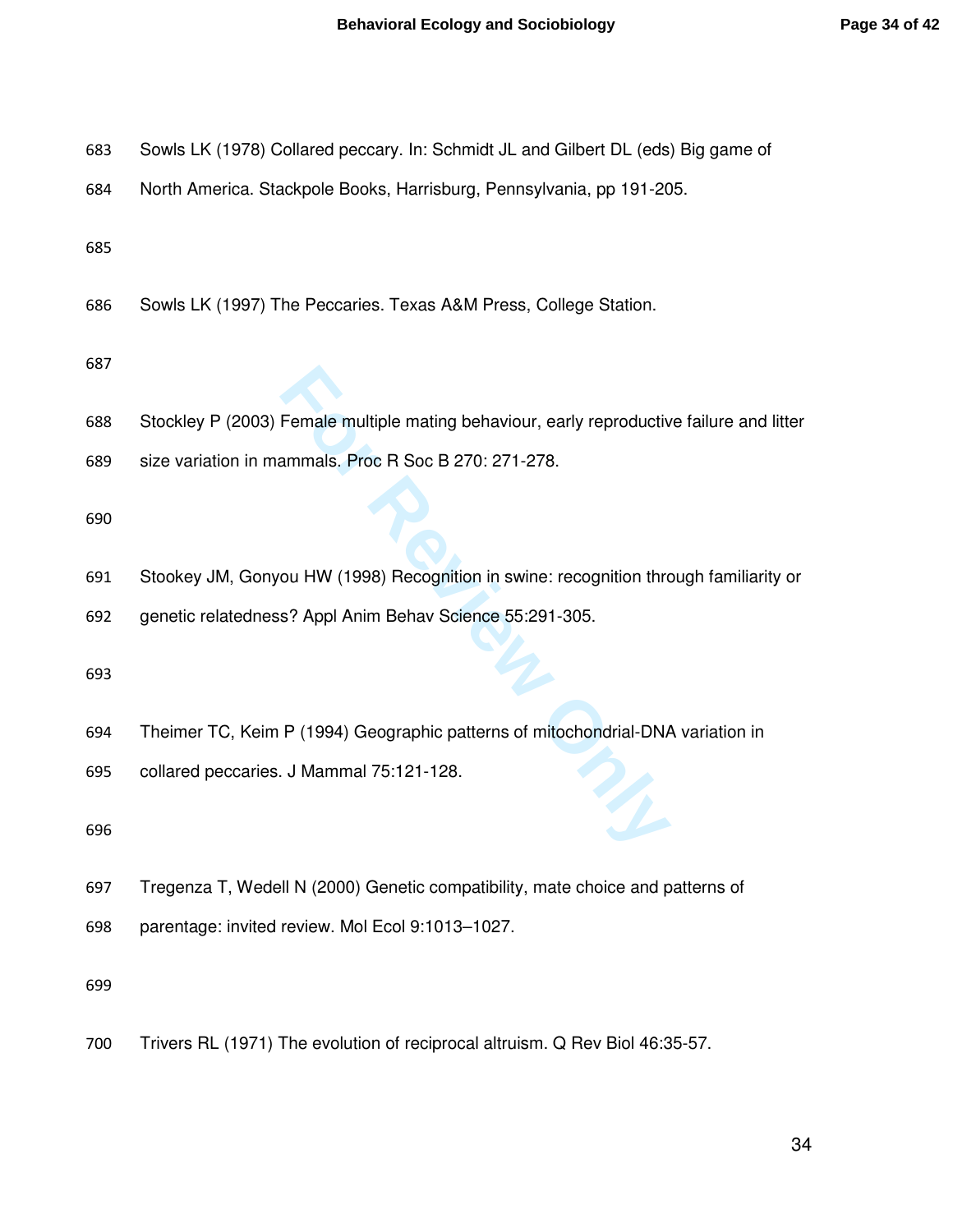- Van Horn RC, Altmann J, Alberts SC (2008) Can't get there from here: inferring kinship
- from pairwise genetic relatedness. Anim Behav 75:1173-1180.

- Vanpe C, Kjellander P, Galan M, Cosson JF, Aulagnier S, Liberg O, Hewison AJM
- (2008) Mating system, sexual dimorphism, and the opportunity for sexual selection in a
- territorial ungulate. Behav Ecol 19:309-316.

- **For F, Calari M, Cossoli Jr, Adiagnier 3, Liberg O, Findmy, Liberal Affection**, and the opportunity for sexi<br> **For Review Ecol 19:309-316.**<br> **For Review Only JA (2004) Fluorescent dUTP helps characteriz**<br> **For Review Only** Williams RN, DeWoody JA (2004) Fluorescent dUTP helps characterize 10 novel
- 710 tetranucleotide microsatellites from an enriched salamander (Ambystoma texanum)
- genomic library. Mol Ecol Notes 4:17–19.

- Wolff JO, Macdonald DW (2004) Promiscuous females protect their offspring.
- Trends Ecol Evol 19:127-134.

- Wright DB (1993) Evolution of sexually dimorphic characters in peccaries (Mammalia,
- Tayassuidae). Paleobiology 19:52-70.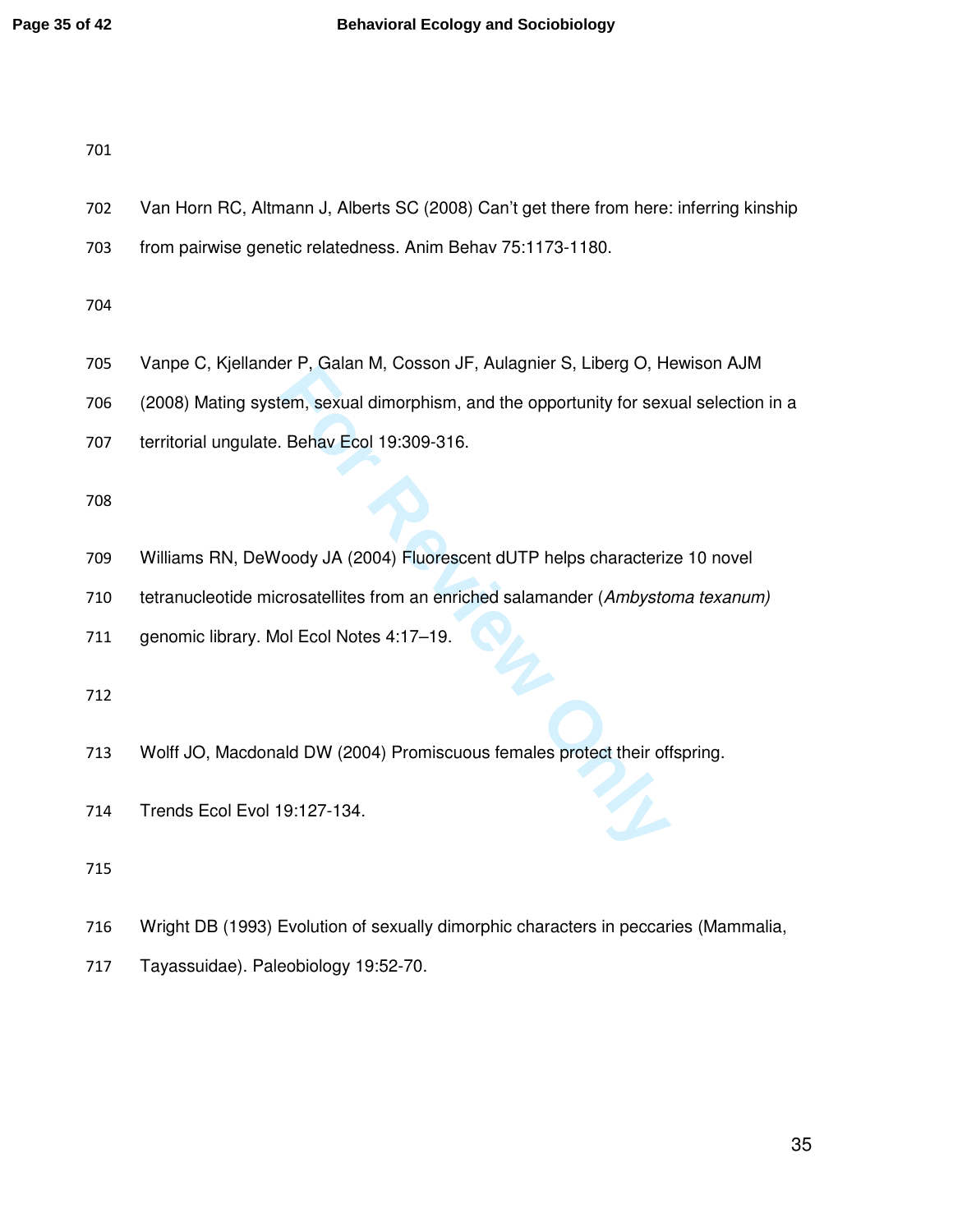#### **Figure Legends**

- 719 Figure 1. Genetically sampled populations of wild collared peccary (Pecari tajacu) in the state
- of Texas (USA). Shading indicates average annual precipitation; from dark to light: > 122 cm,
- 91-122 cm, 61-91 cm, 30-61 cm, < 30 cm (data from United States Geological Survey,
- www.USGS.gov).

**FOUTENCES**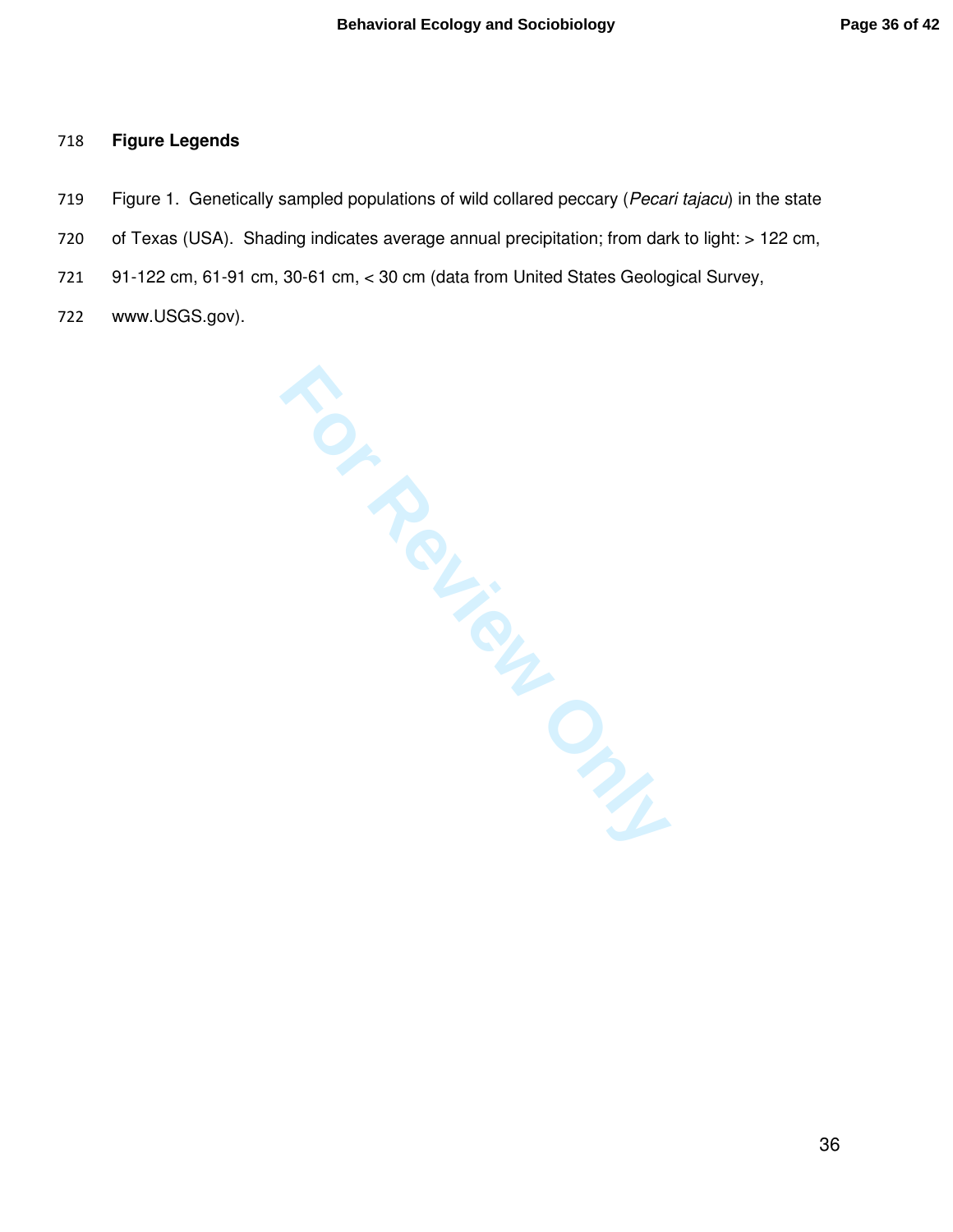Table 1. Genetic diversity across microsatellite loci and frequency of inferred parentage assignments in three Texas populations of collared peccary (*Pecari tajacu*). One individual in<br>the CWMA population reached maturity during the study.

| No.<br>οf<br>loci | Mean no.<br>alleles per<br>locus | $H_E$ | Mean<br>H <sub>o</sub> | Mean<br>proportion<br>genotyped | N of<br>immatures<br>sampled | Assigned<br>mother<br>only | Assigned<br>father<br>only | Assigned<br>both<br>parents | $% un-$<br>assigned |
|-------------------|----------------------------------|-------|------------------------|---------------------------------|------------------------------|----------------------------|----------------------------|-----------------------------|---------------------|
| 10                | 6.2                              | 0.68  | 0.64                   | 0.97                            | 48                           | 9                          | 11                         | 25                          | 6%                  |
| 10                | 5.8                              | 0.66  | 0.65                   | 0.99                            | $42 (+1)$                    | 15                         | $\boldsymbol{9}$           | $\overline{4}$              | 35%                 |
| 11                | 5.6                              | 0.60  | 0.64                   | 0.86                            | $\boldsymbol{9}$             | $\mathbf{1}$               | 1                          | $\pmb{0}$                   | 77%                 |
|                   |                                  |       |                        |                                 |                              |                            |                            |                             |                     |
|                   |                                  |       | Mean                   |                                 |                              |                            |                            |                             |                     |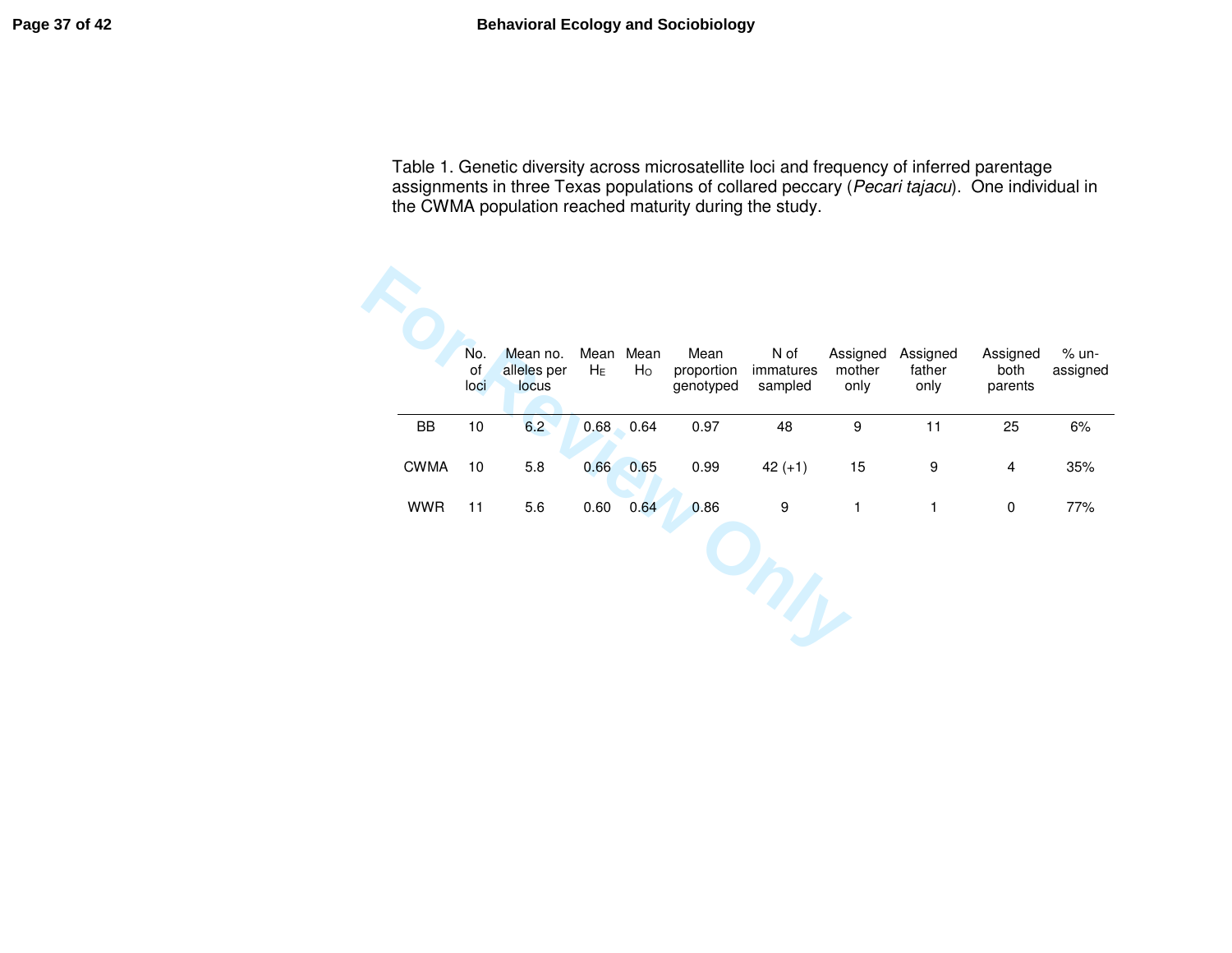Table 2. Genetic relatedness and most likely family relationships among adults within herds in<br>two populations of *P. tajacu* in Texas, inferred from multi-locus microsatellite genotype data. Average group size:  $BB = 10.4$ , CWMA = 10.2. \*Lower bound (uncorrected for 50% sampling rate).

|             |         | Within-herd<br>relatedness | No. same-sex adult<br>parent/offspring | No. same-sex<br>adult full sibs | No. same-sex<br>adult half sibs | No. same-sex<br>adult unrelated |
|-------------|---------|----------------------------|----------------------------------------|---------------------------------|---------------------------------|---------------------------------|
| BB          | Males   | 0.25                       | 0.9                                    | 0.5                             | 1.2                             | 1.5                             |
|             | Females | 0.26                       | 1.7                                    | 0.5                             | 1.6                             | 2.1                             |
| <b>CWMA</b> | Males   | 0.18                       | $0.2*$                                 | $0.2*$                          | $1.0*$                          | $1.9*$                          |
|             | Females | 0.23                       | $0.8^{\star}$                          | $0.3*$                          | $0.5*$                          | $1.9*$                          |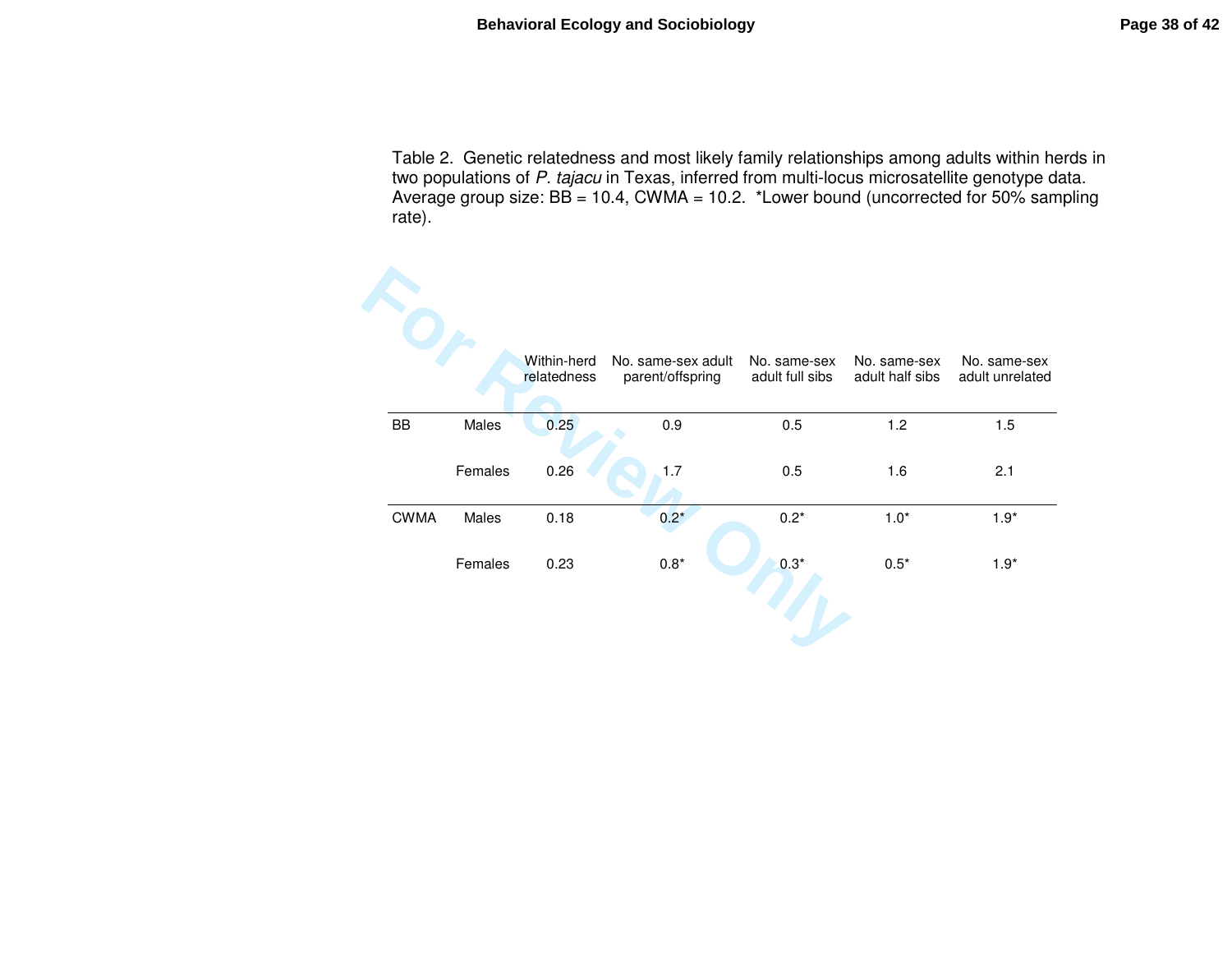Table 3. Most likely familial relationship between genetically related collared peccary (Pecari tajacu) dams and sires (BB population). Sequential ratio likelihood tests performed in ML Relate for putative against alternative familial categories (PO = parent/offspring, FS = full siblings, HS = half siblings, U = unrelated). Significance assessed over 10,000 iterations (p<  $0.05$ ).

| $\epsilon$ |             |       |       |       |                             |                          |
|------------|-------------|-------|-------|-------|-----------------------------|--------------------------|
|            | Dam/Sire    |       |       |       | PO-FS FS-HS HS-U Pairwise r | Most likely relationship |
|            | BB003/BB014 | 0.46  | 0.42  | 0.01  | 0.27                        | <b>HS</b>                |
|            | BB002/BB012 | 0.84  | 0.52  | 0.02  | 0.32                        | <b>HS</b>                |
|            | BB009/BB014 | 0.67  | 0.46  | 0.01  | 0.35                        | <b>HS</b>                |
|            | BB075/BB077 | 0.007 | 0.42  | 0.002 | 0.50                        | PO                       |
|            | BB085/BB084 | 0.39  | 0.007 | 0.01  | 0.51                        | <b>FS</b>                |
|            |             |       |       |       |                             |                          |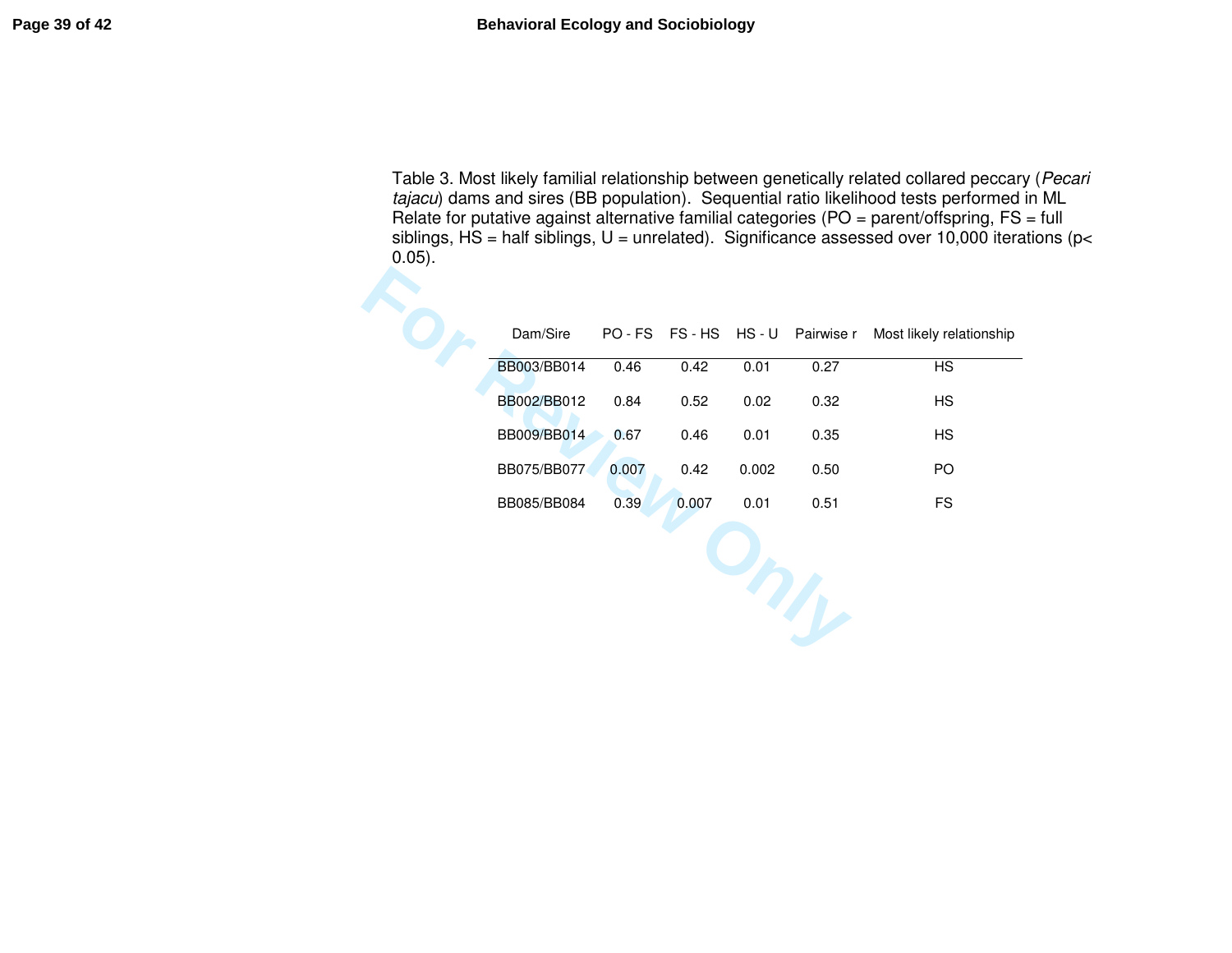Table 4. No evidence for reproductive skew in female or male P. tajacu in Big Bend Ranch State Park, Texas. Shown here are the equal sharing values (the minimum B value possible through equal sharing of reproduction), lower and upper confidence intervals (CI); the observed B, and the reproductive monopoly value. The number of offspring attributed to males includes extra-herd paternity assignments. Power was assessed via simulation of B values over 5,000 iterations; depicted here is the likelihood of detecting skew in the observed herd (p<0.05).

| observed B, and the reproductive monopoly value. The number of offspring attributed to<br>males includes extra-herd paternity assignments. Power was assessed via simulation of<br>values over 5,000 iterations; depicted here is the likelihood of detecting skew in the<br>observed herd (p<0.05). |     |                         |                  |         |         |         |         |          |             |
|------------------------------------------------------------------------------------------------------------------------------------------------------------------------------------------------------------------------------------------------------------------------------------------------------|-----|-------------------------|------------------|---------|---------|---------|---------|----------|-------------|
| Herd                                                                                                                                                                                                                                                                                                 | Sex | No.                     | No.              | Equal   | 95 % CI | B Obs   | 95 % CI | Monopoly | Power       |
|                                                                                                                                                                                                                                                                                                      |     | adults                  | offspring        | sharing | (lower) |         | (upper) |          | P (skew)    |
| Agua Adentro                                                                                                                                                                                                                                                                                         | F   | $\overline{7}$          | 3                | $-0.29$ | $-0.29$ | $-0.10$ | 0.37    | 0.57     | $0.23$ (ns) |
|                                                                                                                                                                                                                                                                                                      | M   | 8                       | 1                |         |         |         |         |          |             |
| Arroyo                                                                                                                                                                                                                                                                                               | F   | $\overline{\mathbf{4}}$ | $\overline{c}$   | $-0.38$ | $-0.38$ | 0.38    | 0.38    | 0.38     | < 0.01      |
|                                                                                                                                                                                                                                                                                                      | М   | 6                       | $\overline{7}$   | $-0.12$ | $-0.12$ | 0.14    | 0.51    | 0.71     | < 0.01      |
| Cinco Tinajas                                                                                                                                                                                                                                                                                        | F   | 3                       | $\overline{c}$   | $-0.33$ | $-0.33$ | $-0.17$ | 0.32    | 0.33     | $0.49$ (ns) |
|                                                                                                                                                                                                                                                                                                      | M   | 6                       | $\boldsymbol{7}$ | $-0.12$ | $-0.12$ | $-0.06$ | 0.13    | 0.71     | $0.28$ (ns) |
| La Posta                                                                                                                                                                                                                                                                                             | F   | $\overline{c}$          | 3                | $-0.17$ | $-0.17$ | 0.33    | 0.33    | 0.33     | < 0.01      |
|                                                                                                                                                                                                                                                                                                      | M   | $\overline{c}$          | $\mathbf 0$      |         |         |         |         |          |             |
| Liebre                                                                                                                                                                                                                                                                                               | F   | 3                       | $\pmb{0}$        |         |         |         |         |          |             |
|                                                                                                                                                                                                                                                                                                      | M   | $\overline{c}$          | 3                | $-0.17$ | $-0.17$ | 0.33    | 0.33    | 0.33     | < 0.01      |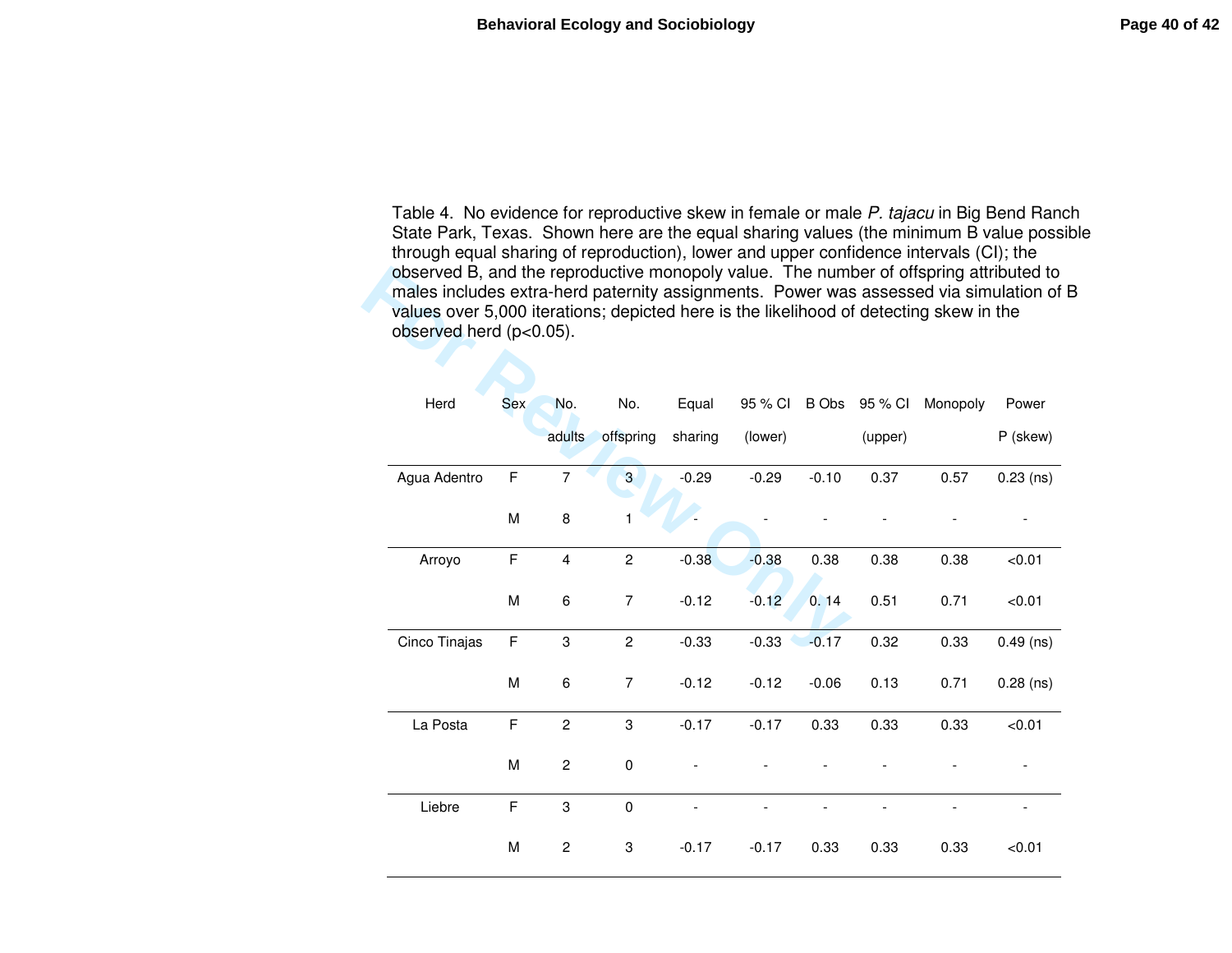| Lodge         | F         | $\overline{c}$            | $\boldsymbol{7}$        | $-0.07$ | $-0.07$ | $-0.06$ | 0.28 | 0.43 | $0.51$ (ns) |
|---------------|-----------|---------------------------|-------------------------|---------|---------|---------|------|------|-------------|
|               | M         | $\ensuremath{\mathsf{3}}$ | 6                       | $-0.11$ | $-0.11$ | $-0.06$ | 0.32 | 0.56 | $0.46$ (ns) |
| Monte         | F         | $\ensuremath{\mathsf{3}}$ | 3                       | $-0.22$ | $-0.22$ | $-0.22$ | 0.23 | 0.44 | < 0.01      |
|               | M         | $\ensuremath{\mathsf{3}}$ | $\overline{\mathbf{4}}$ | $-0.17$ | $-0.17$ | 0.13    | 0.49 | 0.50 | $0.20$ (ns) |
| Pap. Colorado | F         | $\ensuremath{\mathsf{3}}$ | 3                       | $-0.22$ | $-0.22$ | $-0.22$ | 0.23 | 0.44 | $0.89$ (ns) |
|               | ${\sf M}$ | $\mathbf 5$               | $\overline{c}$          | $-0.40$ | $-0.40$ | $-0.10$ | 0.39 | 0.40 | $0.51$ (ns) |
| Solitario     | F         | 8                         | $\overline{c}$          | $-0.44$ | $-0.44$ | $-063$  | 0.43 | 0.49 | $0.50$ (ns) |
|               | ${\sf M}$ | 6                         | 1                       |         |         |         |      |      |             |
| West Oso      | F         | $\overline{c}$            | $\overline{2}$          | $-0.25$ | $-0.25$ | $-0.25$ | 0.24 | 0.25 | $0.50$ (ns) |
|               | М         | $\mathbf 2$               | $\pmb{0}$               |         |         |         |      |      |             |
|               |           |                           |                         |         |         |         |      |      |             |